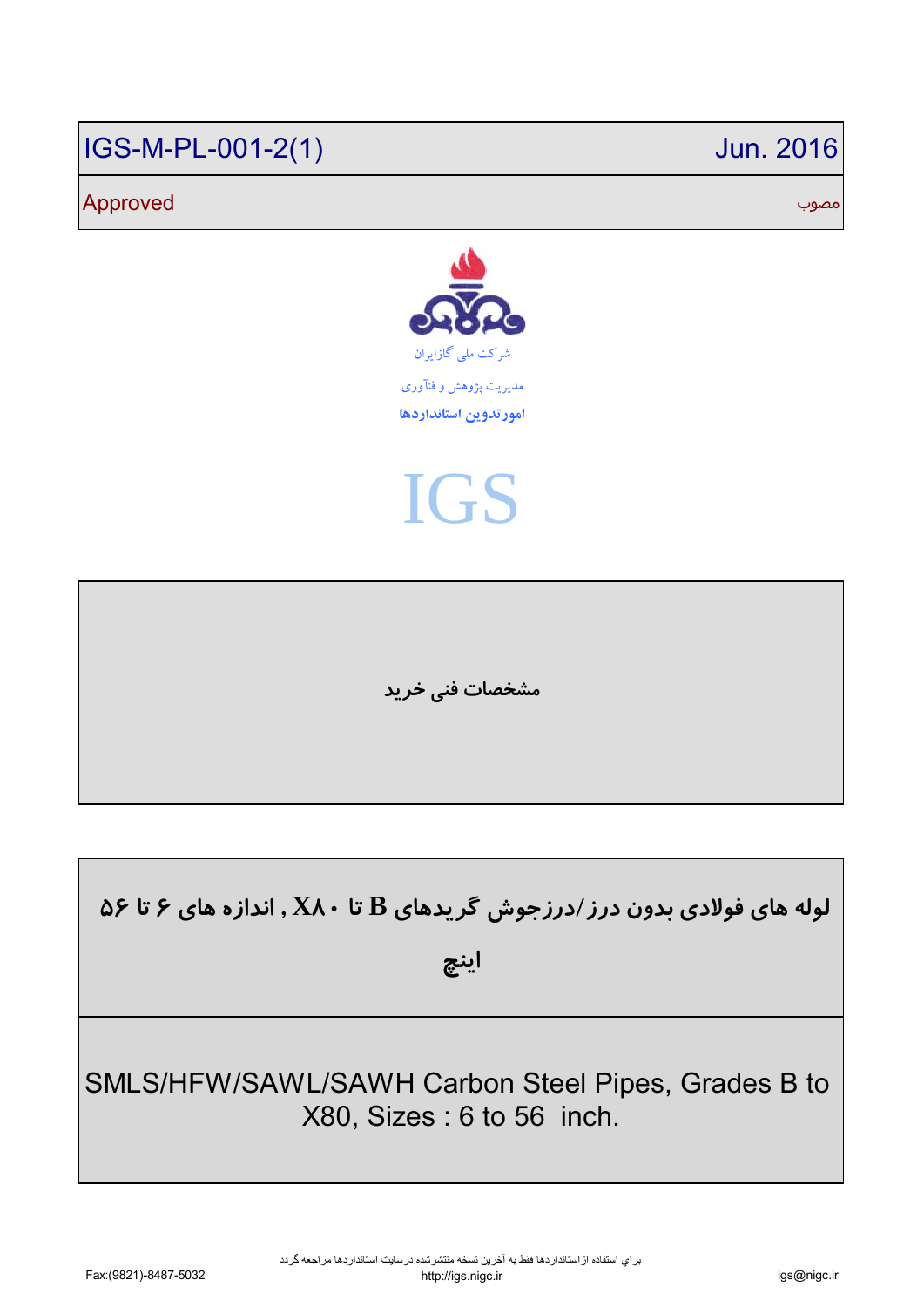

دفترمديرعامل



ابلاغ مصوبه هيأت مديره

تاريخ : ١٣٩٥/٥/١٣ شماره : گ ، /دب ۱۳۴/۰– ۱۷۷۰۲

ناصر آبگون

دبير هيإت مديره



باسلام،

به استحضار می رساند در جلسه ۱۲۹۱ مورخ ۱۳۹۵/٤/۲۷ هیات مـدیره ، نامـه شـماره گ۹/۰۰۰/ ۵٤۳۸۹ مــورخ ۹۵/٤/۲۳ مــدیر پــژوهش و فنــاوری درمــورد تصــویب نهــایی استانداردهای زیر مطرح و مورد تصویب قرارگرفت .







: رییس محترم مهندسی ساختار









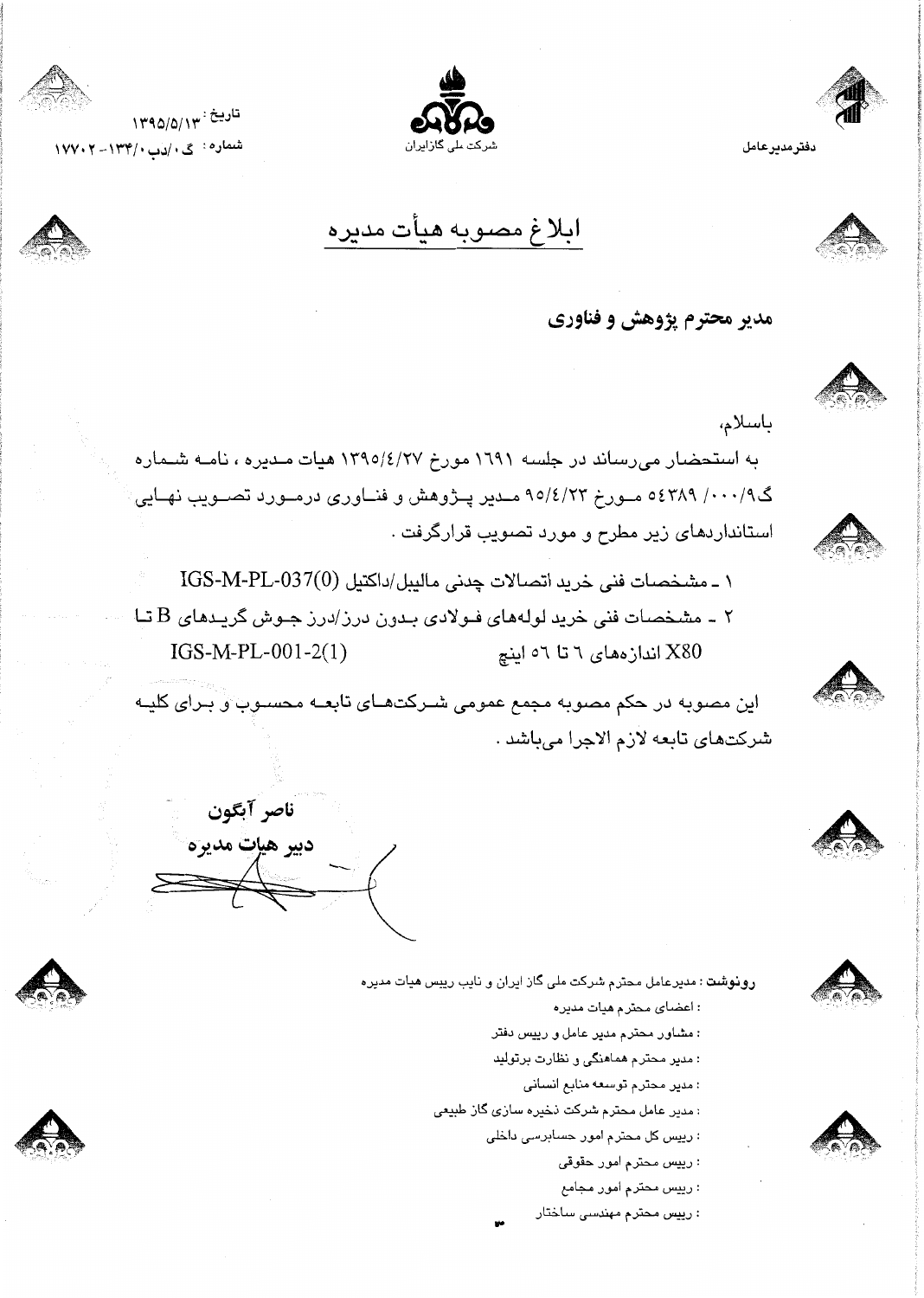# **FOREWORD**

This standard intends to be mainly used by NIGC and its contractors, and has been prepared based on interpretation of recognized standards and, technical document as well as employment of existing, knowledge, background and experience in natural gas industry at national and international level.

Iranian Gas Standards (IGS) are prepared, reviewed and amended by technical standard committees within NIGC Standardization Division and submitted to NIGC's "STANDARDS COUNCIL" for approval.

IGS Standards are subject to revision, amendment or withdrawal if required. Thus the latest edition of IGS shall be checked / inquired by NIGC employees and contractors. This standard cannot be modified or altered by NIGC employees or its contractors. Any deviation from normative references and / or well-known manufacturer's specifications must be reported to Standardization Division.

The technical standard committee welcomes comments and feedback about this standard, and may revise the document accordingly based on the received feedback.

# **GENERAL DEFINITIONS:**

The following definitions, should be implied throughout this standard:

1- "STANDARDIZATION DIV." is responsible to deal with all aspects of standards in NIGC. Therefore, all enquiries for clarification or amendments are requested to be directed to mentioned division.

2- "COMPANY": refers to National Iranian Gas Company (NIGC).

3- "SUPPLIER" refers to a firm who will supply the service, equipment or material to IGS specification whether as the prime producer or manufacturer or a trading firm.

- 4- "SHALL ": is used where a provision is mandatory.
- 5- "SHOULD": is used where a provision is advised only.
- 6- "MAY": is used where a provision is completely discretionary.

---------------------------------------

Website: <http://igs.nigc.ir> E-mail: jgs@nigc.ir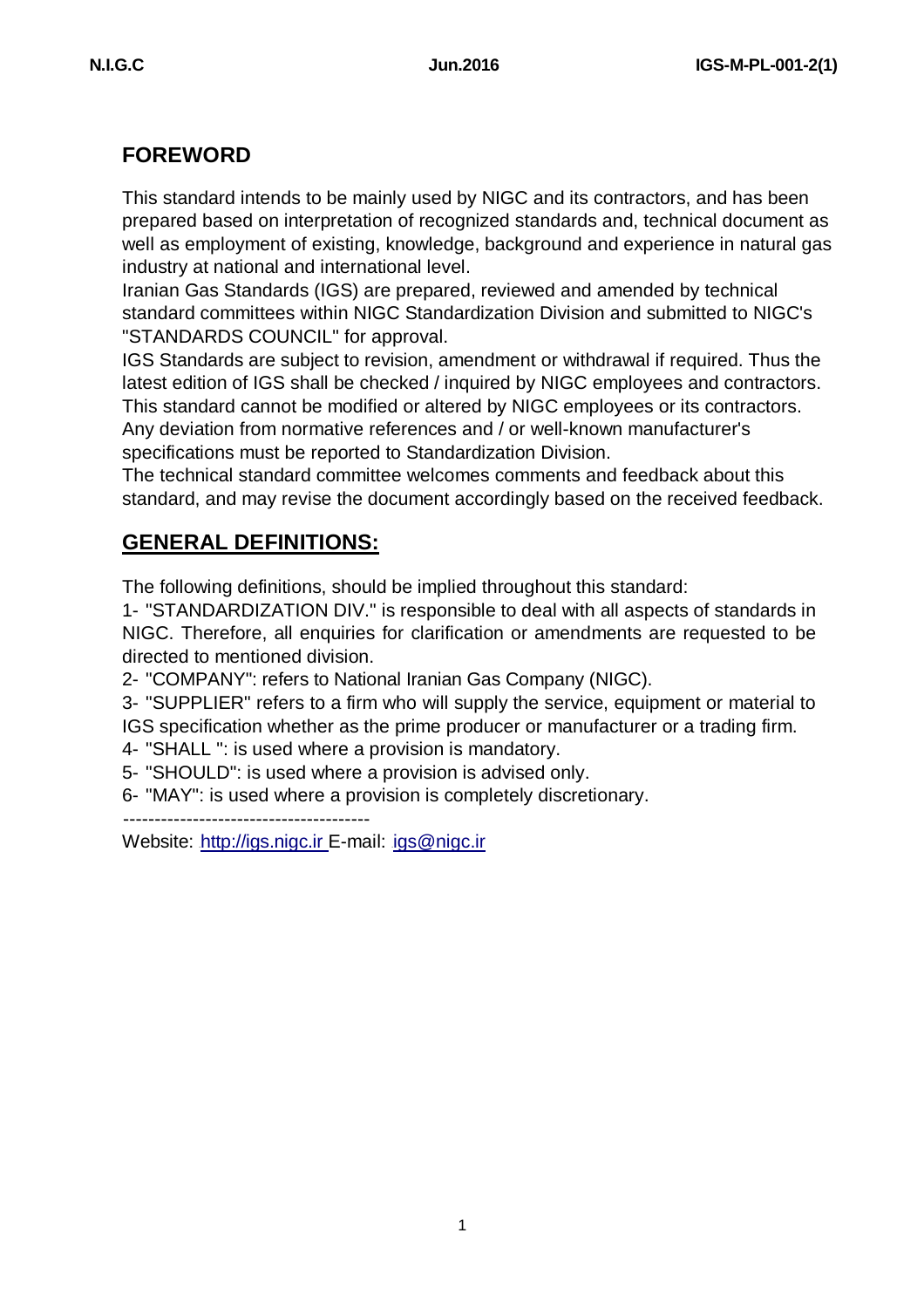# **CONTENTS**

| Item No        | Content                                               | Page            |
|----------------|-------------------------------------------------------|-----------------|
| 1              | Scope                                                 | 3               |
| 1.1            | Guidance for use of this specification                | 3               |
| $\overline{2}$ | Conformity                                            | $\overline{3}$  |
| 3              | Normative references                                  | 3               |
| $\overline{4}$ | Terms and definitions                                 | 4               |
| 5              | Symbols and abbreviated terms                         | 4               |
| 6              | Pipe grade, steel grade and delivery condition        | 5               |
| $\overline{7}$ | Information to be supplied by the purchaser           | 5               |
| 8              | Manufacturing                                         | 5               |
| 8.1            | Process of manufacture                                | 5               |
| 8.3            | Starting material                                     | 6               |
| 8.4            | <b>Tack weld</b>                                      | 6               |
| 8.10           | Coil / plate end welds                                | 6               |
| 8.11           | <b>Jointers</b>                                       | 6               |
| 9              | Acceptance criteria                                   | 6               |
| 9.2            | <b>Chemical Composition</b>                           | 6               |
| 9.3            | Tensile properties                                    | $\overline{7}$  |
| 9.4            | Hydrostatic test                                      | $\overline{7}$  |
| 9.6            | <b>Flattening test</b>                                | $\overline{7}$  |
| 9.8            | CVN impact test for PSL2 pipe                         | $\overline{7}$  |
| 9.9            | DWT test for PSL2 welded pipe                         | 8               |
| 9.10           | Surface conditions, imperfections and defects         | $9\,$           |
| 9.11           | Dimensions, mass and tolerances                       | 9               |
| 9.12           | Finish of pipe ends                                   | 10              |
| 9.13           | Tolerances for the weld seam                          | 11              |
| 9.15           | Weld ability of PSL2 pipe                             | 11              |
| 9.16           | Macro residual stress test                            | 11              |
| 10             | Inspection                                            | 12              |
| Table 18       | Inspection frequency for PSL2 pipe                    | 13              |
| Table 20       | Test pieces for sample                                | 20              |
| 10.2.4.8       | Hardness test                                         | 21              |
| 10.2.6         | <b>Hydrostatic test</b>                               | $\overline{21}$ |
| 10.2.7         | Visual inspection                                     | 22              |
| 11             | Marking                                               | 22              |
| 12             | Coatings and thread protectors                        | 23              |
| 13             | Retention of records                                  | 23              |
| 14             | Pipe loading                                          | 24              |
| <b>ANNEX A</b> | Specification for welded jointers                     | 24              |
| <b>ANNEX B</b> | Procedure Qualification for PSL2 Pipe                 | 24              |
| <b>ANNEX C</b> | Treatment of surface imperfections and defects        | 26              |
| <b>ANNEX E</b> | N.D.T for other than sour service or offshore service | 27              |
| Appendix 1     | Data sheet                                            | 31              |
| Appendix 2     | Figures (1 to 8)                                      | 35              |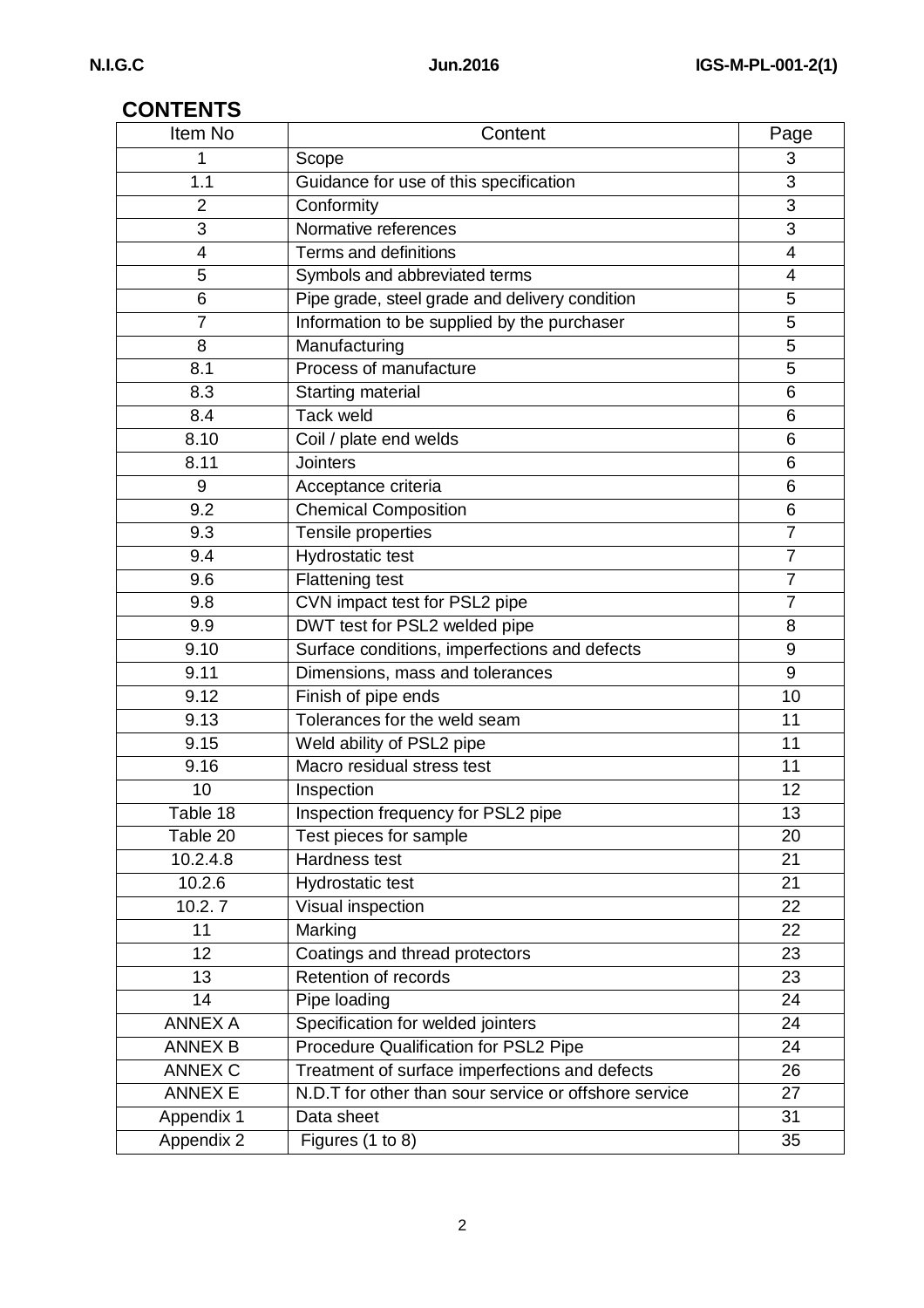# **1. Scope (Sub.)**

This specification is based on API 5L. 45th edition is written in the form of amendments and supplements of this standard, intended to be used for Non-sour service natural gas transmission and distribution pipeline applicable to grade B (L245) to ≤ X80(L555), from 6 to ≤ 56 inch sizes.

Note**:** *This specification supersedes* IGS-M-PL-001-2(0):2013.

### **1.1. Guidance for use of this specification:**

The amendments/ supplements to API Spec. 5L. 45th edition given in this specification are directly equivalent sections or clauses in API 5L. All other paragraphs which are not amended by this supplementary shall remain valid as written. The following annotations, as specified hereunder, have been used at the beginning of each paragraph to indicate the type of change made to that paragraph of API 5L .

**Sub.** (Substitution) "The paragraph in API Spec. 5L shall be deleted and replaced

by the new paragraph in this supplementary "

**Del.** (Deletion) "The paragraph in API Spec. 5L shall be deleted without any

replacement"

**Add.** (Addition) "The new paragraph with the new number shall be added to

The relevant section of API Spec. 5L"

**Mod.** (Modification) "Part of the clause or paragraph in API Spec. 5L shall be modified and/or the new description and/or statement shall be added to that clause or paragraph as given in this supplementary.

# **2. Conformity**

#### **2.3 Compliance to this standard**

#### **(Sub.)**

The manufacturer shall establish and maintain a quality assurance system in accordance with the latest edition of ISO 9001 or an alternative standard approved by NIGC. Purchasers nominated inspector(s) or representative(s) shall have the right to undertake such audits as he/she deems necessary to assess the effectiveness of the manufacturer's quality assurance system.

# **3. Normative references (Del.)**

ISO 13678, API 5B, API RP5A3, NACE TM0177 & NACE TM0284

# **(Add) The following standards**:

ISO 9001: Quality systems-Model for quality assurance in design, development, production, installation and servicing.

ISO 9956-3: Specification and approval of welding procedures for metallic material part 3- welding procedure tests for the arc welding of steels.

ANSI/ASME B31.8: Gas Transmission and Distribution Piping Systems

API 1104: Welding of Pipelines and Related Facilities.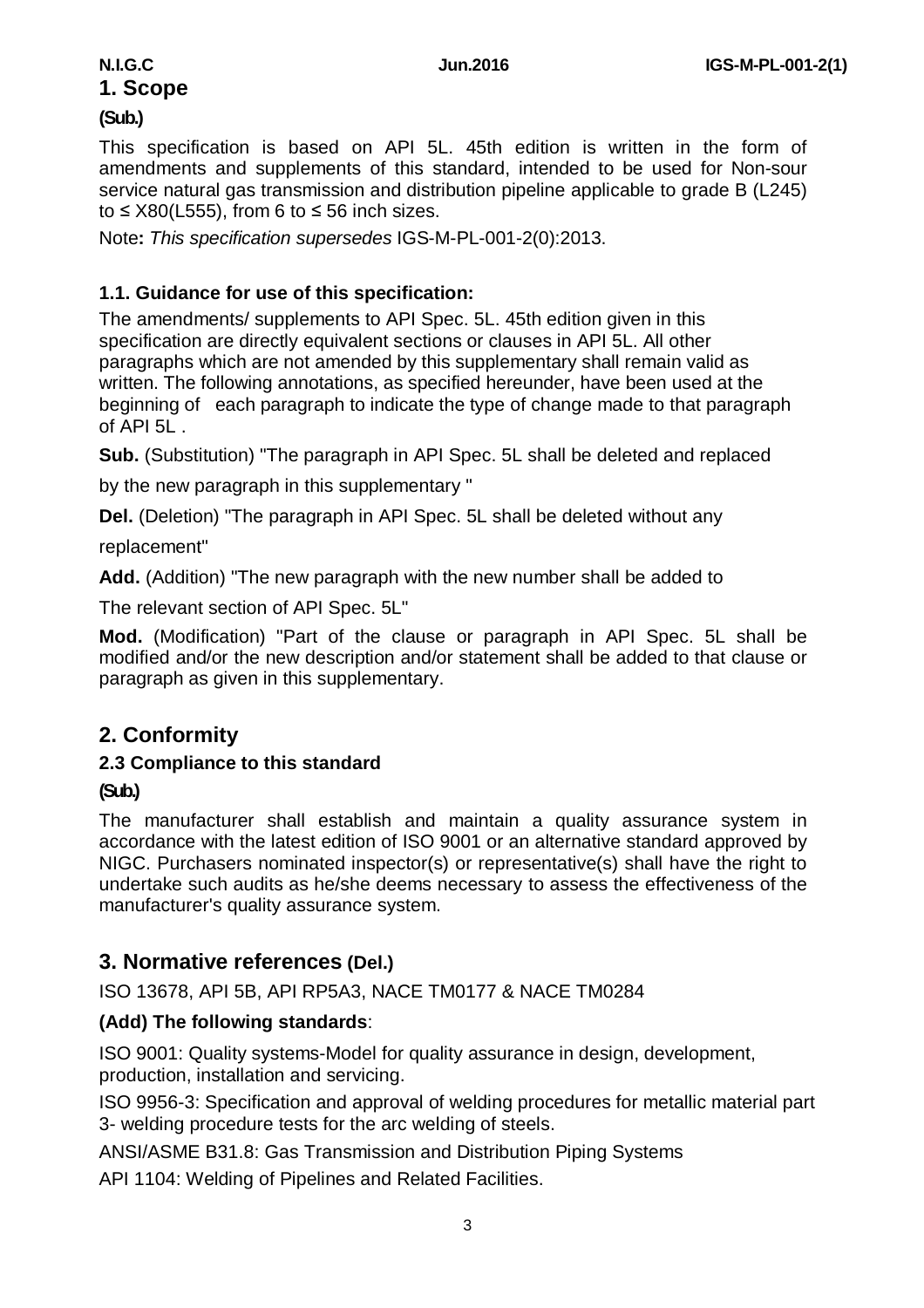EN 876: Destructive Tests on weld in metallic materials Longitudinal Tensile Test on weld Metal in Fusion Welded joint

ANSI B 36.10 Welded and Seamless Wrought Steel Pipe.

ASTM E 112: Standard Test Methods for Determining Average Grain Size.

Shell DEP 31.40.20.37-Gen Line Pipe for Critical Service.

Saudi Aram Co 01-SAMSS-035 API Line Pipe.

IPS-M-PI-190(3) Material and Equipment Standard for Line Pipe.

# **4. Terms and definitions**

**(Del.)** 4.8,4.9,4.10,4.11,4.12, 4.13, 4.20 ,4.30 ,4.33 ,4.34 ,4.35 ,4.52 .

# **4.23 HFW pipe**

# **(Mod.)**

EW pipe produced with a welding current frequency equal to or greater than 100 kHz.

# **4.53 SAWH pipe**

### **(Mod.)**

Tubular product having one Helical / Spiral seam produced by double submerged-arc welding

# **4.54 SAWL pipe**

### **(Mod.)**

Tubular product having one longitudinal / straight seam produced by double submergedarc welding

#### **4.57 Service condition**

# **(Mod.)**

The service condition is non-sour natural gas .Offshore and sour service is not included**.** 

# **4.60 Tack weld**

# **(Mod)**

Continuous seam weld used to maintain the alignment of the abutting edges until the final Seam weld is produced.

Tack weld shall be made by continuous single pass to complete the forming process.

# **4.67 welded pipe**

# **(Mod.)**

HFW, SAWH and SAWL pipe

# **5.Symbols and abbreviated terms**

# **5.2 Abbreviated terms**

# **(Add.)**

AUT Automatic Ultrasonic Testing

IGS Iranian Gas Standard

NIGC National Iranian Gas Company

NPS: Nominal pipe size (inch)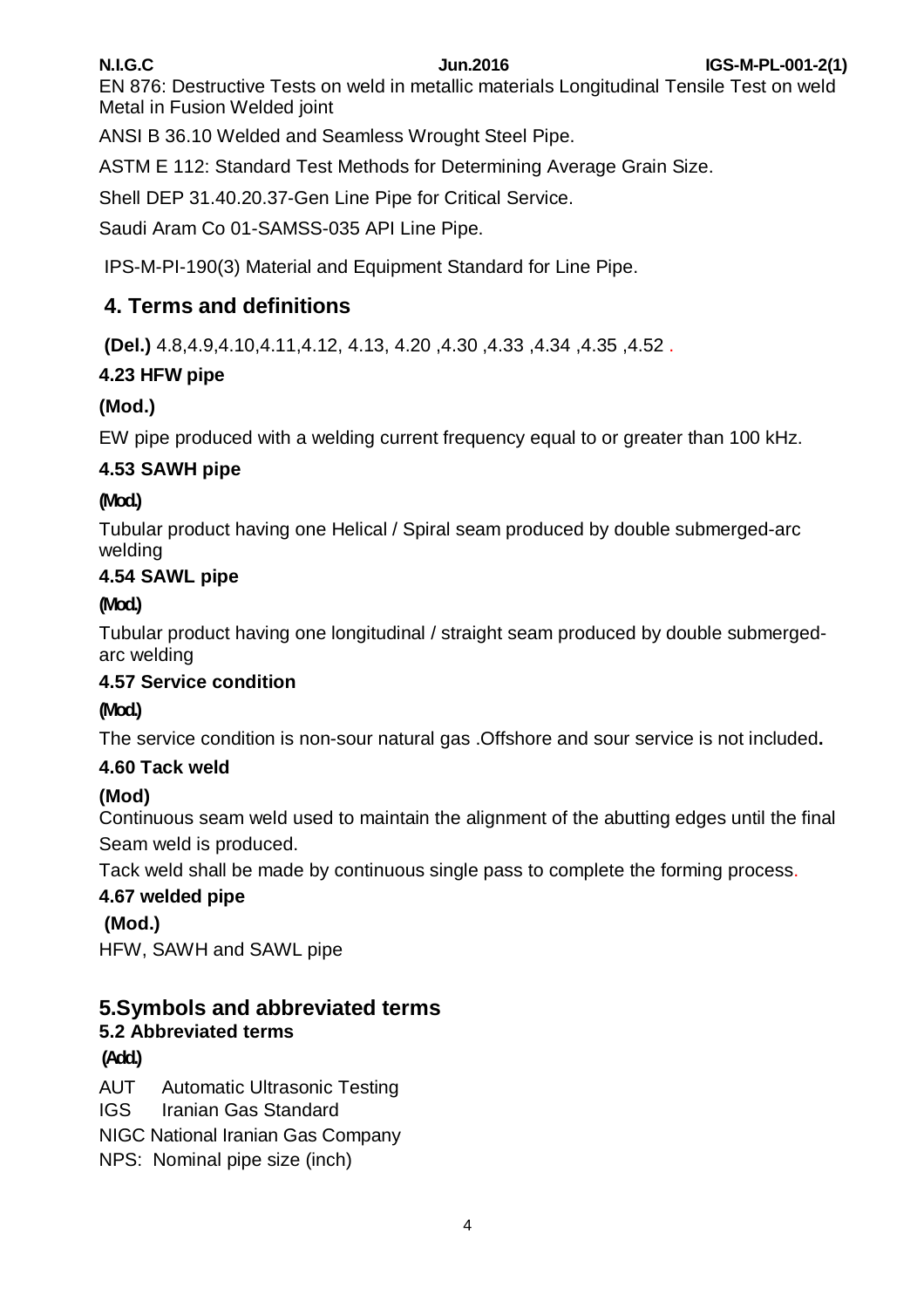# **6. Pipe grade, steel grade and delivery condition**

# **6.1 pipe grade and steel grade**

# **6.1.1(Sub.)**

PSL1 shall not be supplied

# **6.1.2(Add.)**

Grades covered by this specification are B, X42, X46, X52, X56, X60, X65, X70 and X80**.**

**Note2 ( Del.)** 

**Note 3( Del.)**

# **6.2 Delivery condition**

# **6.2.1 (Mod.)**

Delivery condition for PSL 2 pipes are given in table 1 with additional information in table 3. **Table 1: ( Add.)**

Note: 1) PSL1 shall not be supplied

2) For welded pipes PSL2, only thermo mechanical rolled or hot rolled starting material shall be accepted.

# **7. Information to be supplied by the purchaser**

# **7.1 General information**

# **(Add.)**

i) Minimum design temperature for CVN test.

j) Items which weld ability tests shall be carried out on.

k) Special color code for wall thickness.

l) Suitable bevel preparation for pipe line automatic field welding systems.

m) The requiring or not requiring bevel protectors.

# **7.2 Additional information**

**(Del.)** :a (9 ).b(3,5,8,13,14,15).c(2,4,5,6,7,13,14,18,19,25,31,44,50,55,56,57)

# **8 Manufacturing**

# **8.1 Process of manufacture**

**Table 2**

# Notes **(sub)**

- a Only PSL2 are acceptable
- b Only HFW/SAWL/SAWH/SMLS pipes are acceptable
- c Pipe's grades are limited from  $B(L245) \leq X80(L555)$
- d HFW pipe's sizes are limited to NPS  $\leq$  20 (508).
- e SAWH pipes are limited to NPS ≥ 20(508).
- f SMLS pipes are limited from grade B(L245) to  $\leq$  X60(L415).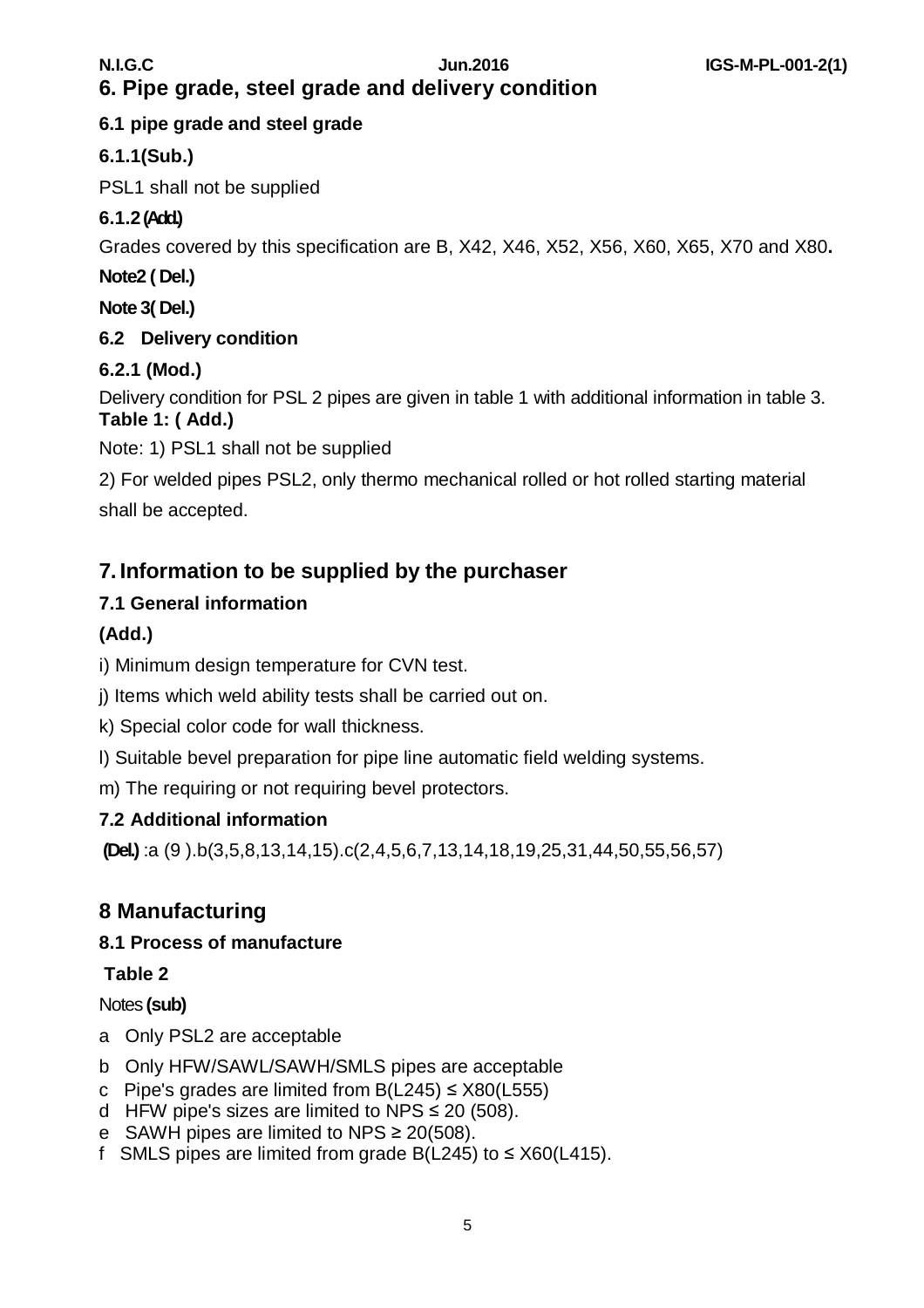# **8.3 Starting material**

# **8.3.1**

**NOTE (Sub.)** Raw material shall be procured from purchasers approved mill and shall

have original certificate and third party inspection.

# 8.3.3 **(Sub.)**

For plate or coil, the steel shall be fully killed and fine grain with a grain size of 8 or finer, as defined in ASTM E-112.

# **8.3.7(Add.)**

The abutting edges of strip or plate to be welded shall be profiled by milling or machining**.**

# **8.4 Tack weld**

# **8.4.2(Add.)**

d) As defined in paragraph 4.60.

### **8.5(Del.) 9**

# **8.7(Sub.)**

Double –seam pipe shall not be supplied.

# **8.8. Treatment of weld seam**

# **8.8.1(Del.)**

# **8.10 Coil / plate end welds**

# **8.10.2(Mod.)**

Finished helical seam pipe shall not contain any strip/plate end welds (skelp end weld).

# **8.10.3 & 8.10.4 (Del.)**

**8.11 jointers**

# **8.11.1(Sub.)**

Jointers shall not be supplied

# **8.11.2 & 8.11.3 & 8.11.4(Del.)**

# **8.13 Traceability**

# **8.13.1 (Sub.)**

PSL1 pipe shall not be supplied

# **9. Acceptance criteria**

# **9.2 Chemical composition**

# **9.2.1(Del.)**

# **9.2.3 ((Mod.)**

For the pipes with *t* > 25.0 mm (0.984 in), the chemical composition shall be agreed, according to the requirements of Tables 5 and plate specification being amended as appropriate.

# **9.2.4 (Mod.)**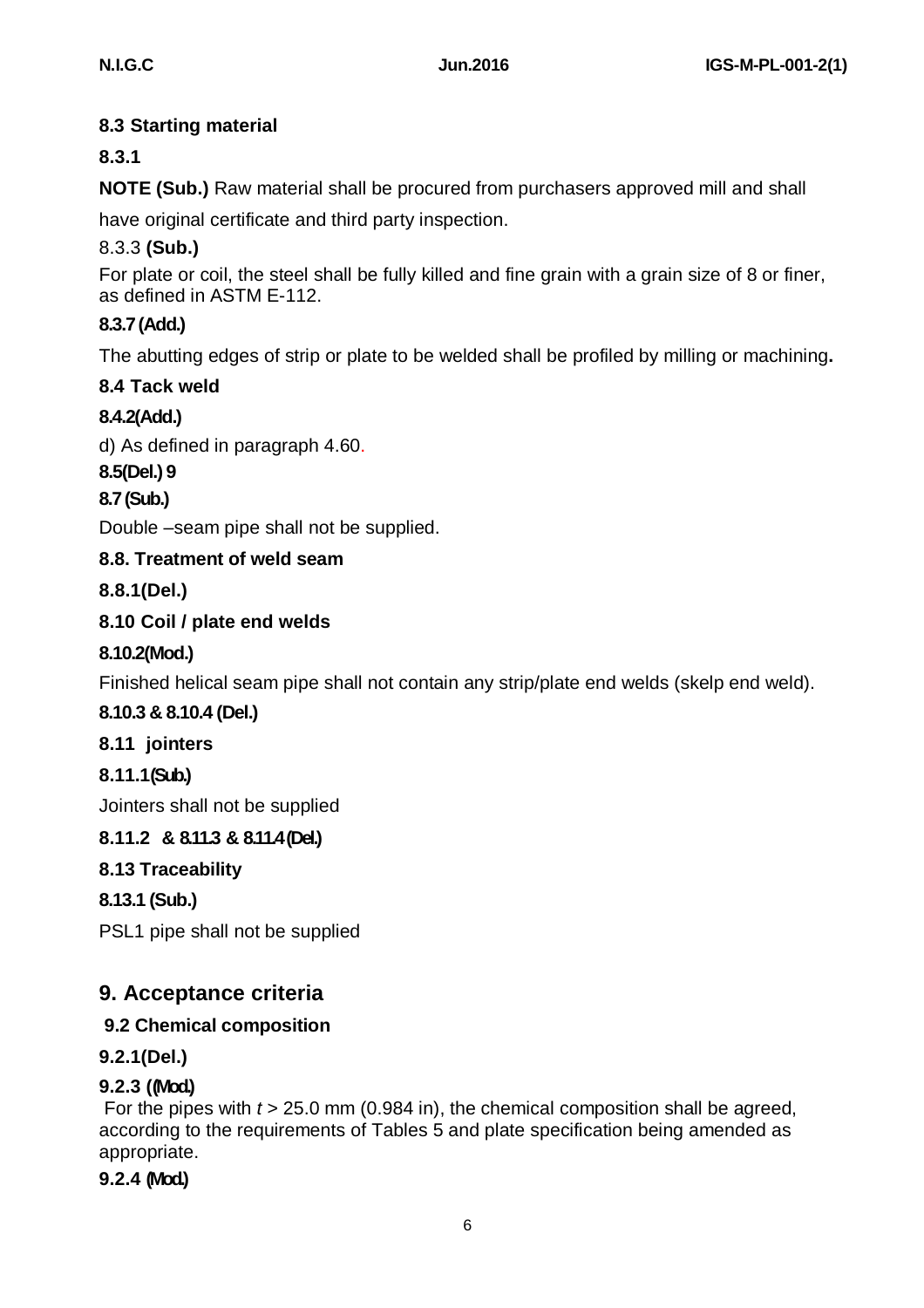For pipe with a product analysis carbon mass fraction equal to or less than 0, 12 %, the Carbon equivalent,  $CE_{PCM} \leq 0.21$ , shall be determined using Equation (2).

# **9.2.5(Mod.)**

For pipe with a product analysis carbon mass fraction greater than 0, 12 %, the carbon Equivalent,  $CE_{\text{IW}} \leq 0.39$ , shall be determined using Equation (3).

#### **9.2.6 (Add.)**

For HFW pipes, sulfur content shall not exceed 0.007%.

# **Table 4 (Del.)**

# **Table**  $5 -$  **Chemical composition for PSL** 2 pipe with  $t \le 25$ , 0 mm (0.984 in) (Mod)

Table 5 shall be modified accordant to paragraph: 9.2.4, 9.2.5 & 9.2.6.

#### **9.3 Tensile properties 9.3.1 & Table 6 (Del.)**

# **Table 6 (Del.)**

## **Table 7 — Requirements for the results of tensile tests for PSL 2 pipe 9.3.2.1 (Mod)**

**a-** The ratio of body yield strength to body ultimate tensile strength shall not exceed:

0.88, for grade B.

0.90, for grades  $X42$  to  $\leq$  X70.

0.93, for grade X80.

b- Max. Yield strength shall not exceed the min. values by more than 150 MPa.

# **9.4 Hydrostatic test**

# **9.4.2 (Del.)**

# **9.6 Flattening test (Sub.)**

Acceptance criteria for flattening test of HFW pipe (all grades and all sizes) shall be as follows:

1) There shall be no opening of the weld before the distance between the plates is less than 50% of the original outside diameter.

2) There shall be no cracks or breaks other than in the weld before the distance between the plates is less than 33% of original outside diameter.

3) For all pipes, continue flatting until opposite walls of the pipe meet; no evidence of lamination or burnt metal shall develop during the entire test.

# **9.8 CVN impact test for PSL2 pipe**

**9.8.1.1 (Mod.)** If sub size test pieces and orientations are used, the required minimum absorbed energy values shall be multiplied by the following corresponding factors**:**

| <b>I AVIC PAI J.V.I.I (AVU.)</b> |                    |               |  |  |  |  |  |  |
|----------------------------------|--------------------|---------------|--|--|--|--|--|--|
| <b>SIZE</b>                      | <b>ORIENTATION</b> | <b>FACTOR</b> |  |  |  |  |  |  |
| (mm)                             |                    |               |  |  |  |  |  |  |
| $10 \times 10$                   | Longitudinal       | 1.5           |  |  |  |  |  |  |
| $10 \times 7.5$                  | <b>Transverse</b>  | 0.75          |  |  |  |  |  |  |
| $10 \times 7.5$                  | Longitudinal       | 1.125         |  |  |  |  |  |  |
| $10 \times 5$                    | Transverse         | 0.5           |  |  |  |  |  |  |
| $10 \times 5$                    | Longitudinal       | 0.75          |  |  |  |  |  |  |

# **Table par 9.8.1.1 (Add.)**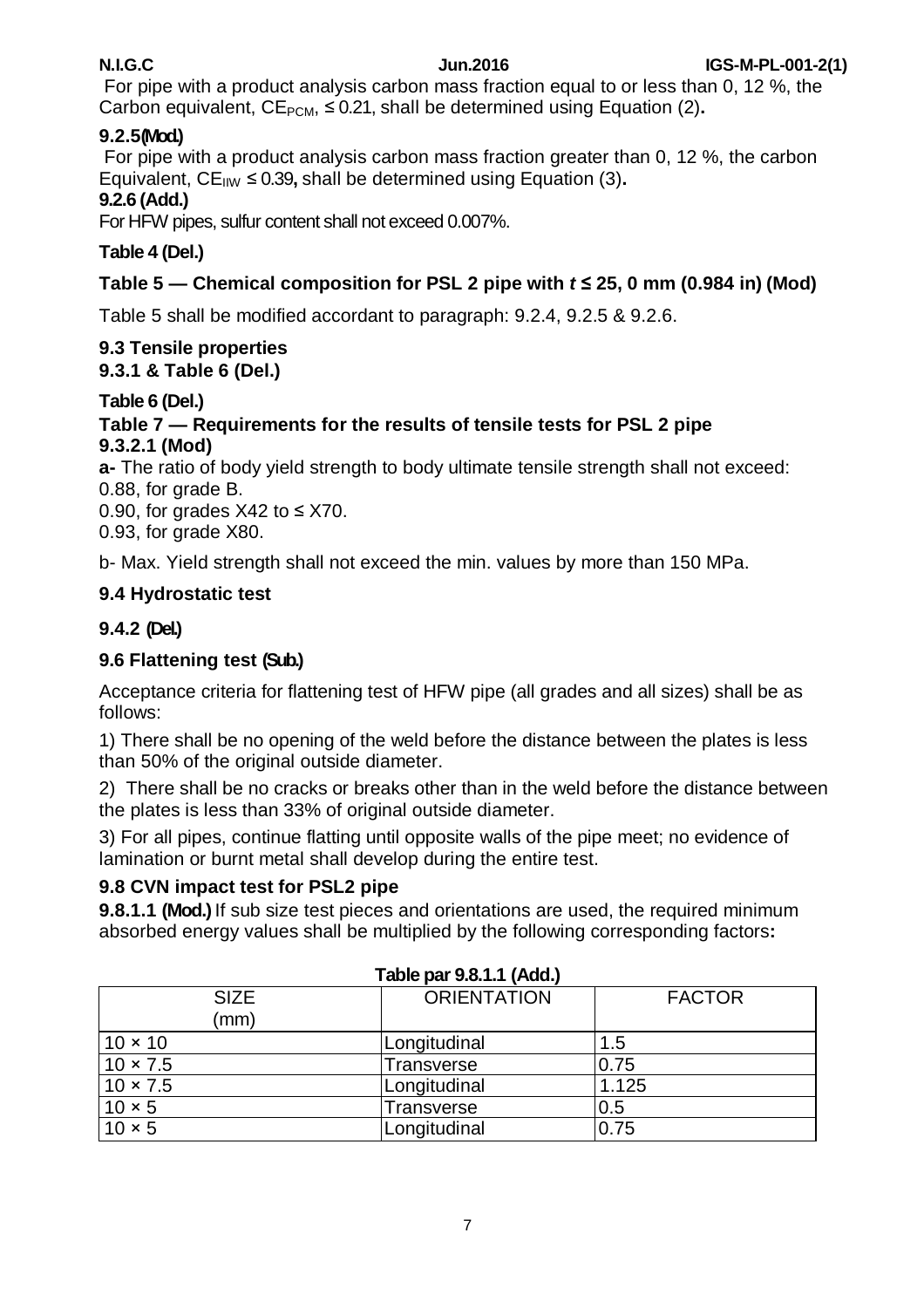# **9.8.1.2 (Mod.)**

Individual test values for any test piece are given in table 8.

#### **9.8.2.1(Mod.)**

The minimum absorbed energy for pipe body, full size (10mm×10mm) specimen taken transverse to the pipe axis, is given in table 8. The test temperature shall be lower than or equal to that specified in the table below:

| (INominal Wall Thickness, t mm(in)                                                                | Test Temperature (C) |
|---------------------------------------------------------------------------------------------------|----------------------|
| $W.t \le 16 (0.630)$                                                                              | min                  |
| 16(0.630) < w.t < 25(0.984)                                                                       | $T_{min}$ -10        |
| $\geq$ 25(0.984)                                                                                  | $T_{min}$ -20        |
| <b>Note:</b> $T_{min}$ is the minimum design temperature which shall be specified in the purchase |                      |

#### **Table par. 9.8.2.1 (Add.)**

**Note:** T<sub>min</sub> is the minimum design temperature which shall be specified in the purchase order. If no minimum design temperature is specified, it shall be taken -10<sup>0</sup>C.

### **9.8.2.2 (Del)**

**9.8.2.3 (Mod.)** The shear fracture area on the CVN specimen shall be estimated and reported for information purposes for all grades and sizes of pipe that have been CVN tested.

**Table8 (Sub.)** 

#### **Table 8- CVN absorbed energy requirement for pipe body**

| Grade                           |                | Full-size CVN absorbed energy<br>minimum |
|---------------------------------|----------------|------------------------------------------|
|                                 |                |                                          |
|                                 | AV a set $(J)$ | individual (J)                           |
| $B(L245) \leq X56(L390)$        | 40             | 32                                       |
| X60(L415)                       | 42             | 34                                       |
| $X65(L450)$ to $\leq$ X70(L485) | 54             | 44                                       |
| X80(L555)                       | 68             | 55                                       |

#### **9.8.3 Weld and HAZ tests**

# **(Sub.)**

The minimum absorbed energy for each pipe weld and HAZ test shall be the 80% of those stated in Table 8.

If any individual specimen displays a value less than minimum in table 8, three further specimens shall be taken in the same area.

All three specimens shall comply with the minimum value.

#### **9.9. DWT test for PSL2 welded pipe**

**9.9.1 <b>(Sub.)** For each test (a set of two test pieces) of NPS ≥ 16, the average shear fracture area shall be  $\geq 85$  %.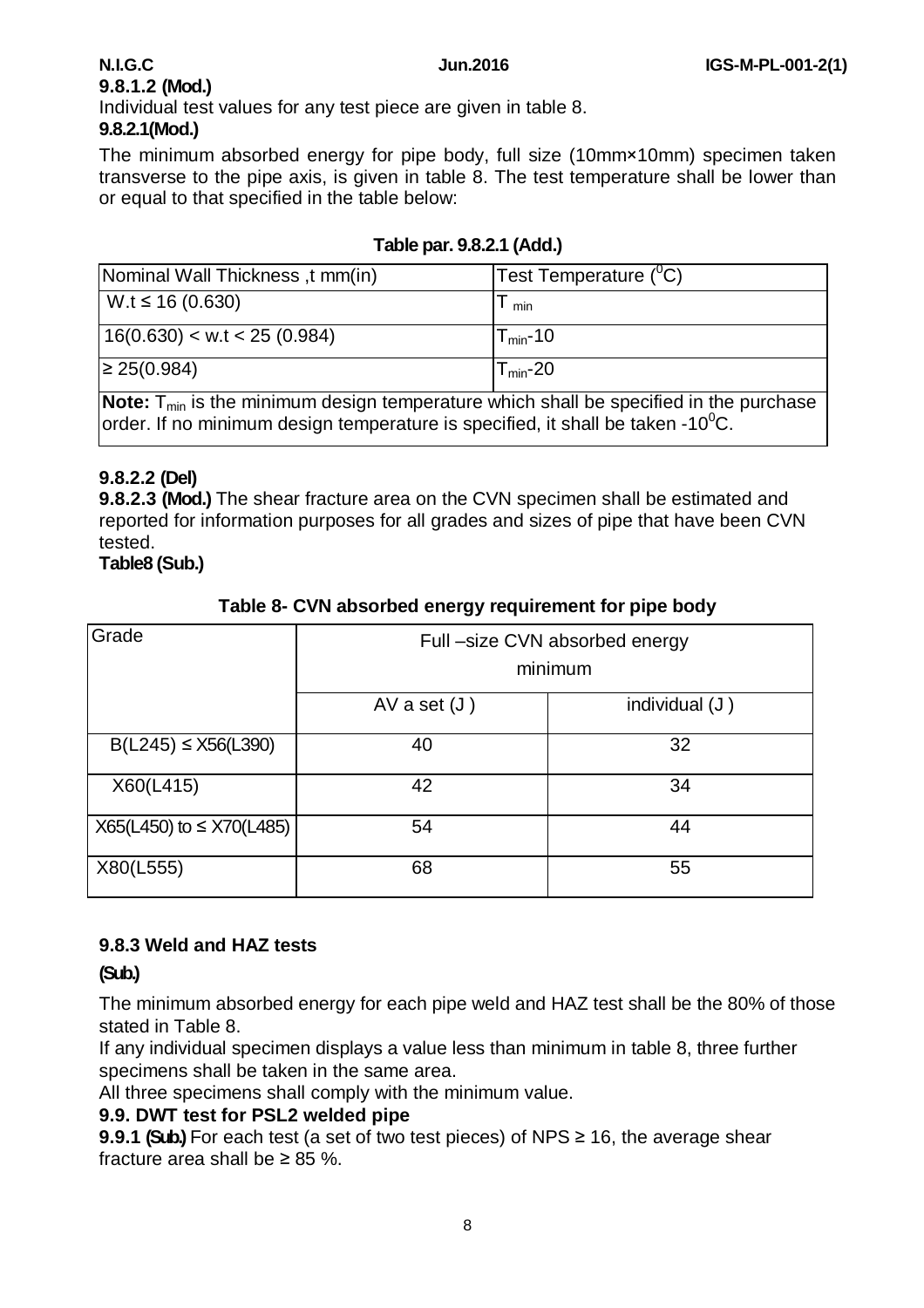The test temperature shall be carried out at minimum design temperature specified in the

purchase order. If no minimum design temperature is specified, it shall be taken -10<sup>0</sup>C.

# **9.10 Surface conditions, imperfections and defects**

**9.10.5.1 (Add)** Flat spots and peaks at pipe ends that exceed 1,5 mm in depth, measured as the gap between the extreme point of the deviation, shall be considered defects.

# **9.10.5.2 a -(Sub.)**

Any cold formed dents with sharp bottom gouge deeper than 1mm shall be considered as defect. Dents on weld &HAZ are not acceptable

# **9.10.6 Hard Spots (Mod.)**

Any hard spot larger than 50mm in any direction with hardness greater than 280 HV10 shall be classified as defect.

# **9.10.7 Other surface imperfections**

# **d) (Add)**

The minimum permissible wall thickness shall be classified by table 11 of API 5L (45th edition) standard.

# **9.11 Dimensions, mass and tolerances**

# **Table 10(Mod.)**

| <b>Specified</b><br>outside<br>diameter |                                  | diameter tolerances <sup>d</sup><br>mm(in)              | Out of roundness tolerances<br>$mm(in)^b$              |                                     |                                                          |                                                                |
|-----------------------------------------|----------------------------------|---------------------------------------------------------|--------------------------------------------------------|-------------------------------------|----------------------------------------------------------|----------------------------------------------------------------|
| mm(in)                                  | Pipe except the end <sup>a</sup> | Pipe end a, b                                           |                                                        | Pipe except<br>the end <sup>a</sup> | Pipe end $\overline{a}$ , $\overline{c}$                 |                                                                |
|                                         | <b>SMLS</b>                      | Welded                                                  | <b>SMLS</b>                                            | Welded                              |                                                          |                                                                |
| 168.3(6.625)<br>to≤610(24)              | ± 0.0075 D                       | $\pm$ 0,007 5 D,<br>but maximum<br>of $\pm$ 3,2 (0.125) | ± 0,005 <i>D</i> ,<br> but maximum<br> of ±1,6 (0.063) |                                     | $0.020$ D                                                | 0.015 D but<br>maximum<br>5.0(0.197)<br>for any D/t            |
| 0.610(24)<br>to≤1422(56)                | ±3.0<br>(0.118)                  | $\pm$ 0,005 D,<br>but maximum<br>of $\pm$ 4,0 (0.160)   | ±2.0<br>(0.078)                                        | ±1.6<br>(0.063)                     | $0.010$ D<br>but maximum<br>of 13 (0.500)<br>for any D/t | $ 0.005 $ D<br>for $D/t \le 75$<br>8 0.006 D<br>for $D/t > 75$ |

**Table 10 – Tolerances for diameter and out of roundness**

a) The pipe end includes a length of 100 mm (4.0 in) at each of the pipe extremities b) Included in the diameter tolerance.

c) For out of roundness: The pipe ends with NPS≤20 shall be checked for out of

roundness by external ring gauges & for NPS  $\geq$ 24 by internal ring gauges.

d) For determining compliance to diameter tolerances, the pipe diameter is defined as the circumference. of the pipe in any circumferential plane divided by Pi.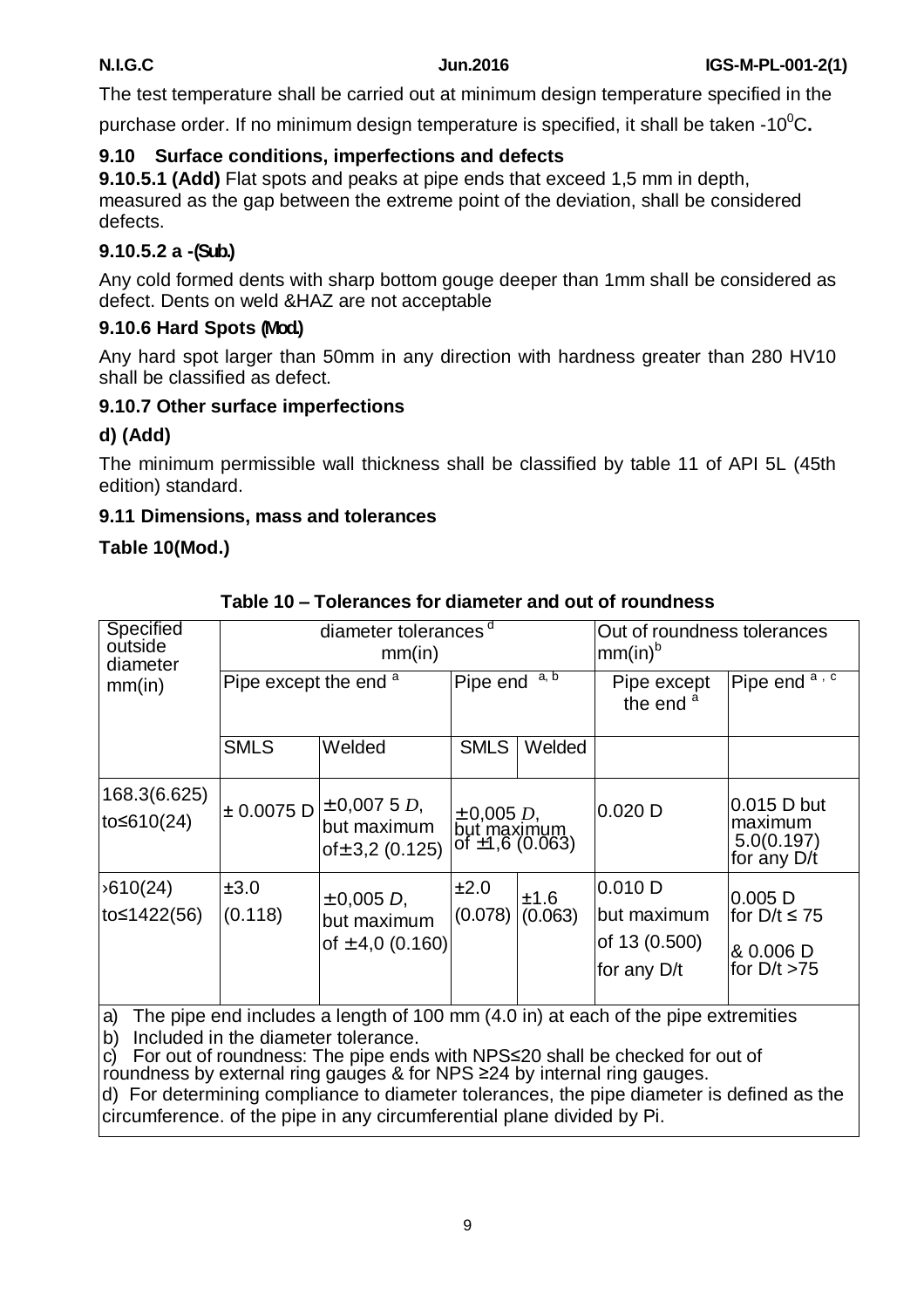# **9.11.3.2** Tolerances for wall thickness shall be as given in table

# 11. **Table 11 (Sub.)**

| Wall thickness,<br>$t$ mm (in) | Minus tolerance<br>mm(in) | Plus tolerance<br>mm(in) |  |  |  |  |  |  |
|--------------------------------|---------------------------|--------------------------|--|--|--|--|--|--|
| Welded pipe                    |                           |                          |  |  |  |  |  |  |
| t < 7.0(0.276)                 | 0.5(0.020)                | 0.5(0.020)               |  |  |  |  |  |  |
| 7.0(0.276) < t < 10.0(0.394)   | 5%t                       | $10%$ t                  |  |  |  |  |  |  |
| $t \ge 10.0(0.394)$            | 0.5(0.020)                | 10%t<br>but max. 1.5 mm  |  |  |  |  |  |  |
| <b>SMLS pipe</b>               |                           |                          |  |  |  |  |  |  |
| All sizes, all grades,         | 10%t                      | 12.5%t                   |  |  |  |  |  |  |

# **Table 11- Tolerances for Wall Thickness**

### **9.11.3.3 and Table 12**

# **(Sub.)**

The average length of pipes in one order shall not be less than 11.6m with a minimum of 95 % of pipes between 11m to12.2 m in length. No pipe shall be less than 5m for NPS≤20 and 8m for NPS≥24 in length. No pipe shall be more than 12.5m.

# **9.11.3.4(Mod.)**

a) The total Deviation from a straight line, over the entire pipe length, shall be less than 0.15 percent of pipe length.

# **9.12 Finish of pipe ends**

#### **9.12.1.1 (Del.)**

# **9.12.2 Threaded ends (PSL1 only) (Del.)**

#### **9.12.3 Belled ends (PSL1 only) (Del.)**

# **9.12. 4 End preparation for special coupling (PSL1 only) (Del.)**

#### **9.12.5 Plain end**

#### **9.12.5.2(Mod.)**

The end face of each pipe with wall thickness  $0.125(in) \le 0.875(in)$ , shall be beveled for welding the angle of the bevel, measured from a line drawn perpendicular to the axis of the pipe shall be 30 degrees with tolerance of  $+5$ ,  $-0$  and the width of the root face Of the bevel shall be 1.6mm, with a tolerance of  $\pm$  0.8mm.

#### **9.12.5.3 (Mod)**

For wall thickness greater than 0.875(in), the ends shall be beveled as shown in Fig.1of Appendex2

For field mechanized / automatic girth welding, other end preparation may be specified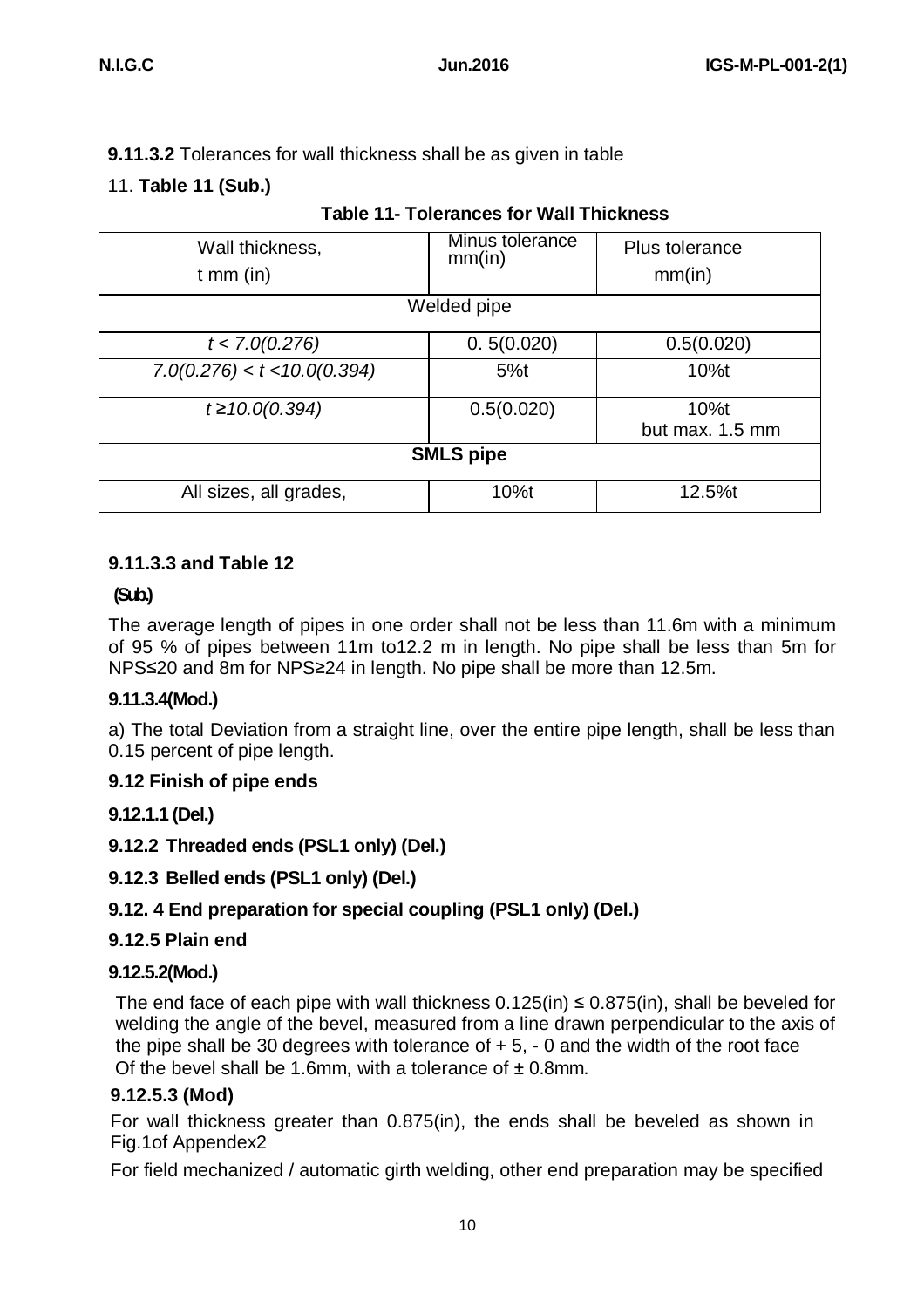in the purchase order.

#### **Table 13 (Del.)**

#### **9.13 Tolerances for the weld seam**

## **9.13.2.2 e (Mod.)**

For a distance of at least 150mm (6.0 in) from each pipe ends, the outside weld bead shall be removed by grinding

# **9.13.2.2 f) (Add.)**

The height of outside weld beads shall not exceed 3 mm.

#### **9.15 Weld ability of PSL2 pipe**

# **(Sub.)**

If specified in purchase order, weld ability trials shall be carried out to approve the WPS of girth welding which agreed between NIGC and manufacturer. The test pieces shall be inspected and tested as per API 1104(CVN test is required).

#### **9.16 Macro residual stress test**

### **(Add.)**

Spiral welded pipe (SAWH) shall meet the testing and minimum acceptance criterion as

per 9.16.3 The residual stress test shall be done after the hydrostatic test.

#### **9.16.1Test Frequency**

For first day production, one specimen shall be tested for each grade, size and wall thickness. For during Production once per test unit

#### **9.16.2 Test Specimen**

The specimen consists of a 150 mm wide ring cut from the end of a pipe (see the figure 7 of Appendix 2). The specimen may be either flame cut or sawed from the parent pipe. The specimen ring shall be cut, by flame or sawing, parallel to the longitudinal axis. The cut shall be 180 degrees from the spiral weld. Prior to cutting the ring, fiducially marks shall be placed on either side of the proposed cut location.

#### **9.16.3 Computation of Macro Residual Stress**

The change in circumference after cutting shall be measured using the fiducially marks established on the specimen prior to severing. The assumed residual stress shall be computed using the following formula:

$$
S = \frac{ETC}{12.566 R^2}
$$

Where:

S residual stress in MPa (psi)

C ± change in circumference, mm (in)

t nominal thickness, mm (in)

E 200,000 MPa (2.9 x 10<sup>7</sup> psi)

 $R =$  nominal pipe radius mm (in)

# **9.16.4 Acceptance Criterion**

The computed macro residual stress shall not exceed ±10% of the specified minimum yield strength of the material.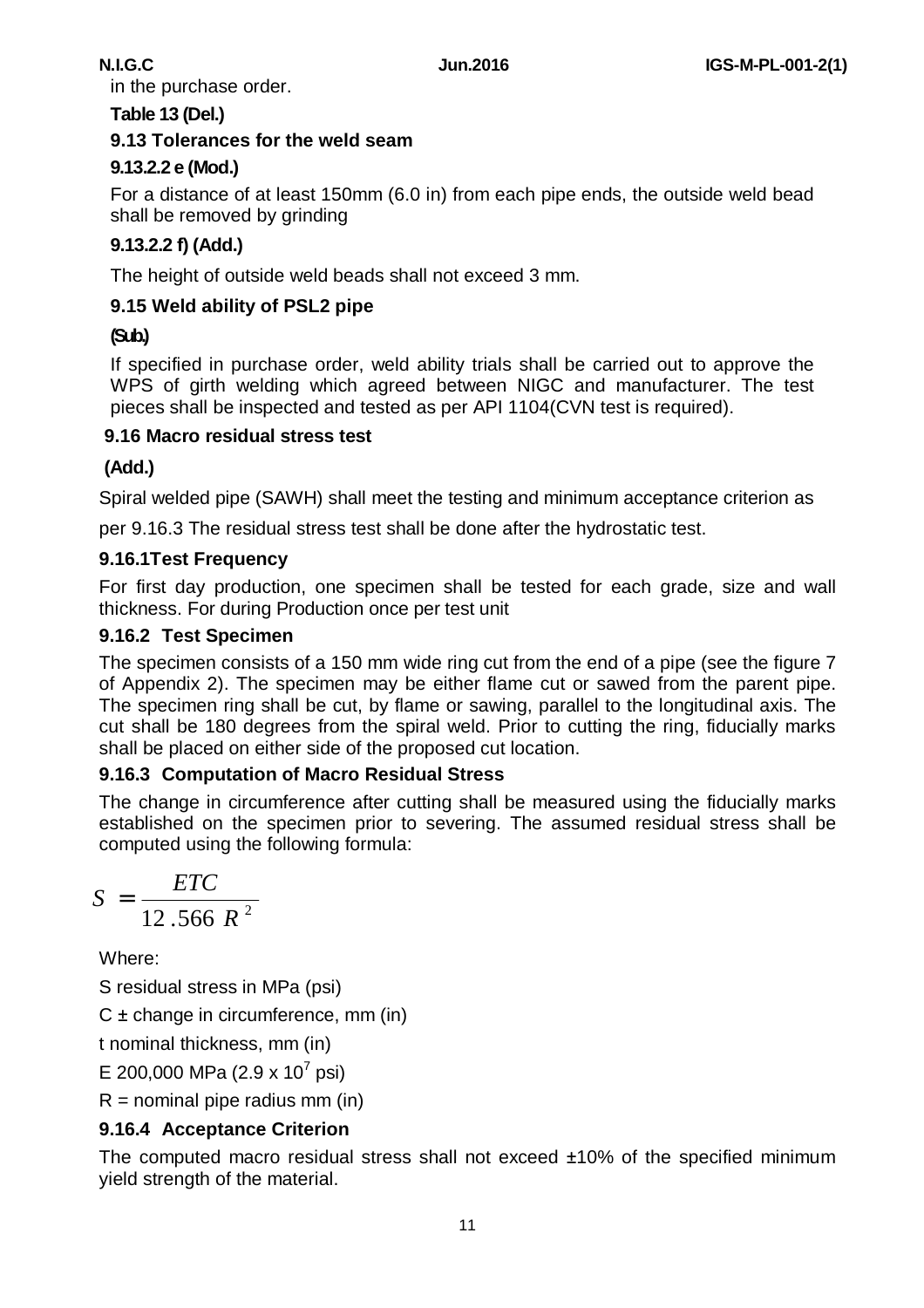# **9.16.5 Reporting**

All residual stress results shall be recorded as part of the mill report.

### **10. Inspection**

### **10.1.2 (Del.)**

### **10.1.3 inspection documents for PSL2 pipe**

#### **10.1.3.1**

#### **(sub)**

The manufacturer shall issue an Inspection Certificate type 3.1.B in accordance with ISO 10474:1991 or an Inspection type 3.1 in accordance with EN 10204:2004.

# **10.2 Specific inspection**

**10.2.1 Inspection frequency** 

#### **10.2.1.1 (Del.)**

**10.2.1.2. (Mod.)** For PSL 2 pipe, the inspection frequency shall be as given in Table 18(Sub.) as following: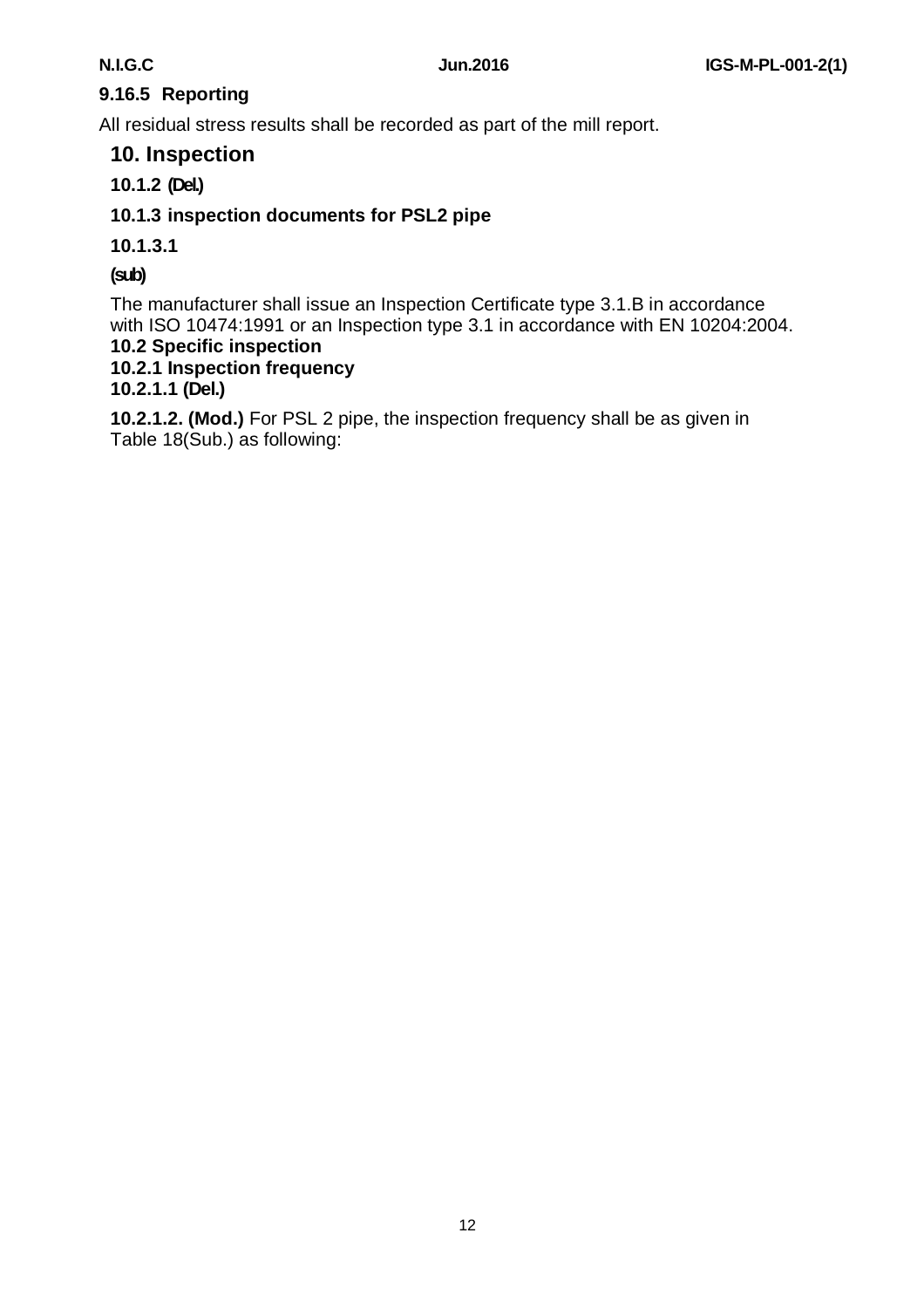| Table 18: Inspection frequency for PSL2 pipe (Sub.) |  |  |
|-----------------------------------------------------|--|--|
|-----------------------------------------------------|--|--|

| NO.                     | <b>TYPE OF</b><br><b>INSPECTION</b> | <b>TYPE</b><br><b>OF</b>                                | <b>FIRST-DAY</b><br><b>PRODUCTION</b> <sup>(a,b)</sup> |                                                                                              | <b>DURING PRODUCTION(C,d)</b>                                                                         |                                                                         |
|-------------------------|-------------------------------------|---------------------------------------------------------|--------------------------------------------------------|----------------------------------------------------------------------------------------------|-------------------------------------------------------------------------------------------------------|-------------------------------------------------------------------------|
|                         |                                     | <b>PIPE</b>                                             | <b>FREQUENCY</b>                                       | <b>REMARKS</b>                                                                               | <b>FREQUENCY</b>                                                                                      | <b>REMARKS</b>                                                          |
| 1                       | Heat analysis                       | <b>HFW</b><br><b>SAWH</b><br><b>SAWL</b><br><b>SMLS</b> | 1 sample<br>from<br>each selected<br>pipe              | As per<br>approved<br>mill test<br>certificate                                               | Once per<br>heat of steel                                                                             | As per<br>approved<br>mill test<br>certificate                          |
| $\overline{2}$          | Product analysis                    | <b>HFW</b><br><b>SAWH</b><br><b>SAWL</b><br><b>SMLS</b> | 1 sample<br>from<br>each selected<br>pipe              |                                                                                              | per heat of<br>steel (taken<br>from separate<br>product)                                              | Two analyses One of them as<br>per approved<br>mill test<br>certificate |
| 3                       | Tensile testing of<br>pipe body     | <b>HFW</b><br><b>SAWH</b><br><b>SAWL</b><br><b>SMLS</b> | Two from<br>selected<br>pipes                          | both<br>longitudinal<br>and transverse<br>specimens (for<br>$NPS=6$<br>only<br>longitudinal) | Once per test<br>unit of not<br>more than<br>100 pipes<br>with the same<br>cold<br>expansion<br>ratio | transverse<br>specimens<br>(for NPS= $6$<br>only<br>longitudinal)       |
| $\overline{\mathbf{4}}$ | Tensile testing of<br>weld seam     | <b>HFW</b><br><b>SAWH</b><br><b>SAWL</b>                | Two from<br>selected<br>pipes                          |                                                                                              | Once per test<br>unit of not<br>more than100<br>pipes with the<br>same cold<br>expansion<br>ratio a   | <b>Transverse</b><br>test piece<br>See note b                           |
| 5                       | All weld<br>tensile test            | <b>SAWH</b><br><b>SAWL</b>                              | One from<br>selected pipe                              | As per B.5.1.2                                                                               |                                                                                                       |                                                                         |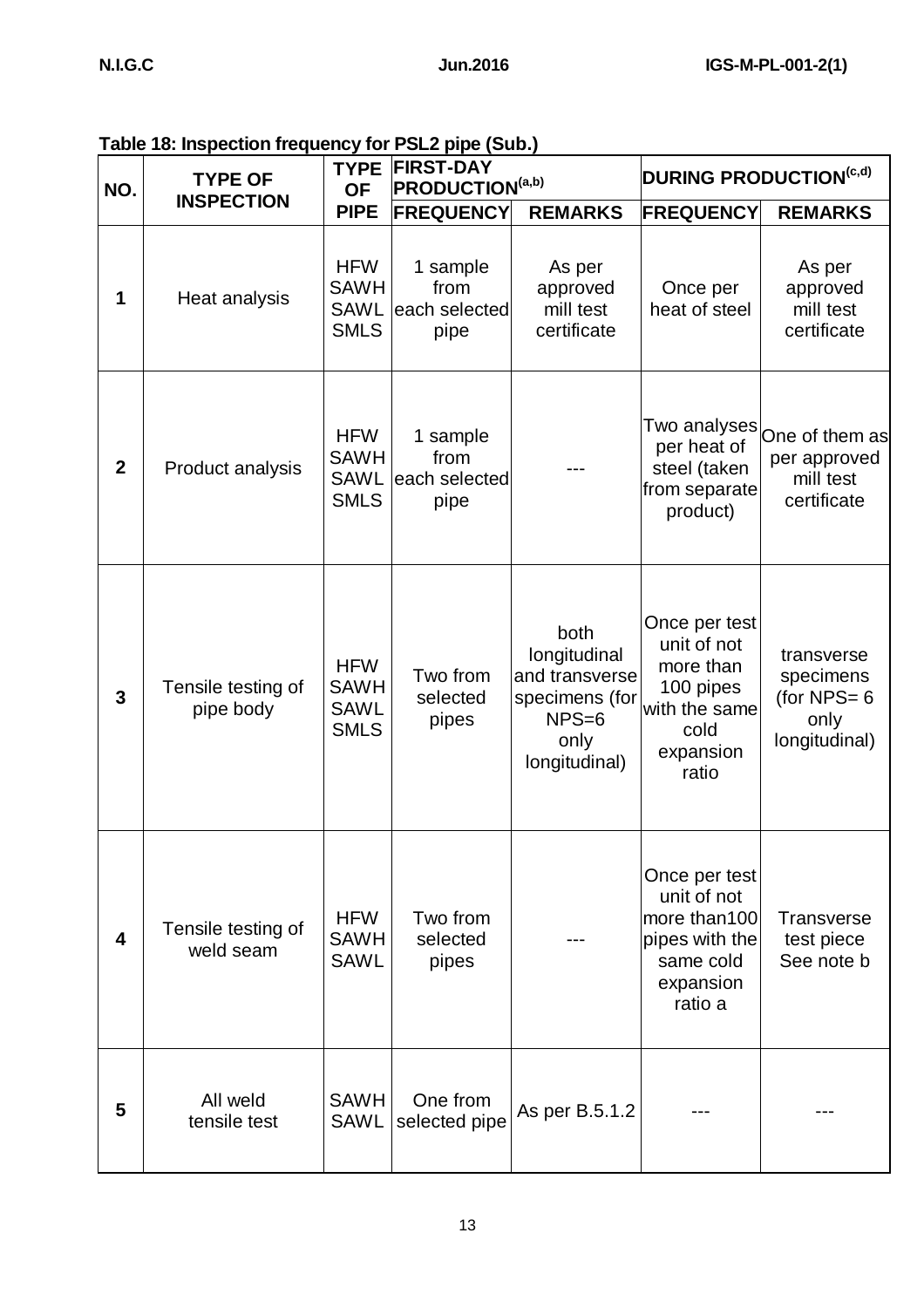| NO.            | <b>TYPE OF</b><br><b>INSPECTION</b> |                                 | <b>TYPE</b><br><b>OF</b>                                      | <b>FIRST-DAY</b><br>PRODUCTION(a,b)            |                                                                             | <b>DURING PRODUCTION(c,d)</b>                                                   |                                          |
|----------------|-------------------------------------|---------------------------------|---------------------------------------------------------------|------------------------------------------------|-----------------------------------------------------------------------------|---------------------------------------------------------------------------------|------------------------------------------|
|                |                                     |                                 | <b>PIPE</b>                                                   | <b>FREQUENCY</b>                               | <b>REMARKS</b>                                                              | <b>FREQUENCY</b>                                                                | <b>REMARKS</b>                           |
| 6              |                                     | <b>Body</b>                     | <b>HFW</b><br><b>SAWL</b><br><b>SAWH</b><br><b>SMLS</b>       | Two from<br>selected<br>pipes                  | One Set                                                                     | Once per test<br>unit of pipes<br>with the same<br>cold<br>expansion<br>ratio a | See table<br>22                          |
| $\overline{7}$ | C.V.N.                              | Weld&HAZ                        | <b>SAWL</b><br><b>SAWH</b><br><b>HFW</b>                      | Two from<br>selected<br>pipes                  | As per<br>B.5.1.3                                                           | Once per test<br>unit of pipes<br>with the same<br>cold<br>expansionratio       | Two<br>set(weld<br>center line<br>& HAZ) |
| 8              |                                     | Transition curve                | <b>HFW</b><br><b>SAWH</b><br><b>SAWL</b><br><b>SMLS</b>       | One set of<br>selected pipe                    | all locations,<br>$-40C$ to<br>room<br>Temperature<br>with 10C<br>increment |                                                                                 |                                          |
| 9              | 一<br>一<br>$\geq$                    | For body                        | <b>HFW</b><br><b>SAWH</b><br><b>SAWL</b><br>For<br>$NPS \geq$ | Two from<br>selected<br>pipes                  | Minimum<br>design<br>temperature                                            | Once per test<br>unit of pipes<br>with the same<br>cold<br>expansion<br>ratio   | Minimum<br>design<br>temperatur          |
| 10             |                                     | Transition curve<br>of body     | 16<br>and                                                     | One set of<br>selected pipe                    | $-40C$ to<br>room<br>temperature<br>with 10C<br>increment                   |                                                                                 |                                          |
| 11             |                                     | Guided -bend test<br>(for weld) | <b>SAWH</b><br><b>SAWL</b>                                    | Two from<br>selected<br>pipes (root &<br>face) | As per<br>9.7<br>&10.2.4.6                                                  | Once per test<br>unit but<br>not more than<br>50 length<br>root &face)          | As per<br>9.7<br>&10.2.4.6               |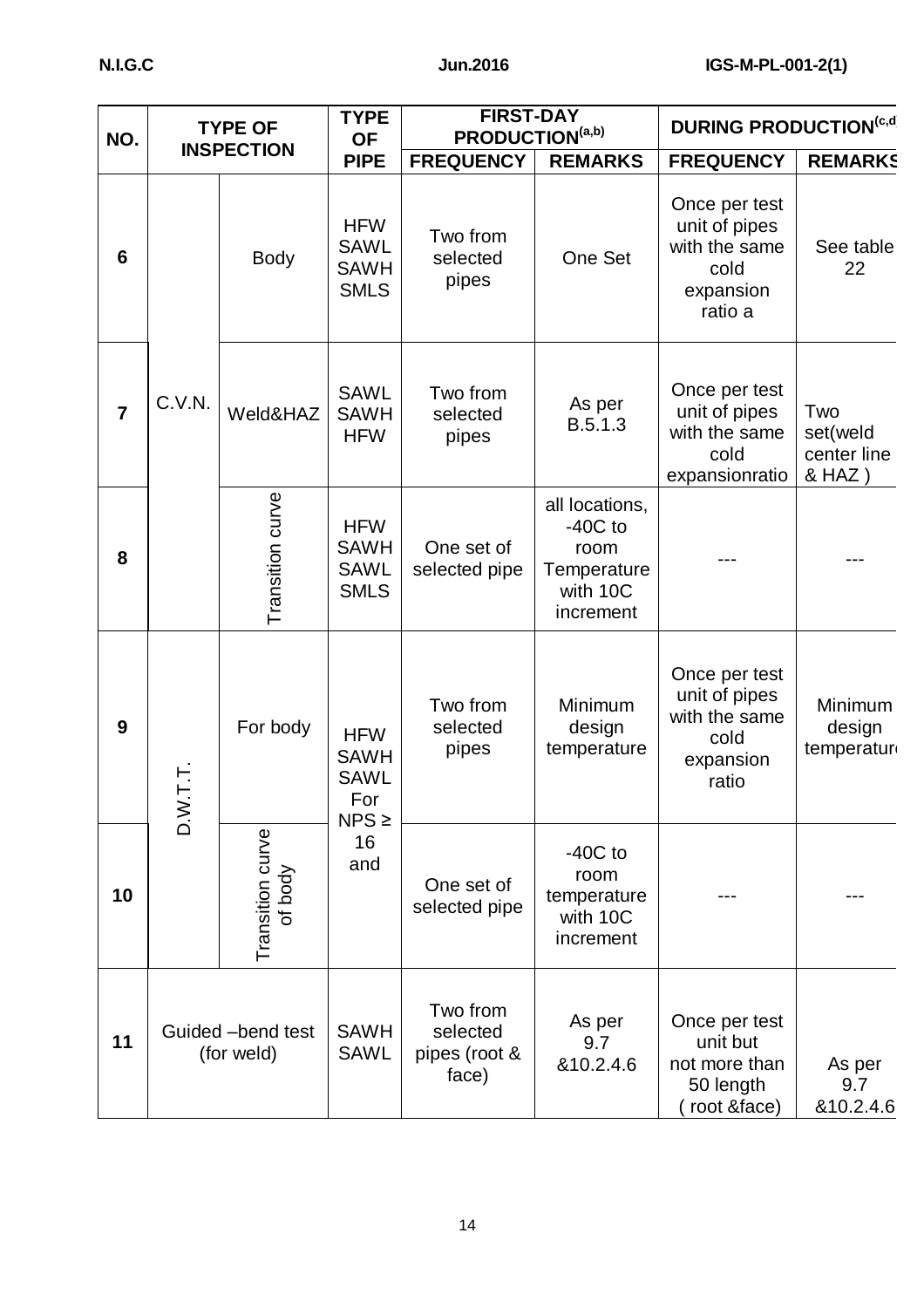| NO. | <b>TYPE OF</b><br><b>INSPECTION</b>                                       |                                             | <b>TYPE</b><br><b>OF</b>                                | <b>FIRST-DAY</b><br>PRODUCTION(a,b)      |                                              | <b>DURING PRODUCTION(c,d)</b>                                                              |                                                 |  |
|-----|---------------------------------------------------------------------------|---------------------------------------------|---------------------------------------------------------|------------------------------------------|----------------------------------------------|--------------------------------------------------------------------------------------------|-------------------------------------------------|--|
|     |                                                                           |                                             | <b>PIPE</b>                                             | <b>FREQUENCY</b>                         | <b>REMARKS</b>                               | <b>FREQUENCY</b>                                                                           | <b>REMARKS</b>                                  |  |
| 12  |                                                                           | <b>Flattening Test</b>                      | <b>HWF</b>                                              | each<br>selected<br>pipes                | <b>Test</b><br>method as<br>per 9.6          | As shown<br>in fig 6<br>API & after<br>weld stop                                           | Test<br>method as<br>per 9.6                    |  |
| 13  |                                                                           | <b>Macro Residual</b><br><b>Stress Test</b> | <b>SAWH</b>                                             | Two from<br>selected<br>pipes            | As per<br>B.5.1.7                            | One Per Test<br>Unit                                                                       | As per 9.16                                     |  |
| 14  | Test                                                                      | <b>Body</b>                                 | <b>HFW</b><br><b>SAWH</b><br><b>SAWL</b><br><b>SMLS</b> | Two from<br>selected<br>pipes            | As per<br>10.2.4.8                           | One Per Test<br>Unit                                                                       | As per<br>10.2.4.8                              |  |
|     | Hardness                                                                  | weld<br>seam &<br><b>HAZ</b>                | <b>HFW</b><br><b>SAWH</b><br><b>SAWL</b>                | Two from<br>selected<br>pipes            | As per<br>10.2.4.8                           | One Per Test<br>Unit                                                                       | As per<br>10.2.4.8                              |  |
| 15  |                                                                           | Hard<br>Spot                                | <b>HFW</b><br><b>SAWH</b><br><b>SAWL</b><br><b>SMLS</b> | Each Pipe<br><b>Contain Hard</b><br>Spot | As per<br>9.10.6                             | Each Pipe<br><b>Contain Hard</b><br>Spot                                                   | As per<br>9.10.6                                |  |
| 16  | <b>Hydrostatic Test</b>                                                   |                                             | <b>HFW</b><br><b>SAWH</b><br><b>SAWL</b><br><b>SMLS</b> | Each Pipe                                | As per<br>9.4.1 &<br>10.2.6.1                | Each Pipe                                                                                  | As per<br>9.4.1 &<br>10.2.6.1                   |  |
| 17  | Macrographic<br>testing of the<br>longitudinal or<br>helical weld<br>seam |                                             | <b>SAWH</b><br><b>SAWL</b>                              | Two from<br>selected<br>pipes            | proper<br>fusion &<br>good weld<br>alignment | At least<br>once per<br>test unit or<br>per operating<br>shift<br>(whichever is<br>sooner) | proper<br>fusion<br>& good<br>weld<br>alignment |  |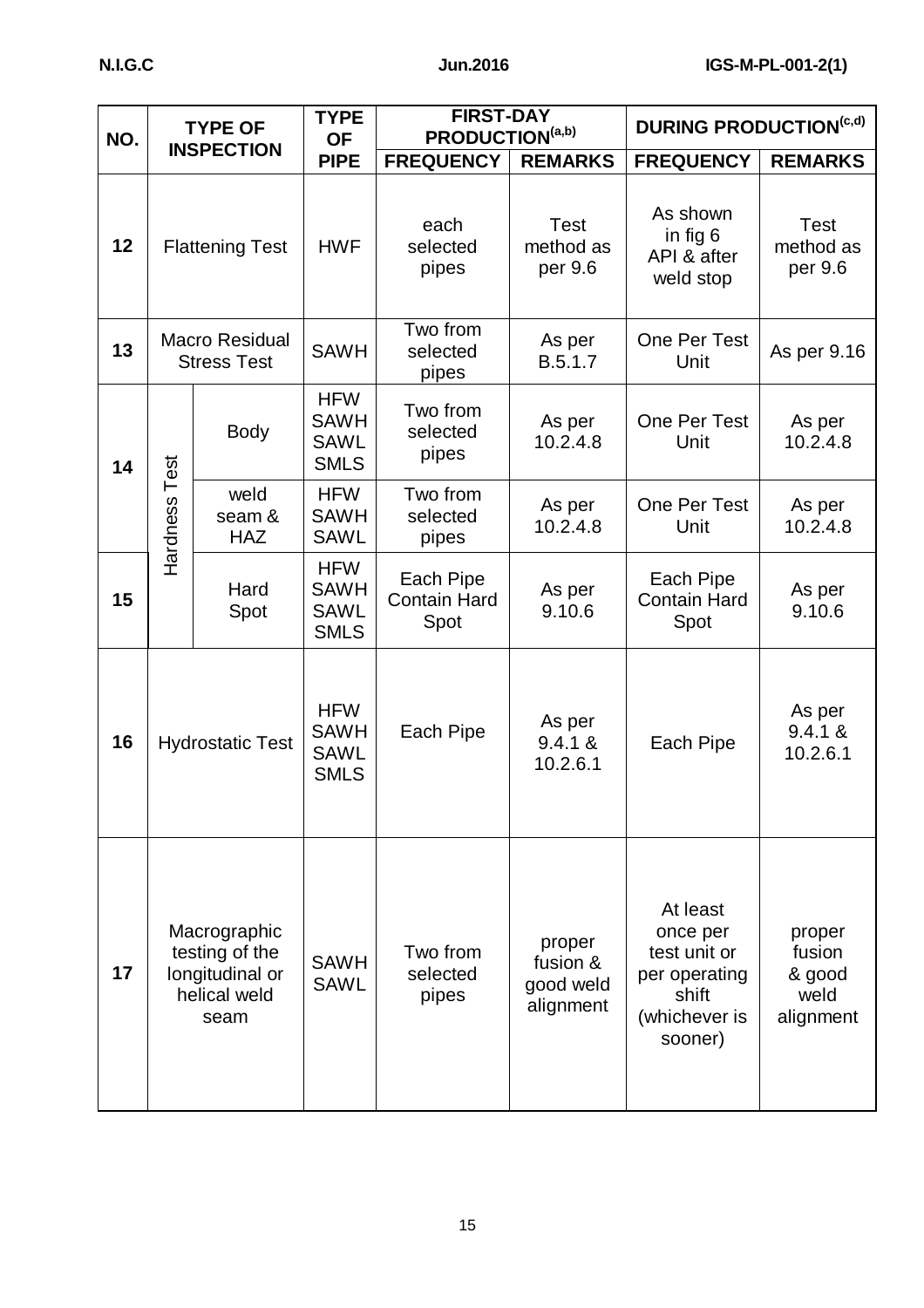| NO. |                                            | <b>TYPE OF</b>                                                               | <b>TYPE</b><br><b>OF</b>                                |                               | <b>FIRST-DAY</b><br>PRODUCTION(a,b)                                                       |                                                                                                   | <b>DURING PRODUCTION(c,d)</b>                                                             |  |           |  |                                                                                      |                  |                                                                         |
|-----|--------------------------------------------|------------------------------------------------------------------------------|---------------------------------------------------------|-------------------------------|-------------------------------------------------------------------------------------------|---------------------------------------------------------------------------------------------------|-------------------------------------------------------------------------------------------|--|-----------|--|--------------------------------------------------------------------------------------|------------------|-------------------------------------------------------------------------|
|     | <b>INSPECTION</b>                          |                                                                              | <b>PIPE</b>                                             | <b>FREQUENCY</b>              | <b>REMARKS</b>                                                                            | <b>FREQUENCY</b>                                                                                  | <b>REMARKS</b>                                                                            |  |           |  |                                                                                      |                  |                                                                         |
| 18  |                                            | Metallographic<br>testing of the<br>longitudinal weld<br>seam of HFW<br>pipe | <b>HFW</b>                                              | Two from<br>selected<br>pipes | proper<br>fusion &<br>seam-Heat<br>treated<br>(no<br>untempered<br>martensite<br>remains) | At least<br>once per<br>test unit or<br>per<br>operation<br>shift<br>(whichever is<br>sooner)     | proper<br>fusion &<br>seam Heat<br>treated<br>(no<br>untempered<br>martensite<br>remains) |  |           |  |                                                                                      |                  |                                                                         |
| 19  | <b>Visual</b><br>inspection and<br>marking |                                                                              | <b>HFW</b><br><b>SAWH</b><br><b>SAWL</b><br><b>SMLS</b> | Each Pipe                     |                                                                                           | Each Pipe                                                                                         |                                                                                           |  |           |  |                                                                                      |                  |                                                                         |
| 20  |                                            | Outside<br>diameter                                                          | <b>HFW</b><br><b>SAWH</b><br><b>SAWL</b><br><b>SMLS</b> | Each Pipe                     |                                                                                           | One pipe<br>per every 20<br>pipe but not<br>less than<br>once per 4<br>hour<br>operating<br>shift |                                                                                           |  |           |  |                                                                                      |                  |                                                                         |
|     |                                            |                                                                              |                                                         |                               | Table 10                                                                                  |                                                                                                   | Table 10                                                                                  |  |           |  |                                                                                      |                  |                                                                         |
| 21  | and Workmanship                            | of roundness<br>(pipe ends)<br>but                                           | <b>HFW</b><br><b>SAWH</b><br>SAWL<br><b>SMLS</b>        |                               |                                                                                           |                                                                                                   |                                                                                           |  | Each Pipe |  | <b>NPS&lt;20:</b><br>by external<br>ring<br><b>NPS&gt;24:</b><br>by<br>internal ring | Each pipe<br>end | NPS≤20: by<br>external<br>ring<br>NPS≥24: by<br>internal ring<br>gauges |
|     | <b>Dimensions</b>                          | Pipe<br><b>Body</b>                                                          |                                                         |                               | gauges                                                                                    | Every 20<br>pipes                                                                                 | By suitable<br>tools                                                                      |  |           |  |                                                                                      |                  |                                                                         |
| 22  |                                            | Wall<br>thickness<br>measurement                                             | <b>HFW</b><br><b>SAWH</b><br><b>SAWL</b><br><b>SMLS</b> | All selected<br><b>Pipes</b>  |                                                                                           | Each Pipe                                                                                         | Table 11                                                                                  |  |           |  |                                                                                      |                  |                                                                         |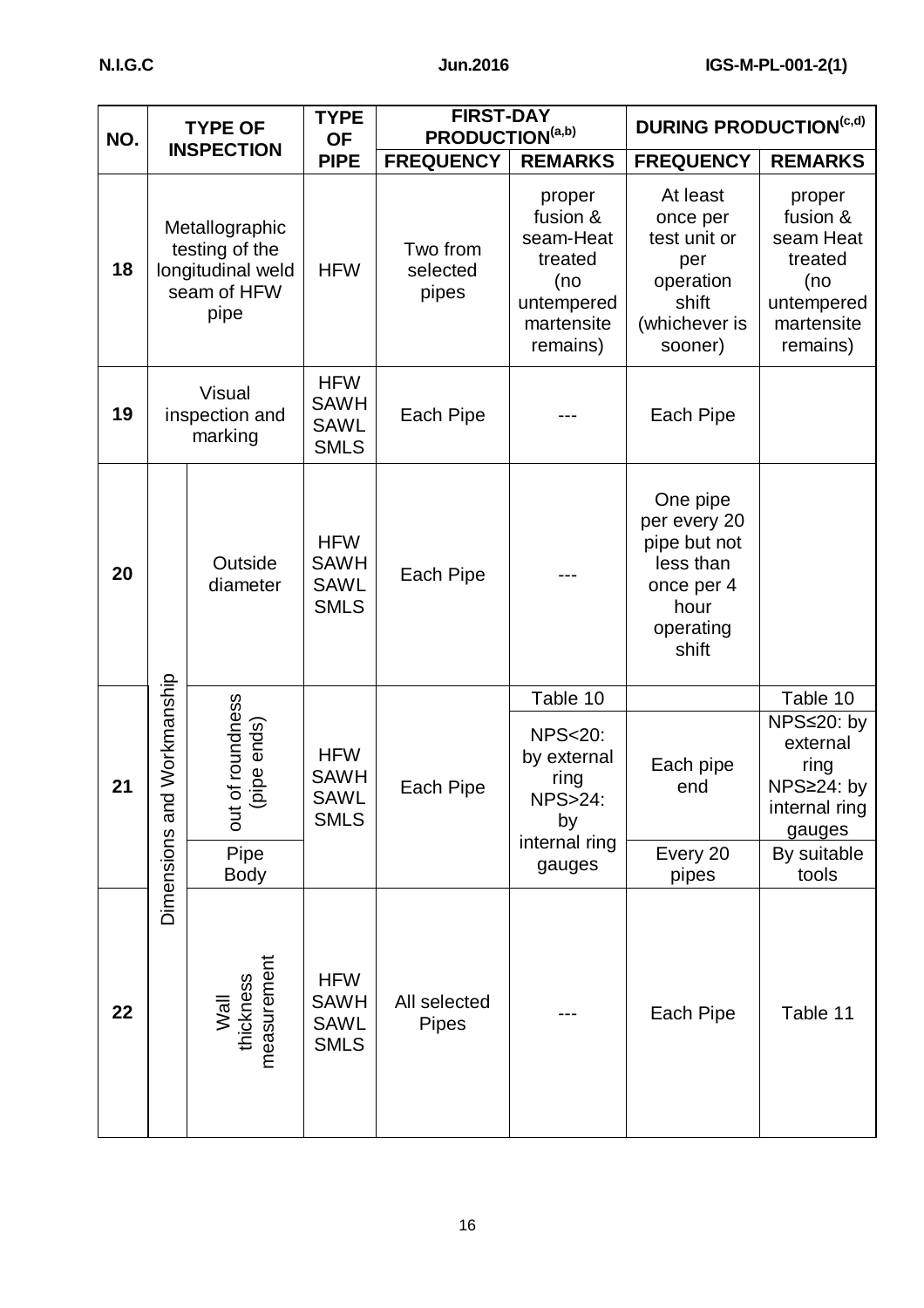| NO. | <b>TYPE OF</b><br><b>INSPECTION</b> |                       | <b>TYPE</b><br><b>OF</b>                                | <b>FIRST-DAY</b><br>PRODUCTION(a,b) |                                      | <b>DURING PRODUCTION(c,d)</b>                                               |                                      |  |
|-----|-------------------------------------|-----------------------|---------------------------------------------------------|-------------------------------------|--------------------------------------|-----------------------------------------------------------------------------|--------------------------------------|--|
|     |                                     |                       | <b>PIPE</b>                                             | <b>FREQUENCY</b>                    | <b>REMARKS</b>                       | <b>FREQUENCY</b>                                                            | <b>REMARKS</b>                       |  |
| 23  | Dimensional and Workmanship         | Out-of-squareness     | <b>HFW</b><br><b>SAWH</b><br><b>SAWL</b><br><b>SMLS</b> | First 10 Pipes                      | As per<br>9.12.1.4                   | At the<br>start of<br>shift and<br>once per<br>4 hour<br>operating<br>shift | As per<br>9.12.1.4                   |  |
| 24  |                                     | ldentifying<br>number | <b>HFW</b><br><b>SAWH</b><br><b>SAWL</b><br><b>SMLS</b> | First 10 Pipes                      | As per<br>11.2.3                     | Each pipe                                                                   | As per<br>11.2.3                     |  |
| 25  |                                     | Straightness          | <b>HFW</b><br><b>SAWH</b><br><b>SAWL</b><br><b>SMLS</b> | First 10 Pipes                      | As per<br>9.11.3.4                   | One pipe per<br>every 20 pipe                                               | As per<br>9.11.3.4                   |  |
| 26  |                                     | Length                | <b>HFW</b><br><b>SAWH</b><br><b>SAWL</b><br><b>SMLS</b> | Each pipe                           | As per<br>9.11.3.3                   | Each pipe                                                                   | As per<br>9.11.3.3                   |  |
| 27  |                                     | Weighing              | <b>HFW</b><br><b>SAWH</b><br><b>SAWL</b><br><b>SMLS</b> | Each Pipe                           |                                      | Each pipe                                                                   |                                      |  |
|     |                                     | <b>Body</b>           | <b>SMLS</b>                                             | Each Pipe                           | As Per<br>Table<br>E2                | Each pipe                                                                   | As Per<br>Table<br>E2                |  |
| 28  |                                     | strip/coil<br>body    | <b>HFW</b><br><b>SAWH</b>                               | Each strip/coil/<br>pipe            |                                      | Each strip/coil/<br>pipe                                                    |                                      |  |
| 29  | Ultrasonic examination ( ANNEX E    | Strip/coil<br>edges   | <b>HFW</b><br><b>SAWH</b>                               | Each<br>plate/strip/pipe            | 100% of<br>edges for<br>25mm<br>wide | Each<br>plate/strip/pipe                                                    | 100% of<br>edges for<br>25mm<br>wide |  |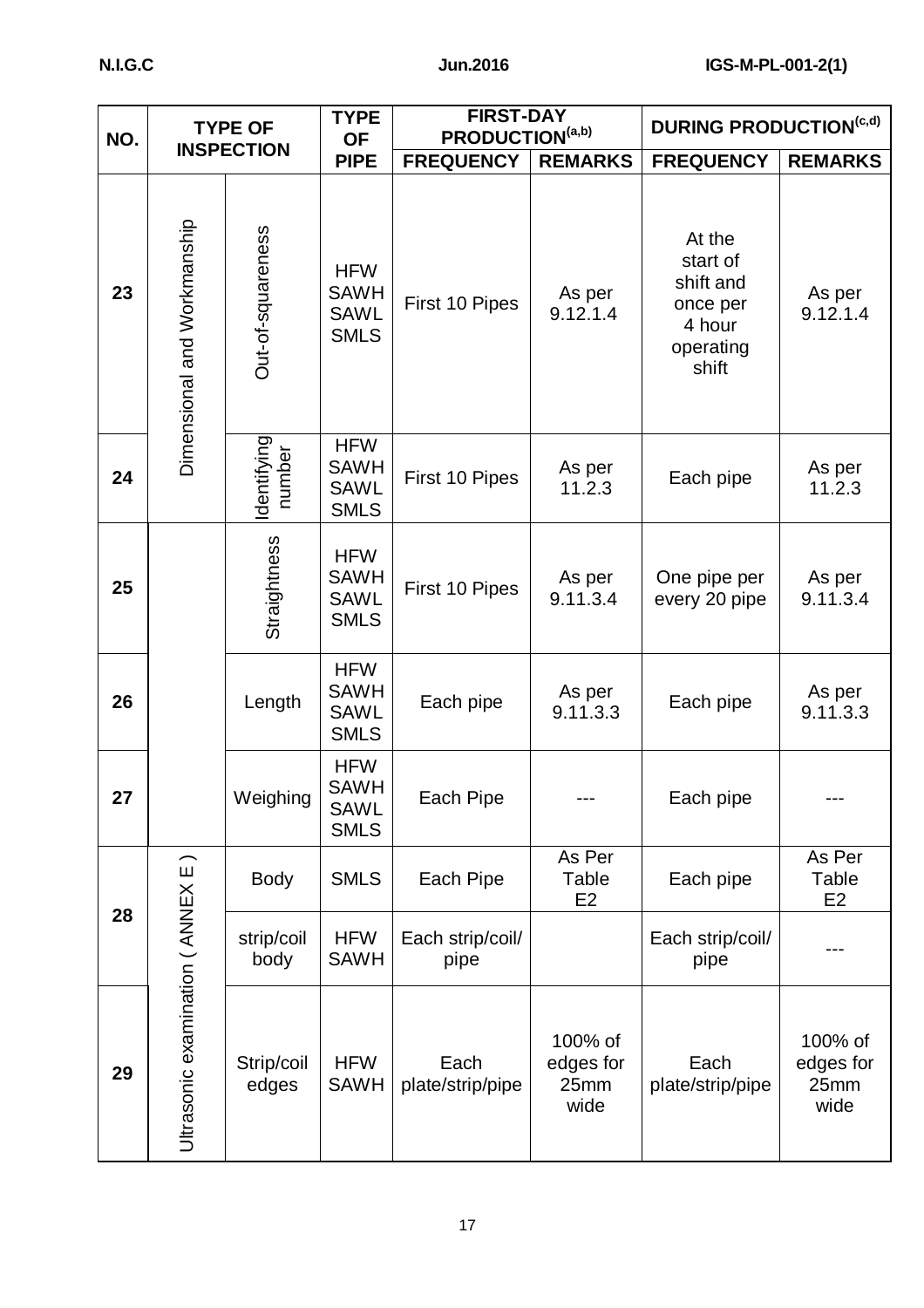| NO. | <b>TYPE OF</b><br><b>INSPECTION</b> |                      | <b>TYPE</b><br><b>OF</b>                                | <b>FIRST-DAY</b><br>PRODUCTION(a,b)         |                                                     | <b>DURING PRODUCTION(c,d)</b>                         |                                                     |
|-----|-------------------------------------|----------------------|---------------------------------------------------------|---------------------------------------------|-----------------------------------------------------|-------------------------------------------------------|-----------------------------------------------------|
|     |                                     |                      | <b>PIPE</b>                                             | <b>FREQUENCY</b>                            | <b>REMARKS</b>                                      | <b>FREQUENCY</b>                                      | <b>REMARKS</b>                                      |
| 30  |                                     | Plate<br><b>Body</b> | <b>SAWL</b>                                             | <b>Each Plate</b>                           | As per<br>manufacturer<br><b>NDE</b><br>certificate | <b>Each Plate</b>                                     | As per<br>manufacturer<br><b>NDE</b><br>certificate |
|     |                                     | Plate<br>Edges       |                                                         |                                             | 100% of<br>edges for<br>25mm wide                   |                                                       | 100% of<br>edges, for<br>25mm<br>wide               |
| 31  | Ultrasonic examination ( ANNEX E    | Pipe<br>Ends         | <b>HFW</b><br><b>SAWH</b><br><b>SAWL</b><br><b>SMLS</b> | Each Pipe                                   | 25mm of<br>circumference<br>pipe ends               | Each Pipe                                             | 25mm of<br>circumference<br>pipe ends               |
| 32  |                                     | Weld<br>seam         | <b>HFW</b><br><b>SAWH</b><br><b>SAWL</b>                | Each Pipe                                   | <b>AUT</b><br>100% of weld<br>seam                  | Each Pipe                                             | <b>AUT</b><br>100% of welc<br>seam                  |
|     |                                     | End<br>weld<br>seam  | <b>HFW</b><br><b>SAWL</b>                               | Each Pipe                                   | Untested<br>area and<br>150mm end<br>weld           | Each Pipe                                             | <b>Untested</b><br>area and<br>150mm end<br>weld    |
| 33  |                                     |                      |                                                         | <b>SAWH</b>                                 | Each Pipe                                           | <b>Untested</b><br>area and<br>400 mm end<br>weld     | Each Pipe                                           |
|     |                                     |                      |                                                         |                                             |                                                     | Each Pipe                                             | 200mm of<br>each end<br>weld                        |
| 34  | Radiography ( ANNEX E               | weld<br>seam         | <b>SAWH</b><br><b>SAWL</b>                              | 100%<br>weld<br>seam of<br>each<br>selected |                                                     | retesting of<br>suspect<br>area<br>indicated by<br>UT | As per E.4                                          |
|     |                                     |                      |                                                         | pipes                                       |                                                     | Each Weld<br>repaired<br>area                         |                                                     |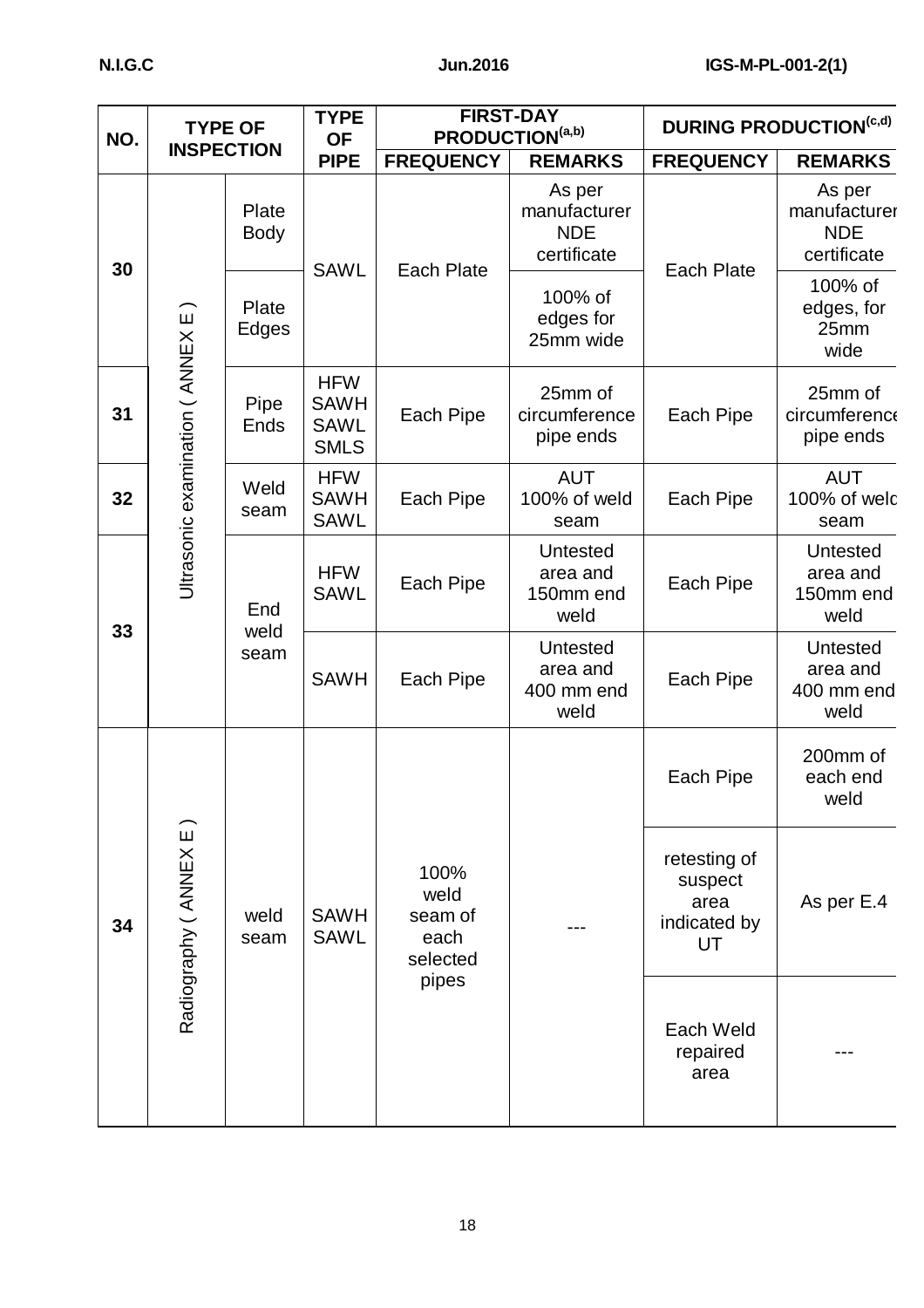| NO.            |                                                                                                                                                                                                                                                 | <b>TYPE OF</b><br><b>TYPE OF</b> |                                                  | <b>FIRST-DAY</b><br>PRODUCTION(a,b)               |                                                                                 | <b>DURING PRODUCTION(c,d)</b>             |                                               |
|----------------|-------------------------------------------------------------------------------------------------------------------------------------------------------------------------------------------------------------------------------------------------|----------------------------------|--------------------------------------------------|---------------------------------------------------|---------------------------------------------------------------------------------|-------------------------------------------|-----------------------------------------------|
|                | <b>INSPECTION</b><br><b>PIPE</b>                                                                                                                                                                                                                |                                  |                                                  | <b>FREQUENCY</b>                                  | <b>REMARKS</b>                                                                  | <b>FREQUENCY</b>                          | <b>REMARKS</b>                                |
| 35             | 冚<br>particle(ANNEX<br>Magnetic                                                                                                                                                                                                                 | weld<br>seam                     | <b>HFW</b><br><b>SAWH</b><br><b>SAWL</b>         | Each<br>selected<br>pipe<br>(100% weld<br>seam)   | For NPS>30<br>from inside&<br>outside<br>For NPS <sup>(30</sup><br>only outside | Each pipes of<br>SAWH/SAWL                | ground end<br>weld &<br>Weld<br>repaired area |
| 36             |                                                                                                                                                                                                                                                 | bevel<br>face                    | <b>SAWH</b><br><b>SAWL</b><br><b>SMLS</b>        | Each<br>selected<br>pipes                         | NPS≥24                                                                          | Each pipes of<br>SAWH/SAWL<br><b>SMLS</b> | NPS≥24                                        |
| 37             | Weld ability                                                                                                                                                                                                                                    |                                  | <b>HFW</b><br><b>SAWHSA</b><br>WL<br><b>SMLS</b> | One joint if<br>specified in<br>purchase<br>order | As per<br>API 1104<br>+ impact<br>test                                          | All pipe                                  | Certified by<br>manufacture                   |
| a)<br>b)<br>C) | First day production tests as defined in ANNEX B.<br>Mechanical tests of first day production, sampling shall be carried out at least on two heats.<br>Pipe produced by each welding machine shall be mechanical tested at least once per week. |                                  |                                                  |                                                   |                                                                                 |                                           |                                               |

d) "Test unit" is as defined in 4.62.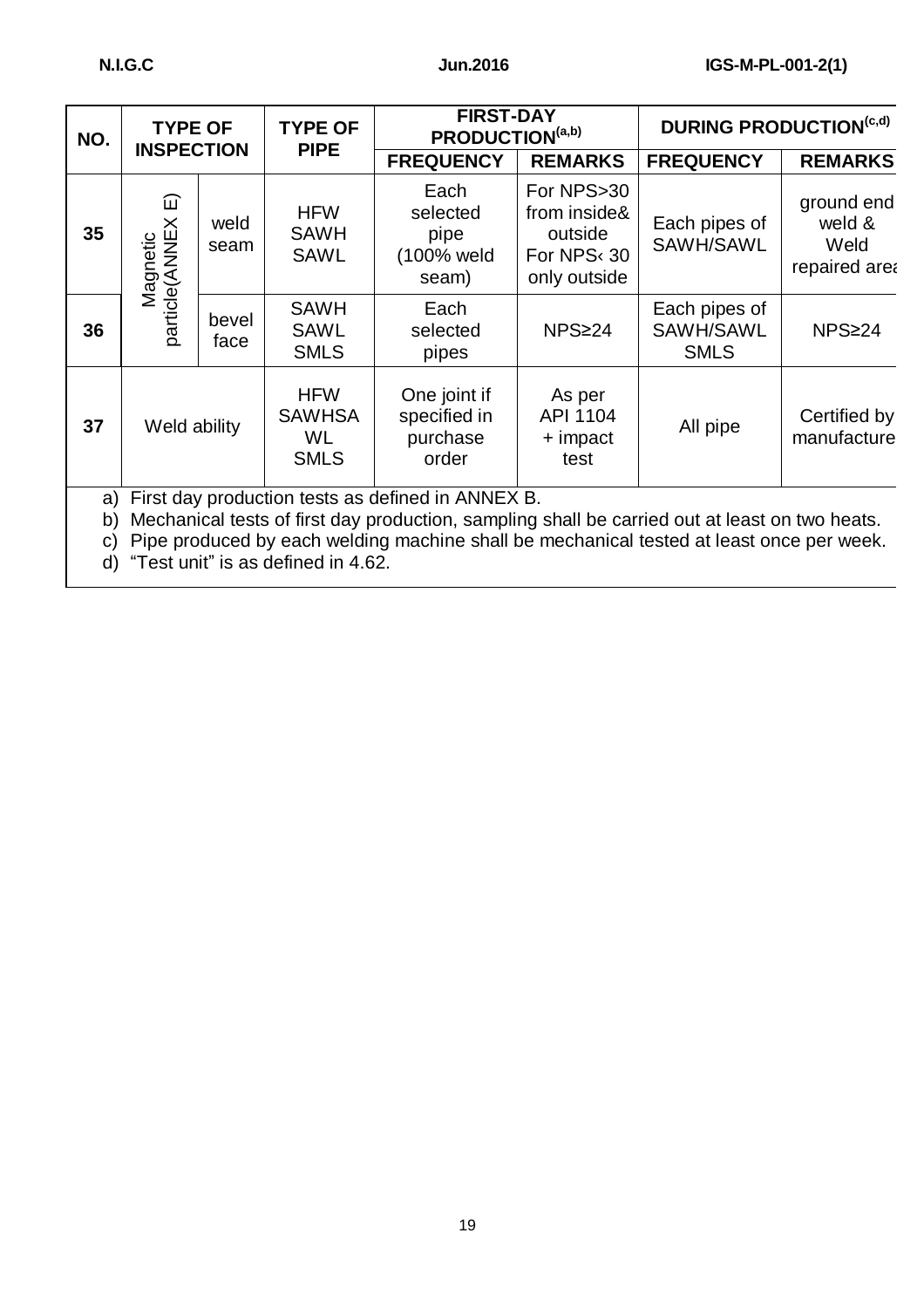# **Table 19 (Del.) Table 20 (Mod.)**

#### **Table 20-Number, orientation and location of test pieces per sample for mechanical tests of PSL2 pipe**

| Type of pipe | Sample<br>location |                 | Type of test   Number, orientation and location of test<br>pieces per sample (a) |                |                |  |
|--------------|--------------------|-----------------|----------------------------------------------------------------------------------|----------------|----------------|--|
|              |                    |                 | Specified outside diameter D / in                                                |                |                |  |
|              |                    |                 | < 8                                                                              | $8$ to $<$ 16  | $\geq 16$      |  |
| <b>SMLS</b>  | Pipe body          | <b>Tensile</b>  | 1L                                                                               | 1T(b)          | 1T(b)          |  |
|              |                    | <b>CVN</b>      | 3T                                                                               | 3 <sub>T</sub> | 3T             |  |
| <b>HFW</b>   | Pipe body          | <b>Tensile</b>  | 1L90                                                                             | $1T180$ (b)    | 1T180(b)       |  |
|              |                    | <b>CVN</b>      | 3T90                                                                             | 3T90           | 3T90           |  |
|              |                    | <b>DWT</b>      | --                                                                               |                | 2T90           |  |
|              | weld Seam          | <b>Tensile</b>  | ---                                                                              | 1W             | 1W             |  |
|              |                    | <b>CVN</b>      | 3W                                                                               | 3W             | 3W             |  |
|              | Pipe<br>body       | <b>Hardness</b> | 1 <sub>W</sub>                                                                   | 1 <sub>W</sub> | 1 <sub>W</sub> |  |
|              | and weld           | Flattening      | As shown in fig 6                                                                |                |                |  |
| <b>SAWL</b>  | Pipe body          | <b>Tensile</b>  | ----                                                                             | ----           | 1T180(b)       |  |
|              |                    | <b>CVN</b>      | ----                                                                             |                | 3T90           |  |
|              |                    | <b>DWT</b>      | ---                                                                              |                | 2T90           |  |
|              | weld               | <b>Tensile</b>  | $---$                                                                            | ----           | 1W             |  |
|              | seam               | <b>CVN</b>      | ----                                                                             | ----           | 3W and 3HAZ    |  |
|              |                    | <b>Hardness</b> | ----                                                                             | ----           | 1 <sub>W</sub> |  |
|              |                    | Guided<br>bend  | ---                                                                              | ----           | 2W(c)          |  |
| <b>SAWH</b>  | Pipe body          | Tensile         | ---                                                                              |                | 1T(c)          |  |
|              |                    | <b>CVN</b>      | ----                                                                             | ----           | 37             |  |
|              |                    | <b>DWT</b>      | ---                                                                              |                | 2T             |  |
|              | weld seam          | <b>Tensile</b>  | ----                                                                             | ----           | 1W             |  |
|              |                    | <b>CVN</b>      | $---$                                                                            |                | 3W and 3HAZ    |  |
|              |                    | <b>Hardness</b> | ---                                                                              | ----           | 1 <sub>W</sub> |  |
|              |                    | Guided<br>bend  | ----                                                                             | ----           | 2W(c)          |  |

*Notes:*

*a) See figure 5 for an explanation of the symbols used to designate orientation and location*

*b ) if agreed, annular test pieces may be used for the determination of transverse yield strength by hydraulic ring expansion test in accordance with ASTM A370 c) For pipe with t › 19.0mm, the test pieces may be machined to provide a rectangular cross-section having a thickness of 18.0mm.*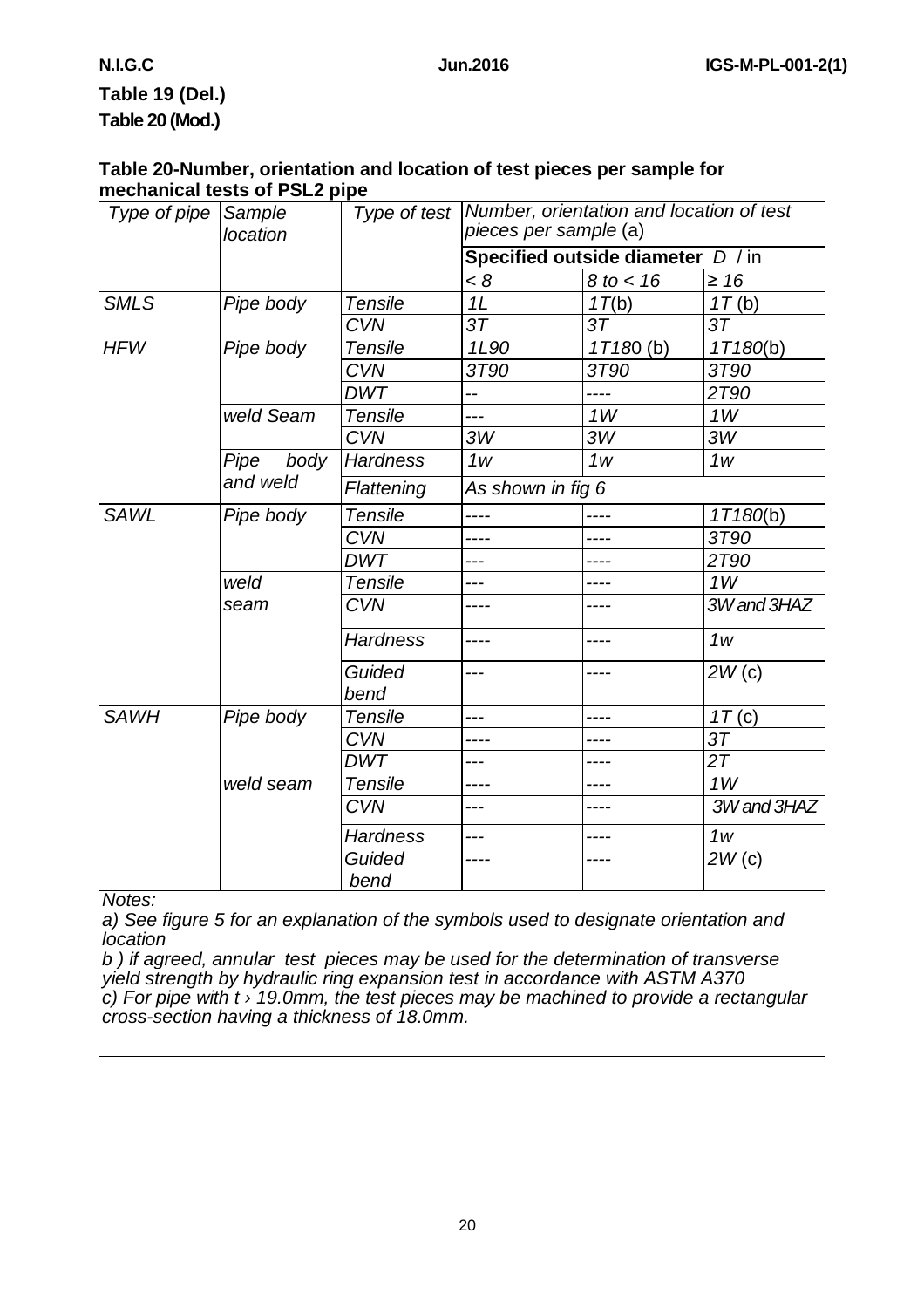#### **10.2.4.8 Hardness test**

#### **(Add.)**

## **10.2.4.8.1**

Hardness survey (Vickers) shall be carried out in accordance with ISO 6507.

**a)** For SAWL/SAWH pipes, hardness testing shall be performed on macro graphic and

metallographic samples as per fig.3& fig 4 of Appendix 2.

**b)** For HFW pipes, hardness shall be measured in three points at five locations showing in fig.5 of Appendix 2.

 **c)** For seamless pipes, hardness shall be measured in three points at four locations

showing in fig.6 of Appendix 2

# **10.2.4.8.2**

**a)** For welded pipe, grade B:

**1)** The average hardness (body, HAZ & weld) shall not be more than 160HV10.

**2)** The Max hardness on HAZ and weld center line shall be 170HV10.

**b)** For welded pipe, grades X42 to ≤ X60:

The average results of hardness measurements on weld metal and HAZ shall not exceed the hardness of the parent metal by more than 45HV10.

**c)** For welded pipe, grades X65 to ≤ X80:

The average results of hardness measurements on weld metal and HAZ shall not exceed the hardness of the parent metal by more than 75 HV10.

In any case the hardness shall not exceed 280 HV10.

**d)** For SMLS pipe the average hardness shall not be more than:

1-160 HV10 for grade B.

2- 200 HV10 for grade X42.

3- 240 HV10 for grade X52.

4- 260 HV10 for grade X60.

#### **10.2.5 Micrographics and metallographic tests**

**10.2.5.2 (Del.)** 

# **10.2.5 Hydrostatic test**

#### **10.2.6.1 (Mod.)**

Test duration (all sizes and all grades) shall be at least 10 seconds. The minimum test pressure for:

Grade B, shall be alternative pressure as per table 26.

Grade  $\geq$  X42, shall be 95% of SMYS.

**10.2.6.3(Del.)**

**10.2.6.4 (Del.)** 

**Table 24 (Del.)**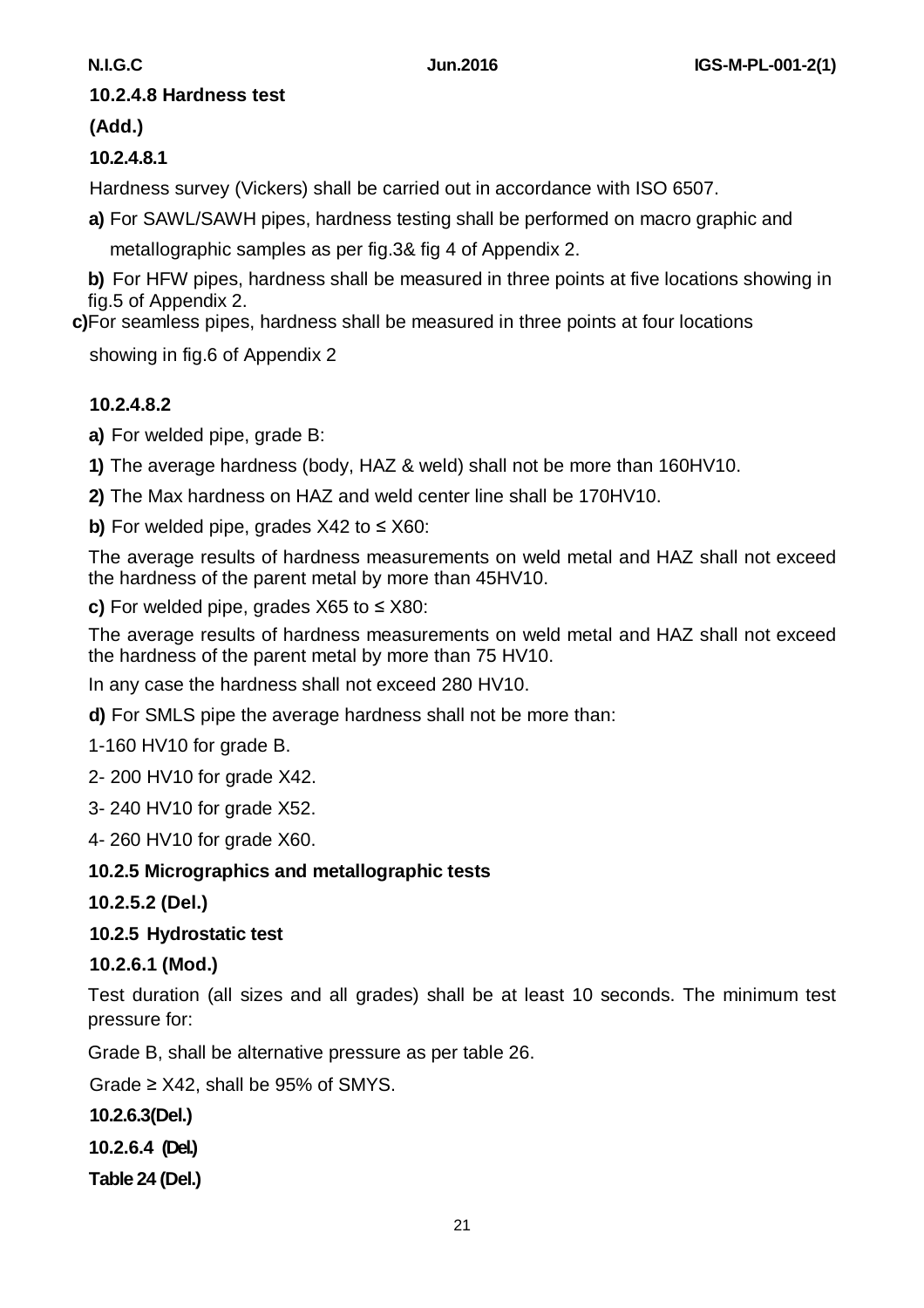# **Table 25( Del.)**

#### **10.2.6.7 (Del.)**

#### **10.2. 7 Visual inspection**

#### **10.2.7.1 (Sub.)**

Each pipe after finishing shall be visually inspected full body, internally and externally, for any surface and weld defects such as: lamination, gouge, scratch, pitting, dents, hard spots, weld profile, weld crack, bead height, bead off-set and other imperfections.

#### **10.2.8 Dimensional testing**

#### **10.2.8.1 (Sub.) But hold under paragraph note**

The diameter of all selected pipe for first day shall be measured.

Thereafter the diameter shall be measured every 20 pipe but not less than once per 4 hour operating shift**.**

#### **10.2.8.2 (Sub.)**

The out-of-roundness for all pipe ends shall be measured in accordance with table 10. For NPS≤20: by external ring & NPS ≥24: by internal ring gauges. Also for pipe body every 20 pipes but not less than once per 4 hour operating shift by suitable tools**.**

#### **10.2.8.3 (Sub)**

For welded expanded pipe, the internal diameter of one end of the pipe shall not differ by more than 2 mm from that of other end.

# **11 Marking**

#### **11.2 pipe markings**

#### **11.2.1(Add.)**

i) Order No

j) Purchaser name

k) Length (meter with two decimal)

l) Hydro test pressure (bar)

m) Actual weight (SI unit)

n) Each pipe shall be uniquely identified with a number that permits the correlation of the product or delivery unit with the related inspection documents.

o) API monogram certificate Number& Date

#### **11.2.2(Add.) c**

1) For NPS>12, the marking shall be on the inside surface of the pipe, starting at a point at least 150mm from one pipe ends**.**

2) The required pipe marking shall be Paint-stenciled by heat resistance color (approximate 230 C) executed in white block capitals in such a way legibility is maintained.

#### **11.2.3 (Sub.)**

a) For grade < X 60 pipes, identification number shall be marked by low stress vibro etched or dot peen marking on the pipe surface (see fig.8 A for welded pipes and 8 B for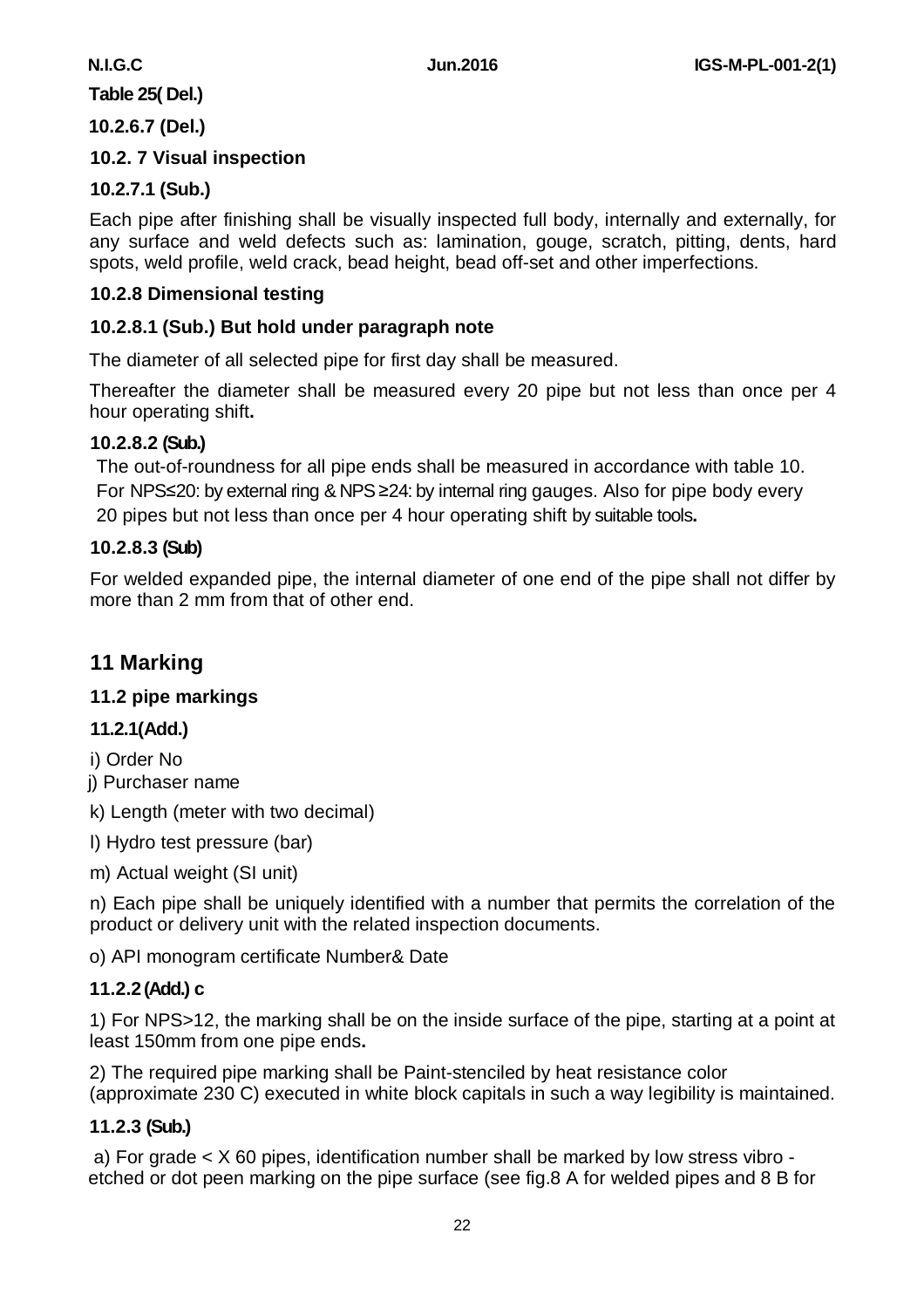seamless pipes of Appendix 2), by following limitations:

1) For welded pipes, at least 25mm from the weld and 50 mm from pipe ends.

2) For SMLS pipes, at least 50 mm from the ends.

3) The maximum depth shall be less than 10% of specified wall thickness or 2 mm, whichever is less and blunt bottom.

4) As a minimum requirement, the pipe identification number shall include: manufacturer's name, order or project number and pipe number.

5) The specification of marking shall be approved by the client.

b) For grade  $\geq$  X 60 pipes, identification number shall be marked by low stress vibro –die – stamping or vibro - etched on the pipe bevel face at 150 mm from weld.

### **11.2.7 (Mod.)**

The manufacturer shall apply a daub of paint, approximately 50mm (2 in) in diameter, on the inside surface of each length of pipes. The paint color shall be as given in table 27.

#### **Table 27(Mod.)**

| Pipe grade | Paint color      |
|------------|------------------|
| B(L245)    | White-red        |
| X42(L290)  | Silver           |
| X46(L320)  | <b>Blue-blue</b> |
| X52(L360)  | Green            |
| X56(L390)  | <b>Blue</b>      |
| X60(L415)  | Red              |
| X65(L450)  | White            |
| X70(L485)  | Purple           |
| X80(L555)  | Gray             |

#### **Table 27 -Paint color code**

**Note:** Special color code for wall thickness may be identified by end user. **11.3 Coupling markings (Del.)**

# **12 Coatings and thread protectors**

# **12.2 Thread protector** (**Del.)**

# **13.Retention of records**

#### **(Mod.)**

Records of the following inspection shall be retained by the manufacturer and shall be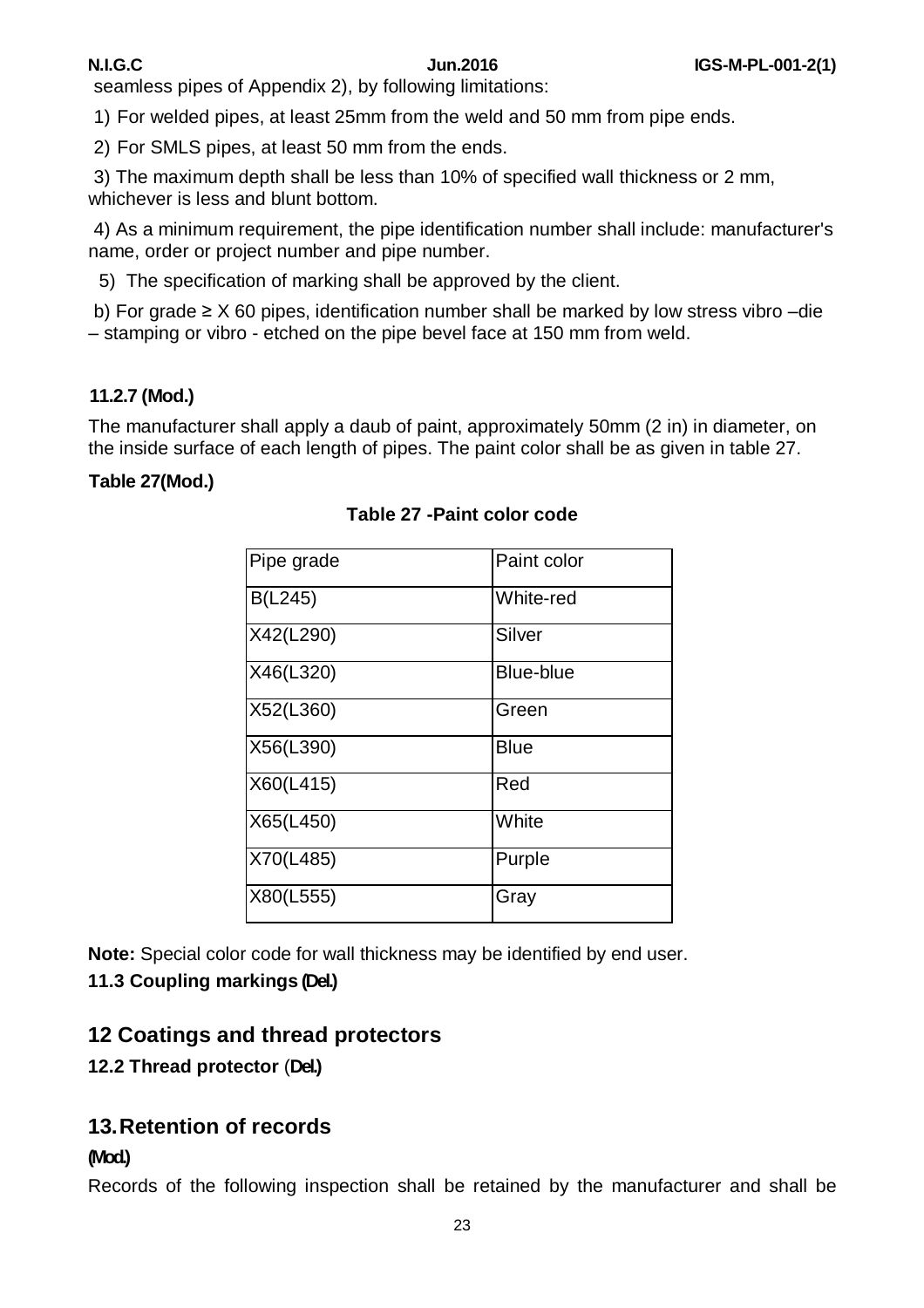made available to the purchaser for a period of ten years after the date of purchase from the manufacturer.

# **Add the following**

m) WPS &WPQT/PQR

n) Manufacturing procedure specification (MPS)

- o) Quality control plan (QCP).
- p) Packing list
- q) Pipe history system
- r )NDT procedures
- s) DT & NDT results
- t) An up to date API monogram certificate.
- u) Data sheet of appendix 1

# **14.Pipe loading**

# **(Add.)**

If specified in purchase order, the manufacturer shall supply removable strong plastic cap or bevel protector used at both ends of the each pipe up to NPS12 (before or after coating) to protect the bevels from damage during normal handling and transportation. The design shall be submitted to the end user and shall be conducive for using crane hook for lifting.

Handling, storage and transportation shall be as per manufacturer's submitted procedure (after NIGC approval)

Note: For locally coated pipes IGS-C-PL-035 may be used.

# **ANNEX A Specification for welded jointers (Del.)**

# **ANNEX B manufacturing procedure qualification for PSL2 pipe**

# **B.1 Introduction (B.1.1, B1.2, B1.3) (Sub.)**

Manufacturer procedure qualification shall be required for all pipe .Qualification shall be carried out on each combination of grade, diameter and wall thickness group. The QCP shall be approved by end user/NIGC. The QCP shall be support by MPS, WPS, PQR and all NDT & DT procedure.

Any deviations from the qualified manufacturing procedure are not permitted without approval by end user/ NIGC.

# **B.2 Additional Information to be supplied by the purchaser**

# **B.2.a & b (Del.)**

# **B.3 Characteristics of the manufacturing Procedure specification**

# **a)( Add.)**

9) Quality control plan detailing all inspection points and tests.

# **B.5 manufacturing procedure qualification tests.**

# **B.5.1 (Mod.)**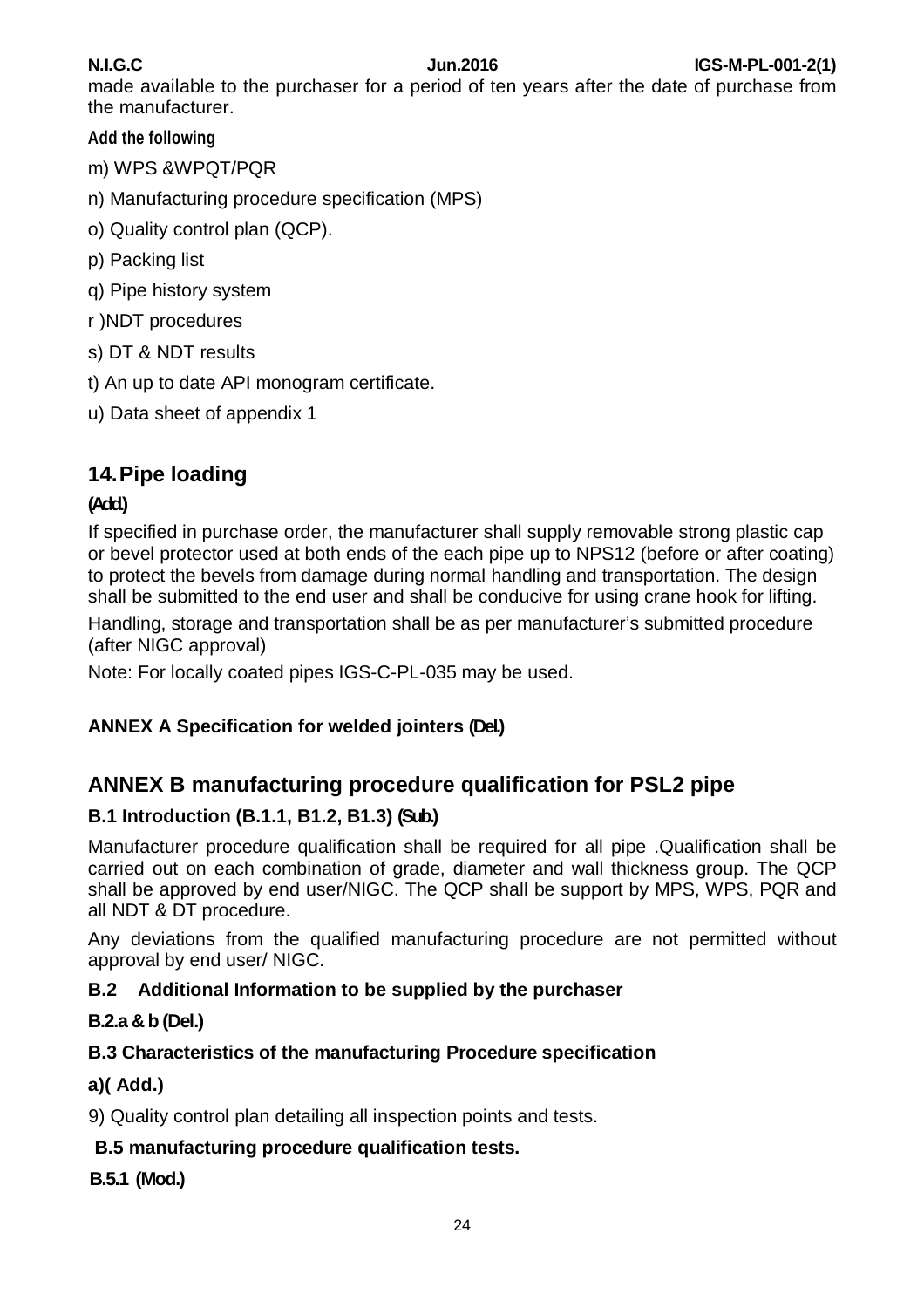For the Qualification of the manufacturing procedure, the mandatory first-day tests, specified in table 18 of this specification, shall be carried out at the beginning of production. The following additional test requirements shall apply:

Note: For orders less than 100 tons or 100 length (whichever is greater), first day production tests are not required.

#### **B.5.1.1 Tensile tests**

Parent material and weld metal tensile test at ambient temperature shall be conducted so as to record the full stress / strain curve up to maximum load. Weld tensile specimens shall be taken from the same part of the pipe used for parent metal tensile specimens. Test results shall meet the minimum specified requirements of tensile strength with regard to the pipe body

### **B.5.1.2 All weld tensile tests (SAW only)**

All weld tensile test shall be carried out on the first day production. The test method shall be in accordance with EN876. Test results shall meet the minimum specified requirements of the pipe body and achieve a minimum elongation value of 18%.

#### **B.5.1.3 Impact tests**

For first day production HAZ test of SAW pipe, the axis of notch shall be located at fusion line, fusion line +2mm and fusion line +5mm.(see the figure2 of Appendix 2).

For each of first day production selected pipes, a full impact transition curve at temperature range between room temperature to - 40C (with 10C increment) shall be determined for all location specified in 10.2.3.3

#### **B.5.1.4 Drop weight Tear tests**

For one of selected pipe, in addition to the normal DWTT, a full transition curve shall be established for the parent material at temperature range between room temperature to

- 40 C (with10C increment).

#### **B.5.1.5 Radiography**

The weld seam of all SAW selected pipes for first day production shall be radiographically examined throughout their full length in accordance with.E.4

#### **B.5.1.6 MT**

The weld seam of all selected pipes (HFW/SAWL/SAWH) shall be subjected to magnetic particle testing from outside for all sizes and additionally from inside for  $D \geq 30$ ", in order to check for surface and sub -surface defects in the weld and adjacent HAZ.

#### **B.5.1.7 Macro residual stress for SAWH**

Helical welded pipe shall meet the testing and minimum acceptance criterion as per 9.16.

# **B.5.2 (Sub.)**

The manufacturing procedure shall be qualified by first-day production tests. This shall be achieved by selecting at random three of the completely finished pipes of the first day's production for testing to verify that the submitted manufacturing procedure results are fully acceptable pipe. If more than one heat is used, at least two heats shall be represented by the tests pipes. In addition, the SAWH pipe which has been made from the end of each coil shall be tested as above.

The first day production tests shall be repeated after any change in:

-Pipe outside diameter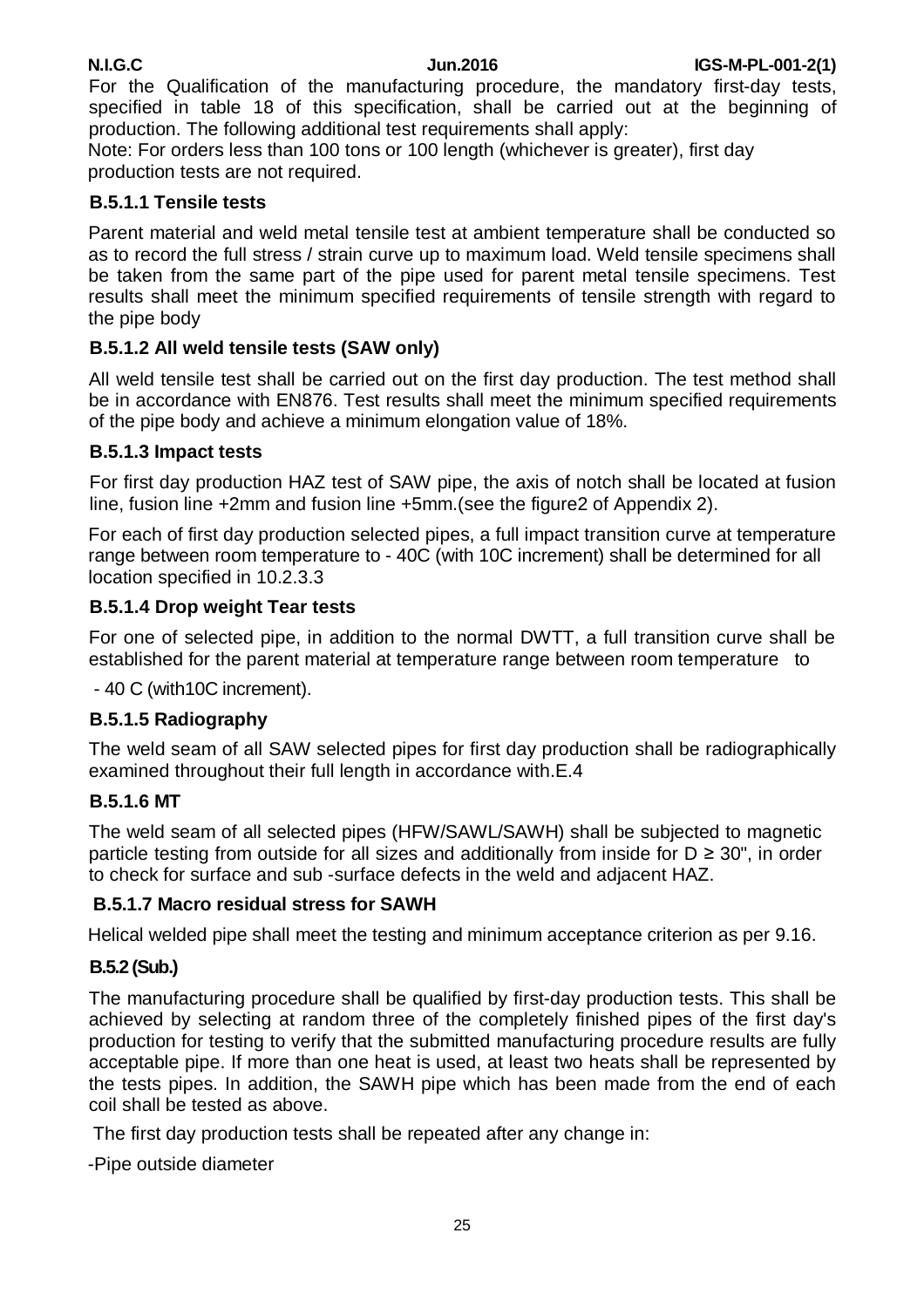Wall thickness group as:

- 1) Specified pipe wall thickness:  $\leq$  12.7 mm (0.500 in).
- 2) Specified pipe wall thickness:  $> 12.7$  mm (0.500 in)  $\leq$  25.4 mm (1.00 in).
- 3) Specified pipe wall thickness :> 25.4 mm (1.00 in).
- Raw material (Supplier, Chemical & Mechanical properties)
- Manufacturing production specification.

- Welding procedure specification (current, voltage, speed, flux, wire, edge preparation and other essential variables of welding procedure)

- Any interruption to the production over 6 month.

# **ANNEX C Treatment of surface imperfections and defects C4.1(mod)**

For PSL1 pipe shall not be supplied.

# **C 4.2 (Sub.)**

Repair by welding shall be confined to the weld of SAW pipes.

Also repair of welds containing cracks is not permitted and if found, cracked area shall be cut-off and the pipe end re-tested as per table 18. Back to back repair is not permitted.

Repairs to welds shall be performed prior to cold expansion and hydrostatic testing

((No more than one repair at same area.))

# **C 4.3(Sub.)**

Weld repair is limited to three zones per each length. Repair of weld seam within 200 mm of the bevel ends shall not permitted. The total length of repaired weld zones on each pipe shall not exceed 5% of the total length of weld.

# **C 4.6 (Sub.)**

After weld repair and dressing, the entire pipe shall be hydrostatically tested. Also the repaired area shall be verified by local visual inspection and by RT,UT and MT in accordance with Annex E, and that the remaining wall thickness is within the specified tolerances**.**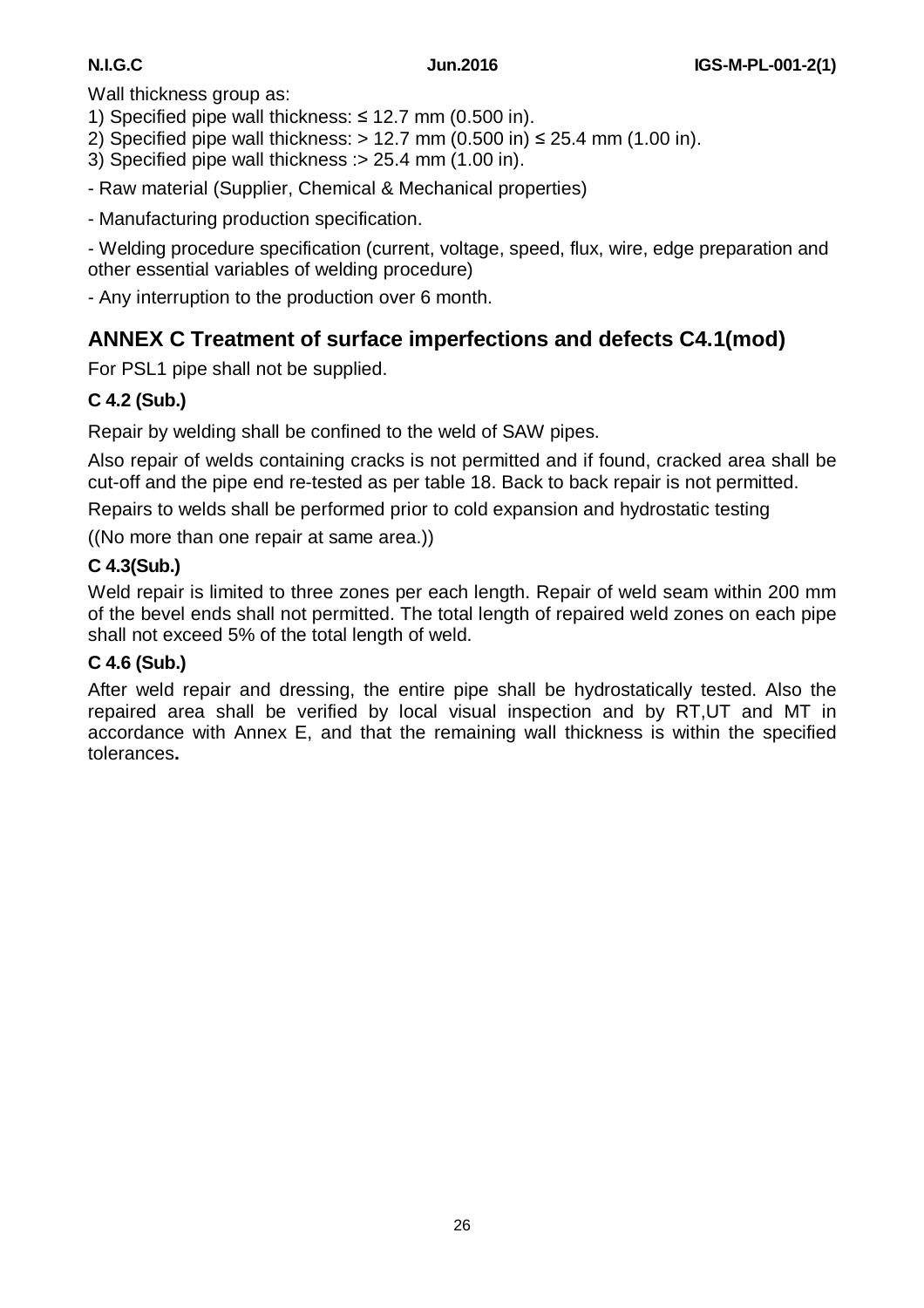# **Annex E Non-destructive inspection for other than sour service or offshore service**

#### **E. 1.4 Add**

All ND Test procedures shall be performed in accordance with written procedures by manufacturer.

#### **E 3 Methods of inspection**

#### **Table E.1 (Sub.) - Pipe-weld seam non-destructive inspection**

| <b>Weld</b><br>seam | <b>Wall-</b><br>thickness | Non-destructive inspection method $\overline{^{(a)}}$ |                                                          |                |  |  |
|---------------------|---------------------------|-------------------------------------------------------|----------------------------------------------------------|----------------|--|--|
| type                | $t$ (mm)                  | Electromagnetic <sup>(c)</sup>                        | <b>Ultrasonic</b>                                        | Radiographic   |  |  |
| <b>HFW</b>          | $t \leq 6$                | required                                              | one method or a combined of methods is<br>not applicable |                |  |  |
| <b>HFW</b>          | t > 6                     | not applicable                                        | Required                                                 | not applicable |  |  |
| <b>SAW</b>          | all                       | not applicable                                        | Required                                                 | See note (b)   |  |  |

Note: a) The weld seam at the pipe end require additional inspection (see E.3.2).

b) For SAW pipes, The weld seam of all selected pipes in first day production

test shall be R.T & M.T examined throughout their full length (see table 18).

c) For HFW pipes, The weld seam of all selected pipes in first day production

test shall be M.T examined throughout their full length (see table 18).

**E.3.1.2 (Sub.)** All SMLS pipe shall be non-destructively inspected full length (100 %), as given in Table E.2.

#### .**Table E.2 (Sub.)— SMLS pipe body non-destructive inspection**

| Item         | Wall-<br>thickness | Non-destructive inspection method (a)              |            |                                       |  |
|--------------|--------------------|----------------------------------------------------|------------|---------------------------------------|--|
|              |                    | Electromagnetic <sup>(c)</sup>                     | Ultrasonic | Magnetic particle<br>(circular field) |  |
| any<br>grade | $t \leq 5$         | one method or a combined of methods<br>is required |            | not applicable                        |  |
|              | t > 5              | not applicable                                     | Required   | not applicable                        |  |

#### **E.3.1. 3 (Sub.)**

The location of equipment:

a) For welded pipes shall take place after cold expansion and hydrostatic test.

b) For SMLS pipes shall take place after all heat treating; cold-expansion operations; end sizing and hydrostatic test.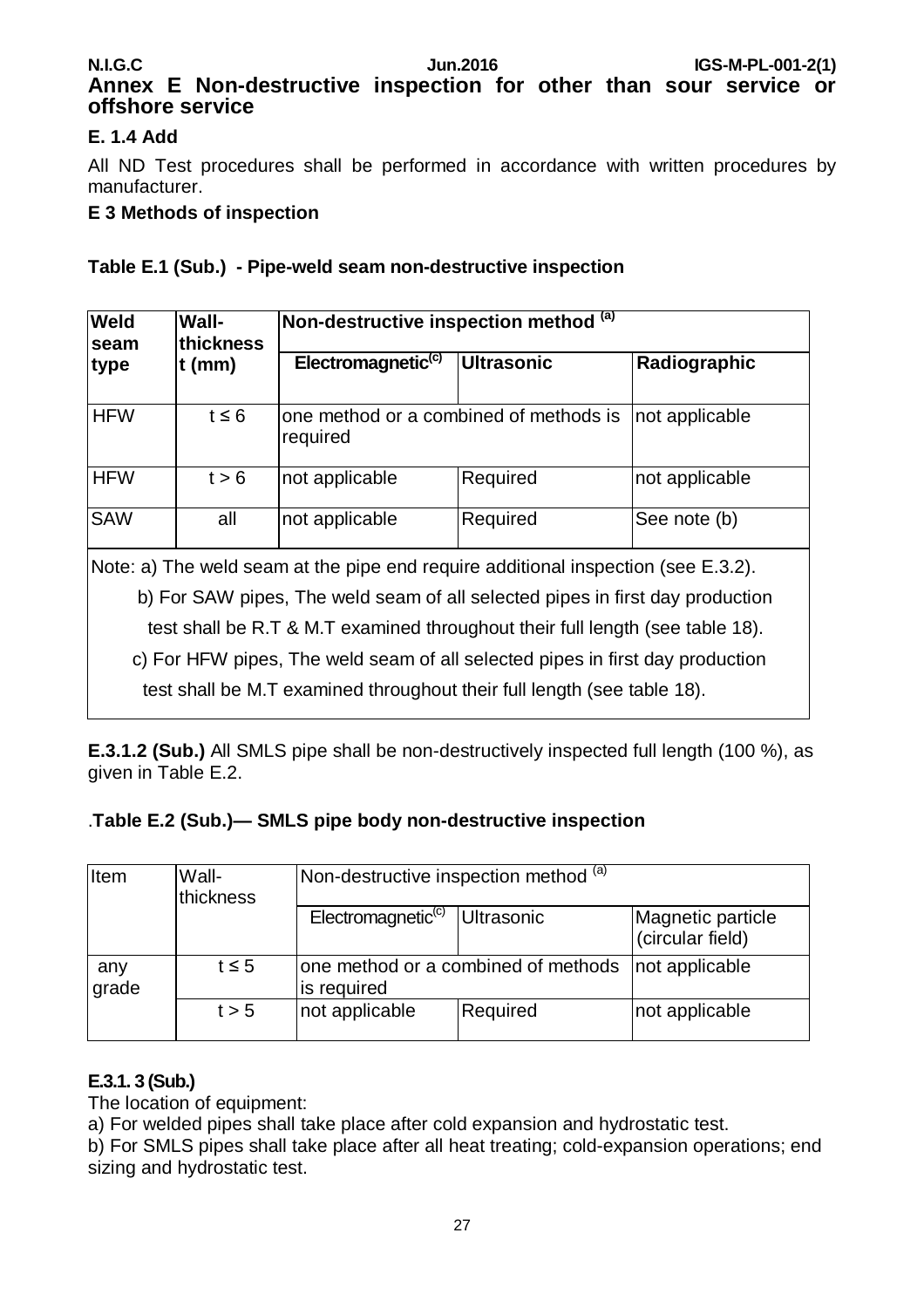#### **E.3.2 pipe end inspection – welded pipe**

#### **E.3.2.3(Sub.)**

Ultrasonic inspection in accordance with the method described in ASTM A578 and ASTM A 435, or ISO 10893-8 shall be used to verify that the 25 mm (1.0 in) wide zone at each pipe end is free of laminar imperfections > 6, 4 mm (0.25 in) in the circumferential direction.

In addition, for NPS  $\geq$  24 the bevel of each pipe ends shall be inspected for the detection of laminar imperfections in accordance with ISO 13664 by magnetic particle.

Any lamination or inclusion extending in to the surface or bevel of pipe shall be considered as a defect.

#### **E.3.3 Pipe end inspection — SMLS pipe E.3.3.2 (Sub.)**

For pipe with *t* ≥ 5,0 mm (0.197 in), ultrasonic inspection in accordance with ISO 10893-8 or ASTM A578 and ASTM A435 shall be used to verify that the 25 mm (1.0 in) wide zone at each pipe end is free of laminar imperfections  $> 6$ , 4 mm (0.25 in) in the circumferential direction.

# **E.5 Ultrasonic and electromagnetic inspection**

# **E.5.1 Equipment**

# **E.5.1.1( Add.)**

Automatic ultrasonic and electromagnetic equipment shall be used for weld seam and pipe body inspection for detection of flaws.

The equipment shall have automatic facilities with the following characteristics:

a) Recording of indications on paper and/or on a retrievable medium shall be carried out without any intervention of the ultrasonic operator.

b) A device which monitors the effectiveness of the coupling -

When the sensitivity (echo height) decreases by more than 10 dB relative to the static calibration loss of coupling could have happened. It shall be recorded and clear automatic acoustic warnings and automatic paint spray shall be activated.

c) An automated weld tracing system for correct positioning of the probes with respect to the weld centerline shall be used.

d) All systems shall be equipped with ruggedized (firm and stable) scanning systems

The automated ultrasonic system is considered to be acceptable when the fluctuation of reference signal between the eight tests run is less than 3-4 dB (+/-25% of the average value)

Manual ultrasonic inspection may be used to verify the indications rejected by automated ultrasonic and confirm rejection or acceptance**.**

# **E.5.2 Ultrasonic and electromagnetic inspection reference standard**

# **E.5.2.2( Sub.)**

Reference standards shall be full length

# **E.5.2.6( Add.)**

The AUT equipment shall be checked by reference standard:

a) At the beginning of each inspection shift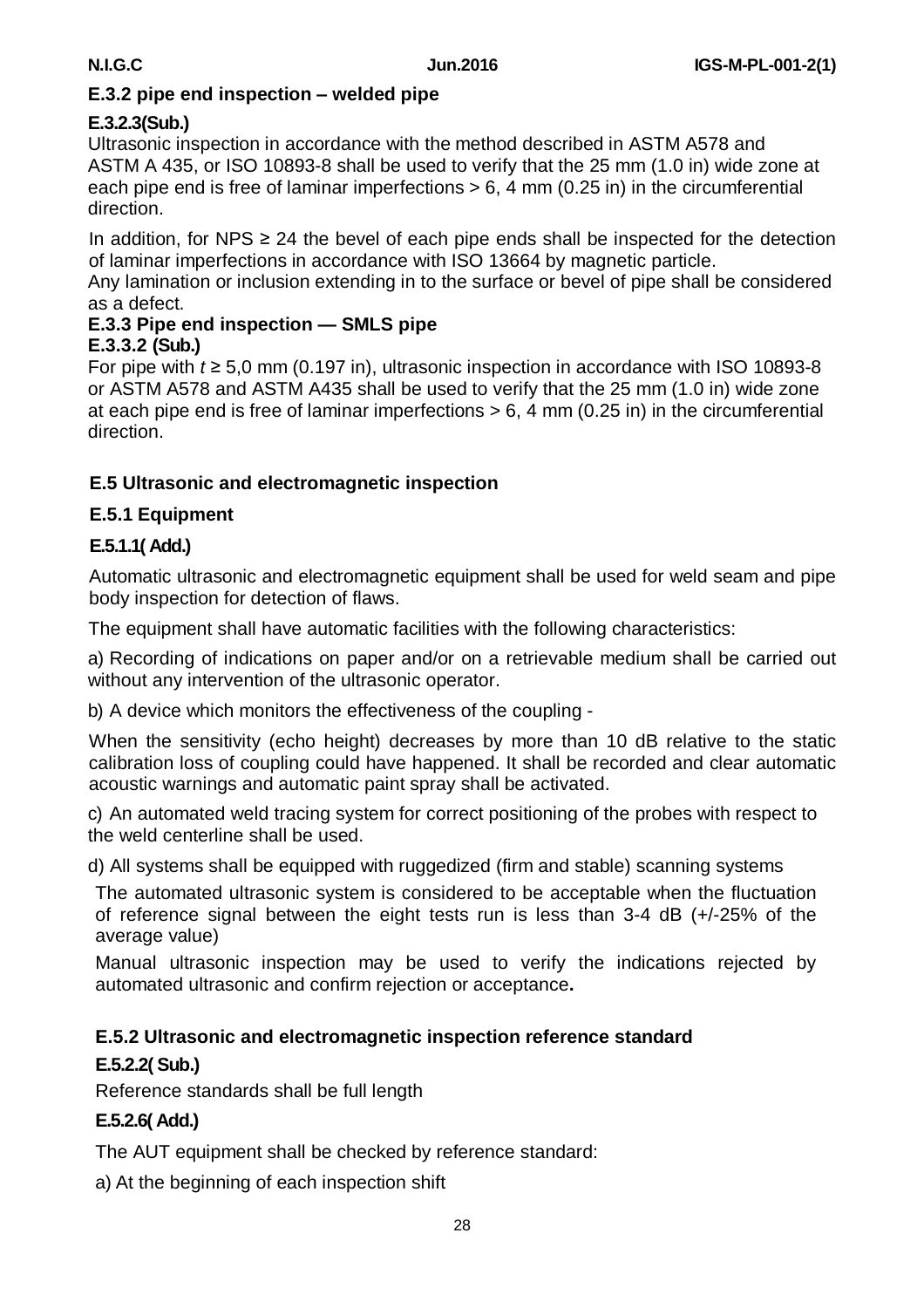b) At least once per every 4 hours of continuous operation.

c) After any power interruption

d) Prior to resuming operation after repair or change to a system component that would affect system performance.

Note: The checking shall be carried out at the same speed and all other production conditions.

#### **Table E.7 (Sub.)–Reference indicators**

|                            |                                                                                             | Reference indicators for SMLS & weld seam |                  |                   |                   |                        |                      |                                             |  |  |
|----------------------------|---------------------------------------------------------------------------------------------|-------------------------------------------|------------------|-------------------|-------------------|------------------------|----------------------|---------------------------------------------|--|--|
| Item                       | Notch location                                                                              |                                           |                  | Notch orientation |                   | Notch dimension        |                      | <b>Diameter</b>                             |  |  |
|                            | <b>OD</b>                                                                                   | ID.                                       | Longitud<br>inal | Transverse        | Depth<br>(b)<br>% | Length<br>(c)<br>(max) | Width<br>(max)<br>mm | (a)<br>of radially<br>drilled<br>hole<br>mm |  |  |
|                            |                                                                                             |                                           |                  |                   |                   | mm                     |                      |                                             |  |  |
| <b>SMLS</b>                | required                                                                                    | required                                  | required         | not required      | 10                | 50                     | 1.0                  | 3.2                                         |  |  |
| <b>HFW</b>                 | required                                                                                    | required                                  | required         | not required      | 5.0               | 50                     | 1.0                  | 1.6                                         |  |  |
| <b>SAWL</b><br><b>SAWH</b> | required                                                                                    | required                                  | required         | required          | 5.0               | 50                     | 1.0                  | 1.6                                         |  |  |
| Note1                      | Notches are rectangular or U-shaped                                                         |                                           |                  |                   |                   |                        |                      |                                             |  |  |
|                            | Note 2 The reference standard shall contain OD notches, ID notches and radial drilled hole. |                                           |                  |                   |                   |                        |                      |                                             |  |  |

a) Drilled hole diameters are based upon standard drill-bit sizes.

b) Depth is expressed as a percentage of the specified wall thickness. It is not necessary for the depth to be less than 0.3 mm. The depth tolerance is ±15% of the specified notch depth or ± 0.05 mm whichever is greater.

c) Length at full depth.

#### **E.8 Laminar imperfection in the pipe body of HFW, SAW pipes (Sub.)**

#### **E.8.1 & E.8.2 (mod)**

For welded pipes, ultrasonic inspection shall be used to verify that the strip/plate or pipe body is free of laminar imperfections greater than those permitted by table E 9. Inspection method shall be in accordance with ISO 10893-9, if such inspection is done prior to pipe forming; or ISO 10893-8, if such inspection is done after seam welding. The coverage of inspection shall be at least 25% by maximum gap 150 mm of total strip/plate or pipe body.

#### **Table E 9 (Add.) Acceptance criteria forlaminar imperfection of Pipe body or strip/plate**

| Maximum individual Minimum imperfection size considered<br>imperfection area |                | Maximum<br>population    |  |                        |
|------------------------------------------------------------------------------|----------------|--------------------------|--|------------------------|
| $\sim$ (mm <sup>2</sup> )                                                    | Area ( $mm2$ ) | Length (mm)   Width (mm) |  | density                |
| 1000                                                                         | 300            | 35                       |  | 10<br>per square meter |

Alternatively, for wall thickness 6 mm or less, 100 % of the pipe body may be eddy current tested.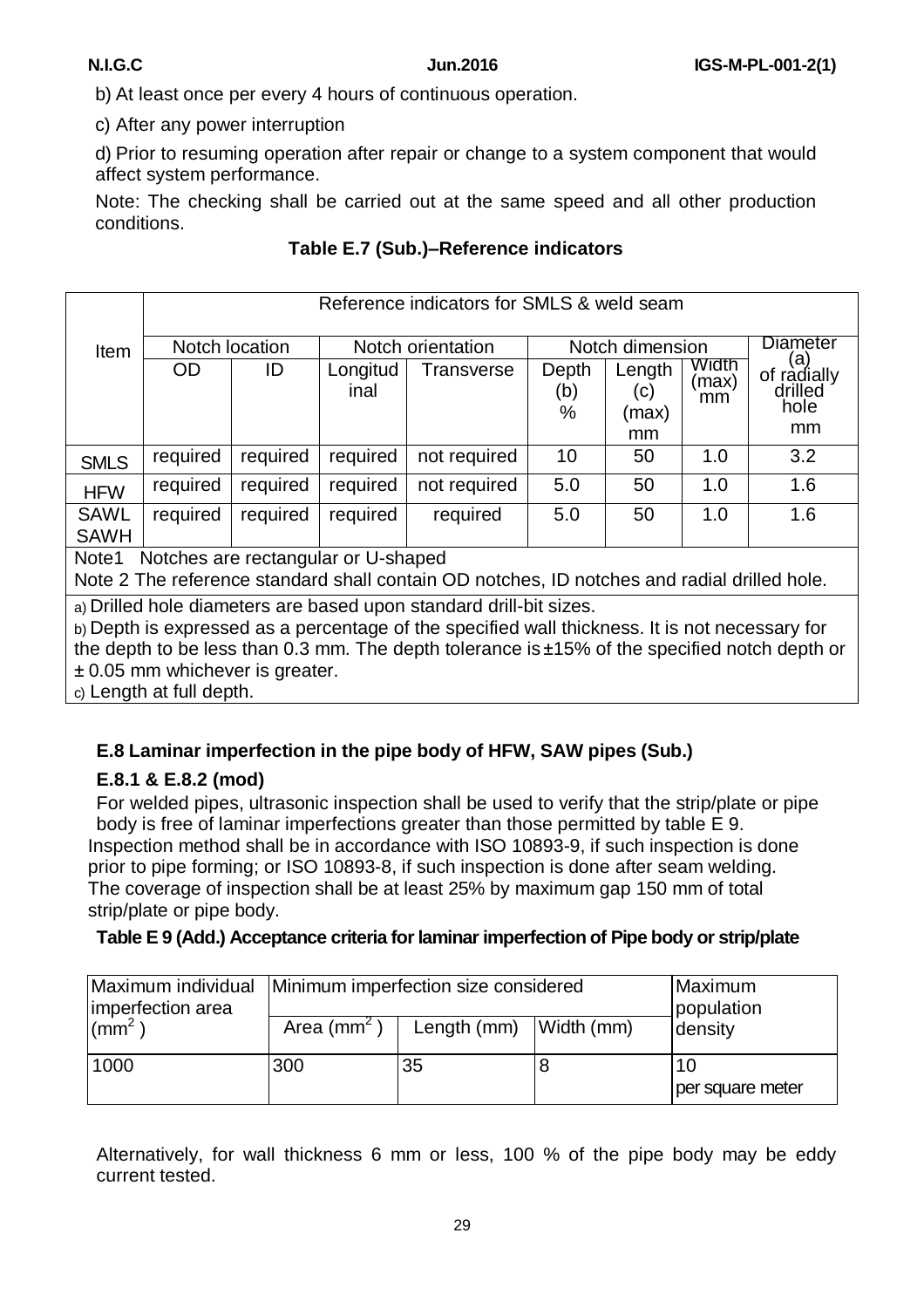#### **E.9 Laminar imperfections along the strip/plate edges or pipe weld seam of HFW and SAW pipe.**

## **(Sub.)**

For HFW and SAW pipes, ultrasonic inspection shall be used to verify that the 25mm wide zone along each of the strip/plate edges or along each side of the pipe weld seam is free of laminar imperfections >6, 4 mm (0.25 in) in any direction.

## **E .11 (Add.)**

For pipes subjected to 100% rotary ultrasonic inspection after forming, pipe body and edges testing are not required.

**Annex F** Requirements for coupling (PSL 1 only) (Del.)

**Annex G** PSL2 pipe with resistance to ductile fracture propagation (Del**.)**

**Annex H** PSL2 pipe ordered for sour service (Del.)

**Annex I** Pipe ordered as "Through the flow line" (TFL) pipe (Del.)

**Annex J** PSL2 pipe ordered for offshore service (Del.)

**Annex K** Non-destructive inspection for pipe ordered for sour service and/or offshore service (Del.)

**Annex L** Steel designations (Del.)

**Annex M Correspondence** of terminology between ISO 3183 and its source documents (Del.)

**Annex N** Identification /explanation of deviations (Del.)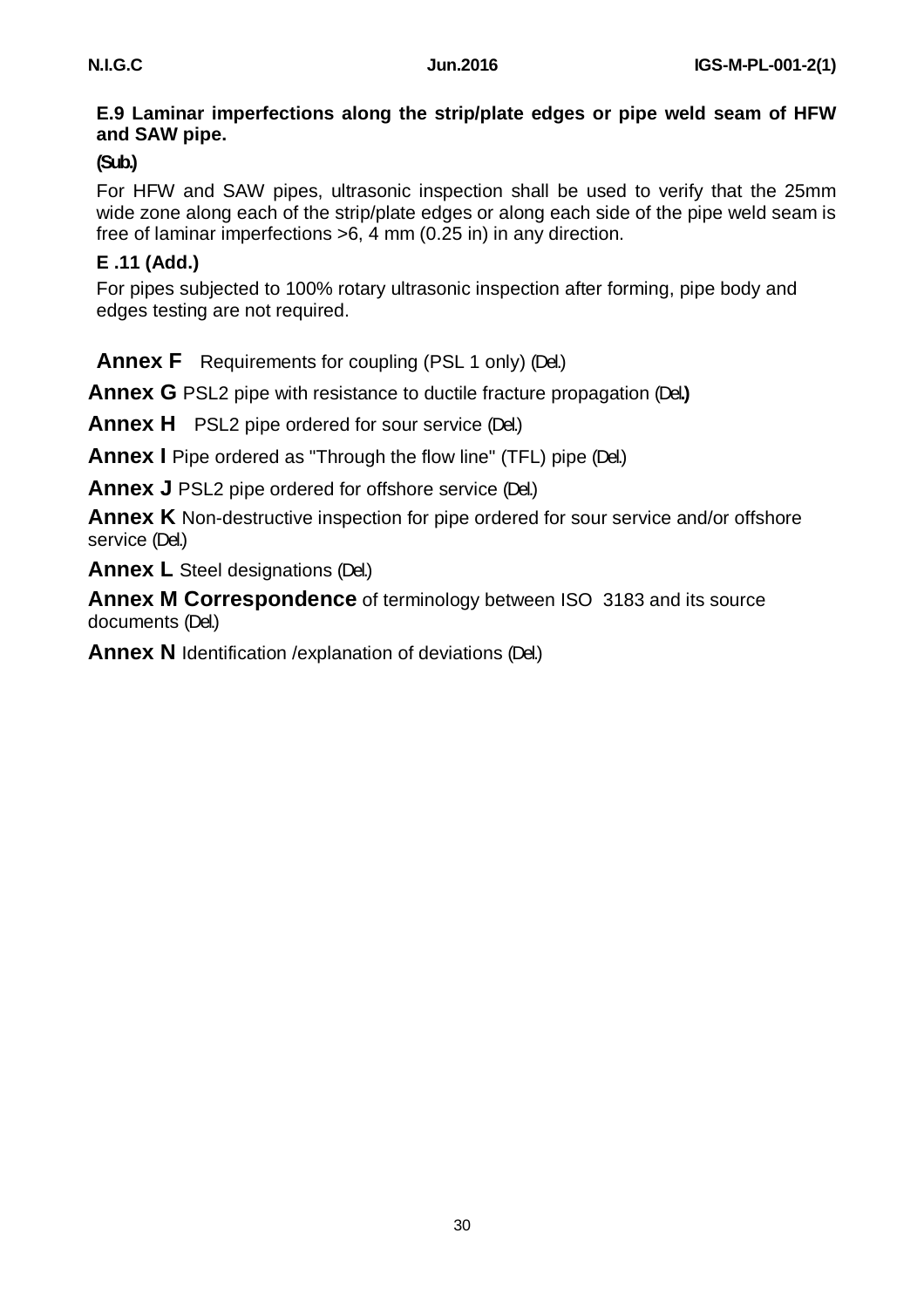# **Appendix 1 Data sheet(Add.)**

After receiving enquiry, following data sheet shall be filled, signed & sealed by manufacturer's authorized person and sent to NIGC for primary evaluation. If there is any clarification /deviations not mentioned in following data sheet, please specify and submit us as remarks or supplementary clarification.

|                |                                                  |                                                                                          | <b>General</b>                                     |           |                         |  |
|----------------|--------------------------------------------------|------------------------------------------------------------------------------------------|----------------------------------------------------|-----------|-------------------------|--|
|                | Manufacture name and address:                    |                                                                                          | Order No.:                                         |           |                         |  |
| Tel & fax:     |                                                  |                                                                                          |                                                    |           |                         |  |
|                | Nominal outside diameter (inch) :                |                                                                                          | Item No.:                                          |           |                         |  |
|                | Wall thickness (inch):                           |                                                                                          | Quantity ( meter ) :                               |           |                         |  |
|                | □ HFW □ SAWL □ SAWH □ SMLS                       |                                                                                          | $\Box$ PSL2                                        |           |                         |  |
|                | minimum design temp: $\sqrt[0]{C}$               |                                                                                          | $\Box$ API monogram                                |           |                         |  |
| Flow media:    |                                                  |                                                                                          | $\square$ MPS                                      |           |                         |  |
|                | $\Box$ Weld ability report                       |                                                                                          | $\Box$ PQR                                         |           |                         |  |
| $\Box$ WPS     |                                                  |                                                                                          | $\Box$ QCP                                         |           |                         |  |
|                |                                                  |                                                                                          | <b>Raw material</b>                                |           |                         |  |
|                | address / country :                              | Plate / coil/billet manufacturer name and                                                | $\square$ billet<br>$\square$ plate<br>$\Box$ coil |           |                         |  |
| Item           | Properties                                       | Requirements                                                                             | Ref. to<br>clauses                                 | Deviation | Manufacturer<br>remarks |  |
| $\mathbf{1}$   | Raw material                                     | Basic oxygen /<br>electric furnace or<br>fully killed with fine<br>grain size 8 or finer | 8.3.2                                              |           |                         |  |
| $\overline{2}$ | Chemical<br>composition<br>and C.E               | Heat analysis                                                                            | 9.2 &<br>table 5                                   |           |                         |  |
| 3              | Mechanical<br>testing                            | tensile, CVN, DWTT 9.3 & 9.8 & 9.9<br>& bend                                             |                                                    |           |                         |  |
| 4              | UT inspection<br>of plate & coil<br>or pipe body | min 25% body<br>$+100\%$ edges                                                           | E.8 & E.9<br>Table E.9                             |           |                         |  |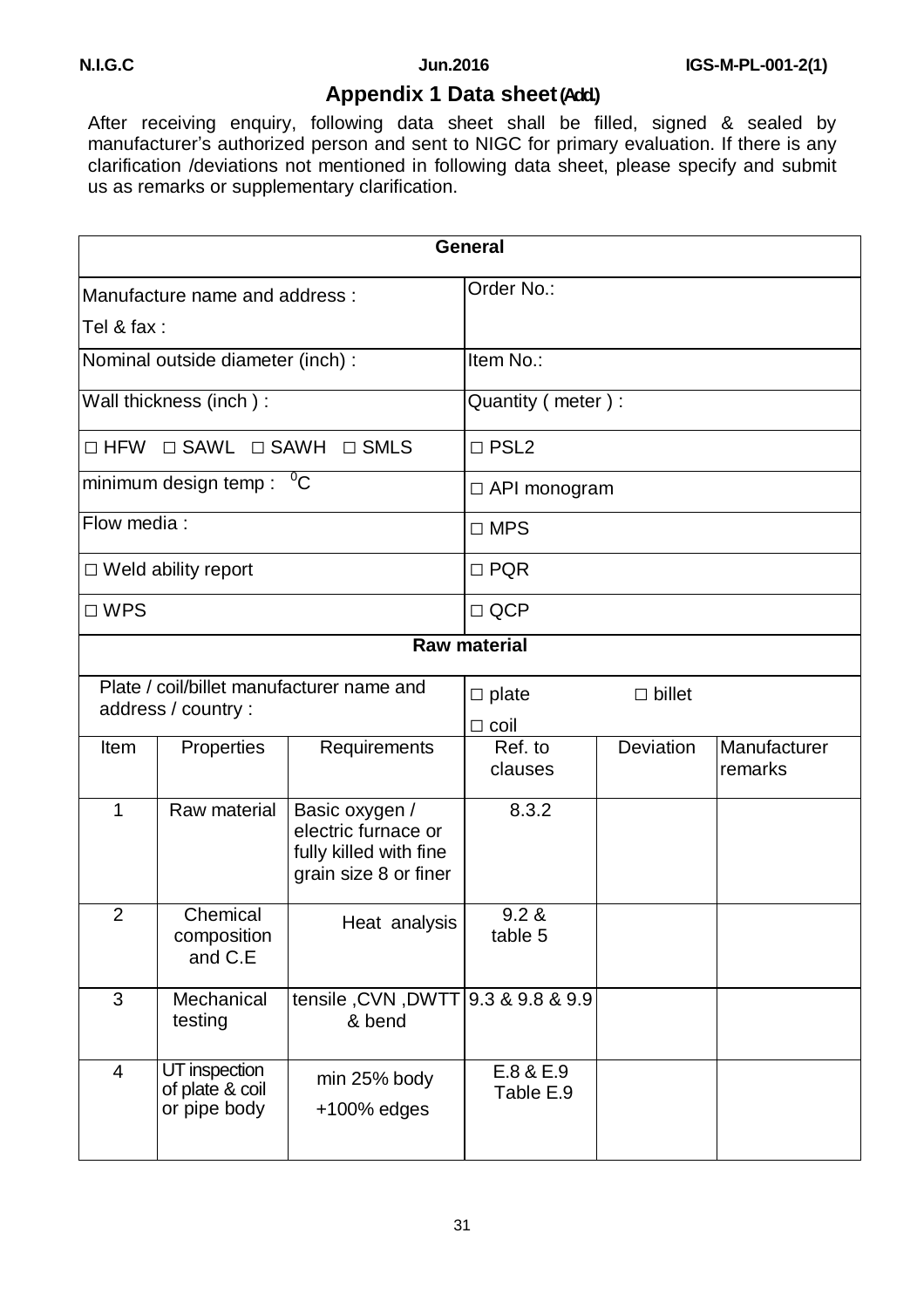|                | <b>Pipe inspection &amp; testing</b>                |                                                                                                    |                  |  |  |  |  |
|----------------|-----------------------------------------------------|----------------------------------------------------------------------------------------------------|------------------|--|--|--|--|
| 5              | Chemical<br>composition                             | Product analysis                                                                                   | 9.2              |  |  |  |  |
| 6              | Base metal<br>tensile test                          | Yield, tensile<br>strength &<br>elongation ref. to<br>table 7                                      | 9.3              |  |  |  |  |
| $\overline{7}$ | Weld tensile<br>test                                | Tensile strength<br>shall be meet<br>minimum<br>requirements                                       | Table 7          |  |  |  |  |
| 8              | All weld test<br>(for SAW)                          | Tensile strength<br>shall be meet<br>minimum<br>requirements of<br>body                            | B.5.1.2          |  |  |  |  |
| 9              | Flattening<br>test (for<br>HFW)                     | No opening at 50%<br>& no crack at<br>33% of<br>OD (distance<br>between the plate)<br>at 0 ° & 90° | 9.6              |  |  |  |  |
| 10             | Guided bend<br>test (for<br>SAW)                    | root & face                                                                                        | 9.7 & 10.2.4.6   |  |  |  |  |
| 11             | Charpy<br>impact test<br>&Transition<br>curve       | Body, weld center<br>line&<br><b>HAZ</b>                                                           | 9.8& B.5.1.3     |  |  |  |  |
| 12             | <b>DWTT</b><br>Test &<br><b>Transition</b><br>curve | NPS>16                                                                                             | 9.9 &<br>B.5.1.3 |  |  |  |  |
| 13             | Macro<br><b>Residual</b><br><b>Stress Test</b>      | <b>SAWH</b>                                                                                        | 9.16             |  |  |  |  |
| 14             | Hardness test<br>weld & body                        | Once per test unit                                                                                 | 10.2.4.8         |  |  |  |  |
| 15             | metallographic                                      | <b>HFW &amp; SAW</b>                                                                               | 10.2.5           |  |  |  |  |

#### **Pipe inspection & testing**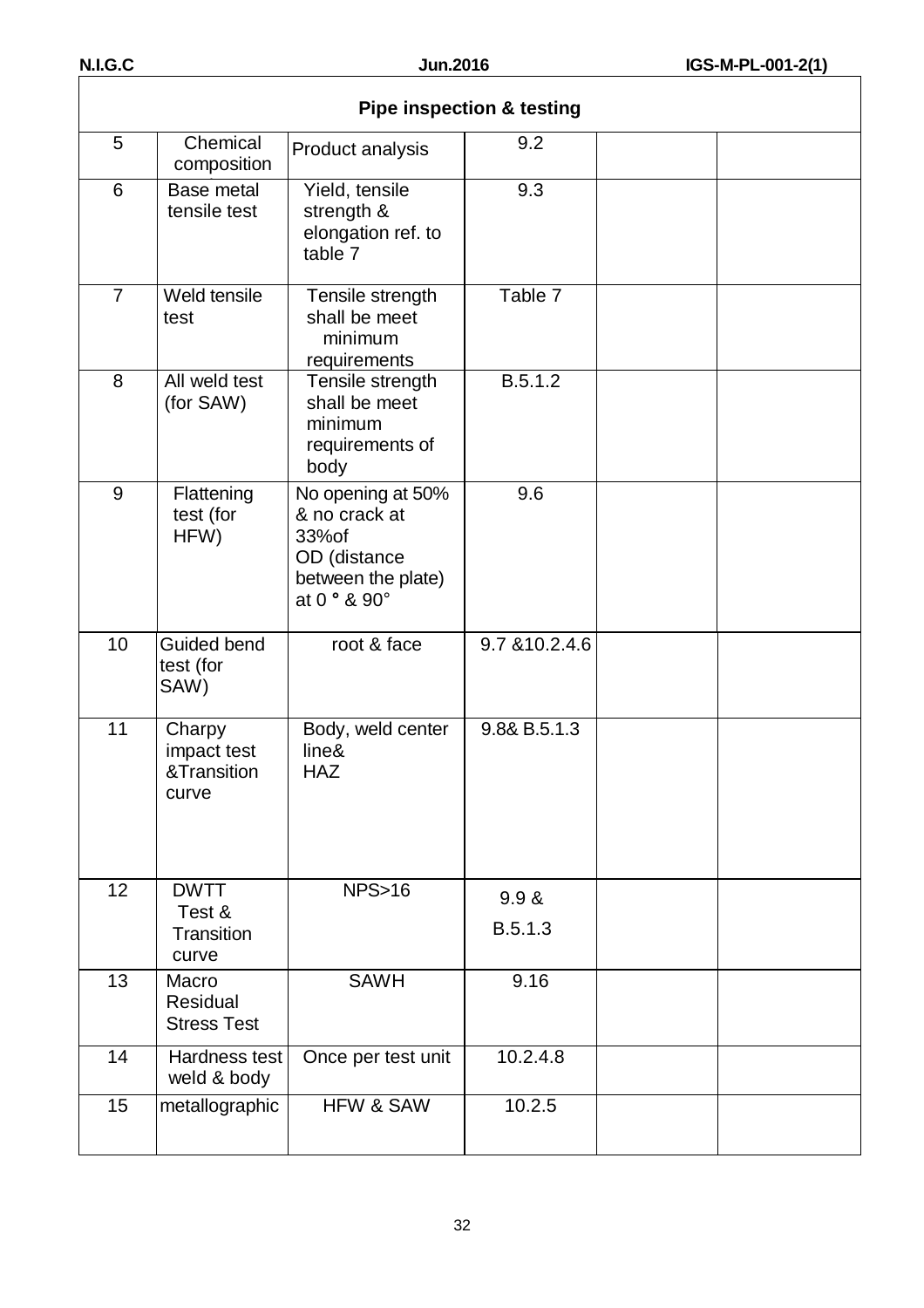| <b>N.I.G.C</b> |                                                              | <b>Jun.2016</b>                                                                                                             |                                    | IGS-M-PL-001-2(1) |
|----------------|--------------------------------------------------------------|-----------------------------------------------------------------------------------------------------------------------------|------------------------------------|-------------------|
| 16             | Hydrostatic<br>test                                          | Each pipe,<br>Test duration: 10sec<br>Test pressure:<br>a) Grade B:<br>alternative<br>pressure<br>b) Grade> X42:<br>95%SMYS | 9.4 & 10.2.5<br>& C.4.6            |                   |
| 17             | <b>AUT</b>                                                   | 100% weld                                                                                                                   | E. 5 & table E.1                   |                   |
| 18             | Calibration<br>of AUT                                        | Every 4hour                                                                                                                 | E.5.2.6                            |                   |
| 19             | Manual UT                                                    | end weld&<br>ends $(25mm)$ &<br>suspected area                                                                              | E.3.2.3                            |                   |
| 20             | <b>RT</b>                                                    | ends weld,<br>suspected/repaired<br>area                                                                                    | $B.5.1.5 \&$<br>E.3.2.2 &<br>C.4   |                   |
| 21             | <b>MT</b>                                                    | pipe end, bevel<br>face, end weld<br>suspected/repaired<br>area,                                                            | E.3.2.2 &<br>B.5.1.6 & E.6         |                   |
|                |                                                              |                                                                                                                             | <b>Dimension &amp; workmanship</b> |                   |
| 22             | Outside<br>diameter                                          | One pipe per every<br>20 pipe but not less<br>than once per 4<br>hour operating shift                                       | 9.11 & table 10                    |                   |
|                | Out of<br>roundness                                          | each pipe ends                                                                                                              | 9.11 & table 10                    |                   |
| 23             | Wall<br>thickness<br>tolerance                               | Each pipe                                                                                                                   | 9.11 &<br>table11                  |                   |
| 24             | Height of<br>inside and<br>outside weld<br>bead<br>(for SAW) | max 3mm                                                                                                                     | 9.13                               |                   |
| 25             | Removal<br>of weld<br>bead<br>(for SAW)                      | Each pipe ends,<br>150mm of outside<br>and 100mm inside<br>weld bead                                                        | 9.13.2.2                           |                   |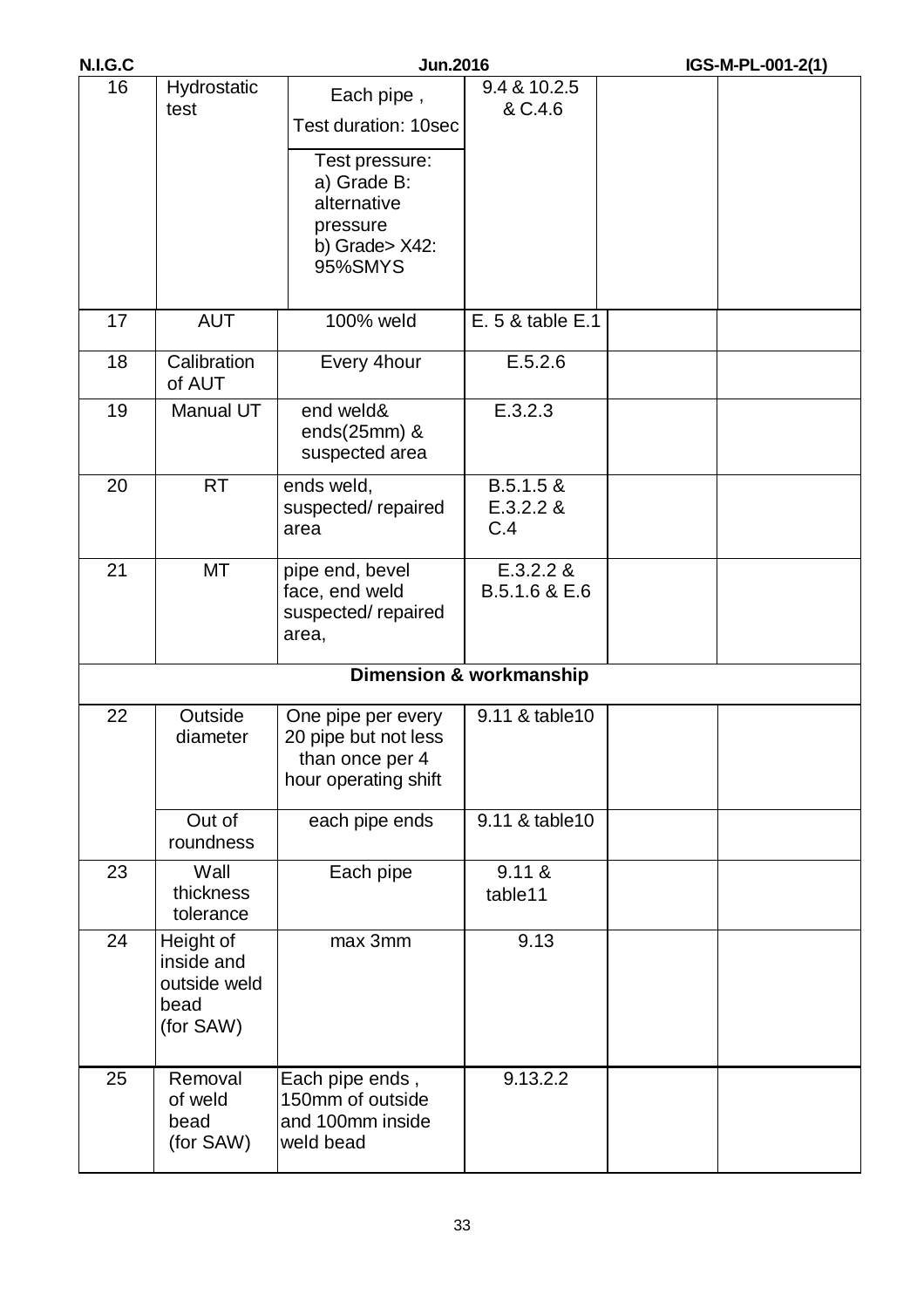| <b>N.I.G.C</b> |                                        | <b>Jun.2016</b>                                                                                                                                                   |                    | IGS-M-PL-001-2(1)                                                                     |
|----------------|----------------------------------------|-------------------------------------------------------------------------------------------------------------------------------------------------------------------|--------------------|---------------------------------------------------------------------------------------|
| 26             | Length                                 | Each pipe<br>95%between11<br>12.2m<br>average 11.6 m<br>No one less than 8M for<br>NPS>24pipe &5M for<br><b>NPS&lt;20</b><br>and more than 12.5 m<br>for all pipe | 9.11.3.3           |                                                                                       |
| 27             | <b>Straightness</b>                    | $max 0.15 %$ of pipe<br>length                                                                                                                                    | 9.11.3.4           |                                                                                       |
| 28             | End<br>preparation                     | For wall thickness of<br>$0.875$ (in) and less:<br>as per API-5L<br>For wall thickness<br>greater: as per fig1                                                    | 9.12.512.5.3       |                                                                                       |
| 29             | Lamination                             | Any lamination or<br>inclusion extending in<br>to the surface or<br>bevel of the pipe<br>shall be considered<br>as defect                                         | E8 & table E9      |                                                                                       |
| 30             | Dents                                  | cold dent on body<br>with sharp gauge<br>deeper than 1mm<br>and any dent on<br>weld or HAZ not<br>acceptable                                                      | 9.10.5.2           |                                                                                       |
| 31             | Strip end<br>weld &<br><b>Jointers</b> | are not permitted                                                                                                                                                 | 8.10.2 &<br>8.11.1 |                                                                                       |
| 32             | Hard spots                             | larger than 50mm in<br>any direction with<br>hardness greater<br>than 280 HV10<br>considered as defect                                                            | 9.10.6             |                                                                                       |
| 33             | Marking                                | pipe marking &<br>identification number                                                                                                                           | 11.2               |                                                                                       |
| Notes:         |                                        |                                                                                                                                                                   |                    |                                                                                       |
|                |                                        |                                                                                                                                                                   |                    | Sampling and testing frequency shall be done in accordance with this IGS requirement. |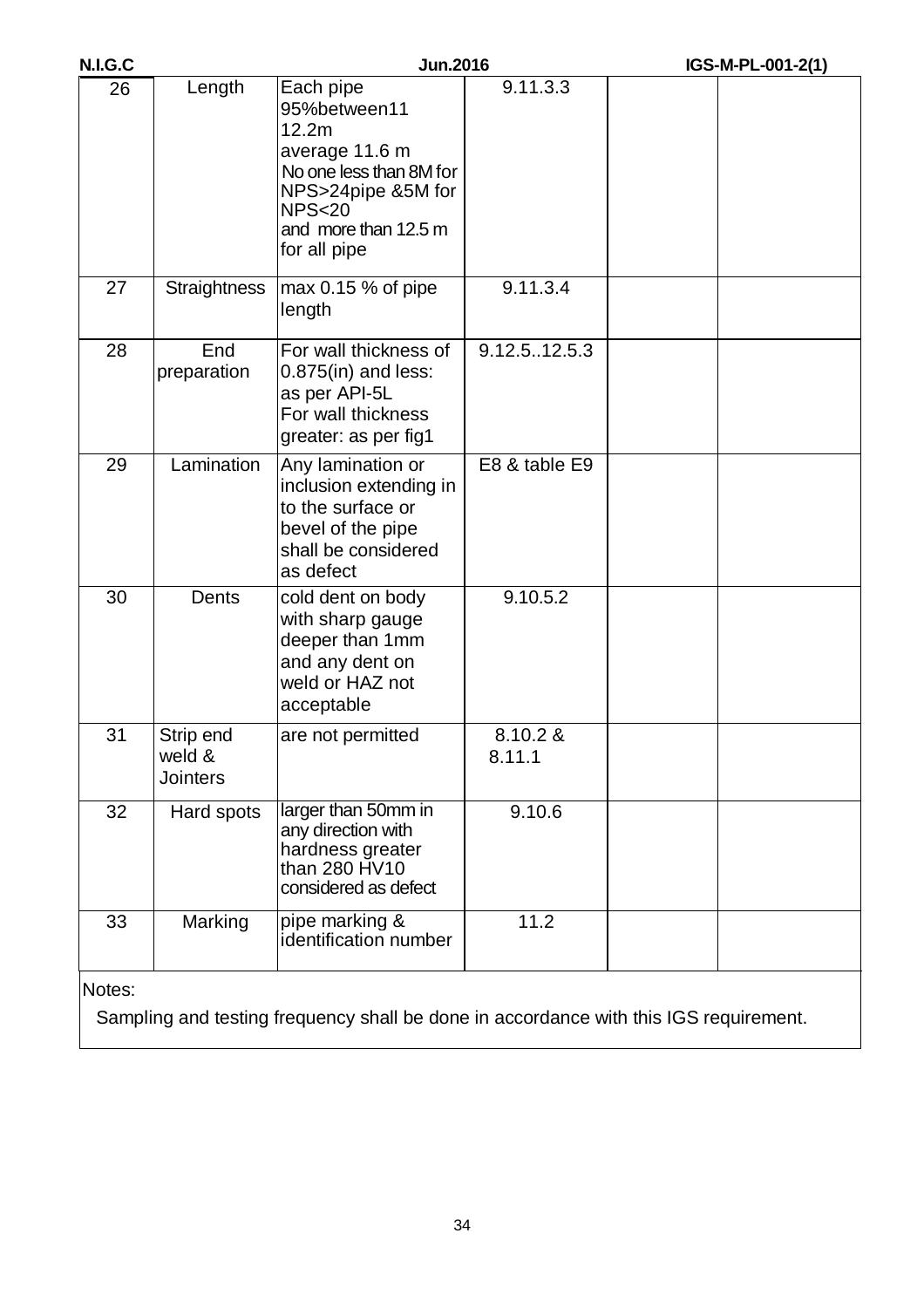# **APPENDIX 2 Figures(Add.)**







#### **FIG 2 – LOCATION OF CHARPY V-NOTCH SPECIMENS IN SAW PIPE WELDS**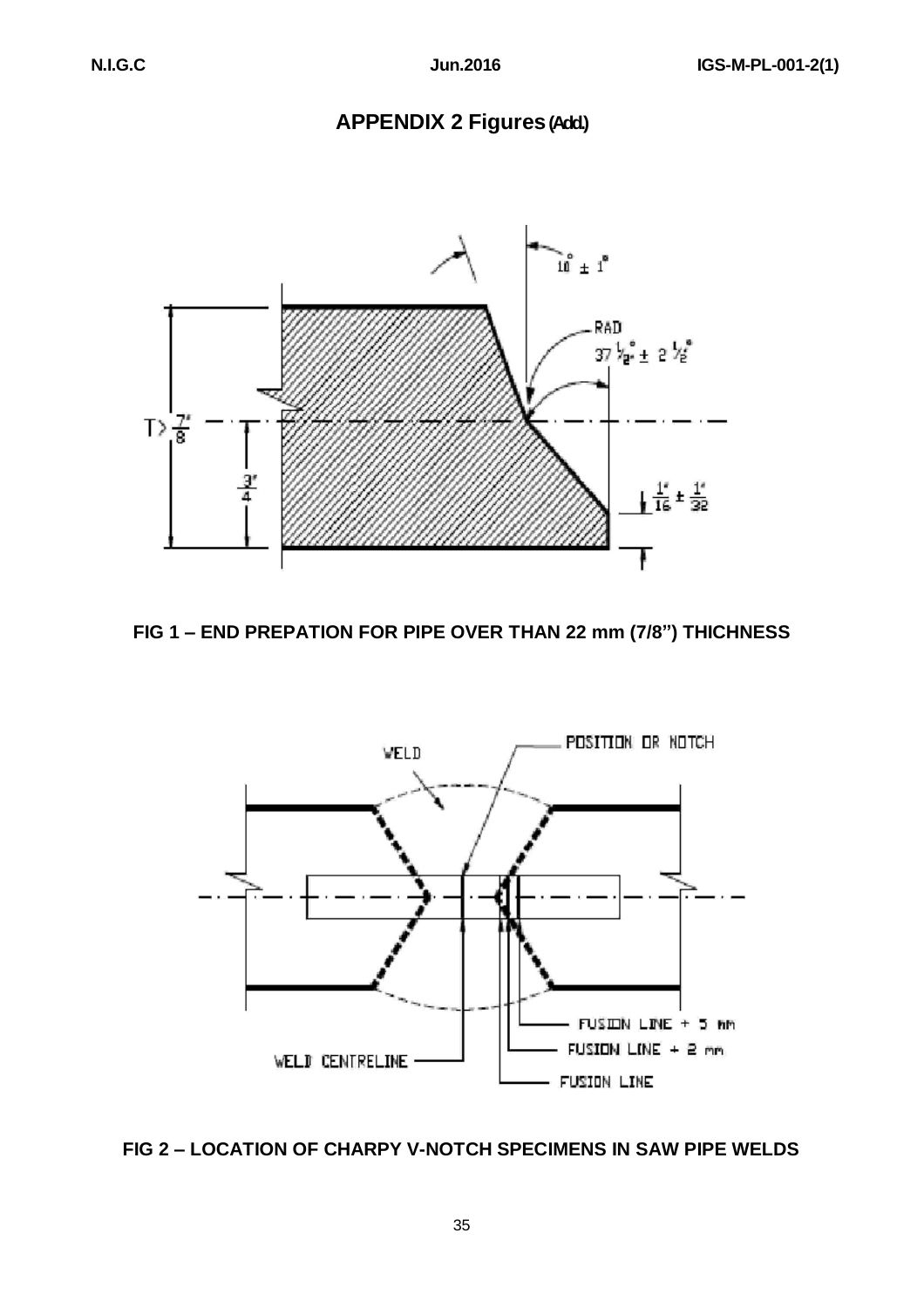

# **FIG 3 - LOCATION OF HARDNESS FOR SAW PIPE (FIRST DAY PRODUCTION)**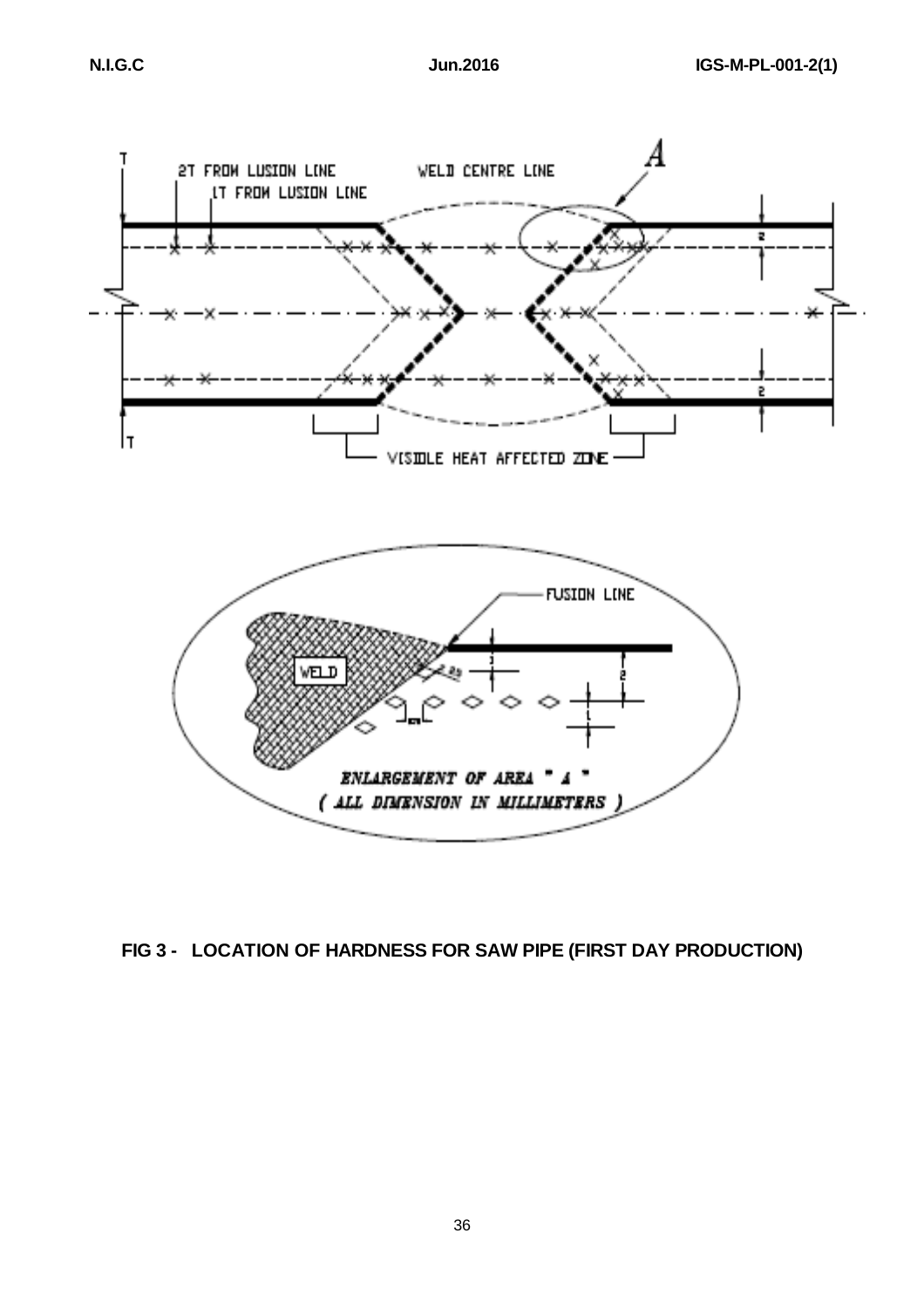

**FIG 4 - LOCATION OF HARDNESS FOR SAW PIPE (ROUTINE TEST)**



NOTE<sub>1</sub>

- **WELD CENTRE LINE** 1.
- 2.3 HAZ
- $4.5$ **BODY**

#### **FIG 5 – LOCATION OF HARDNESS TEST FOR HFW PIPE**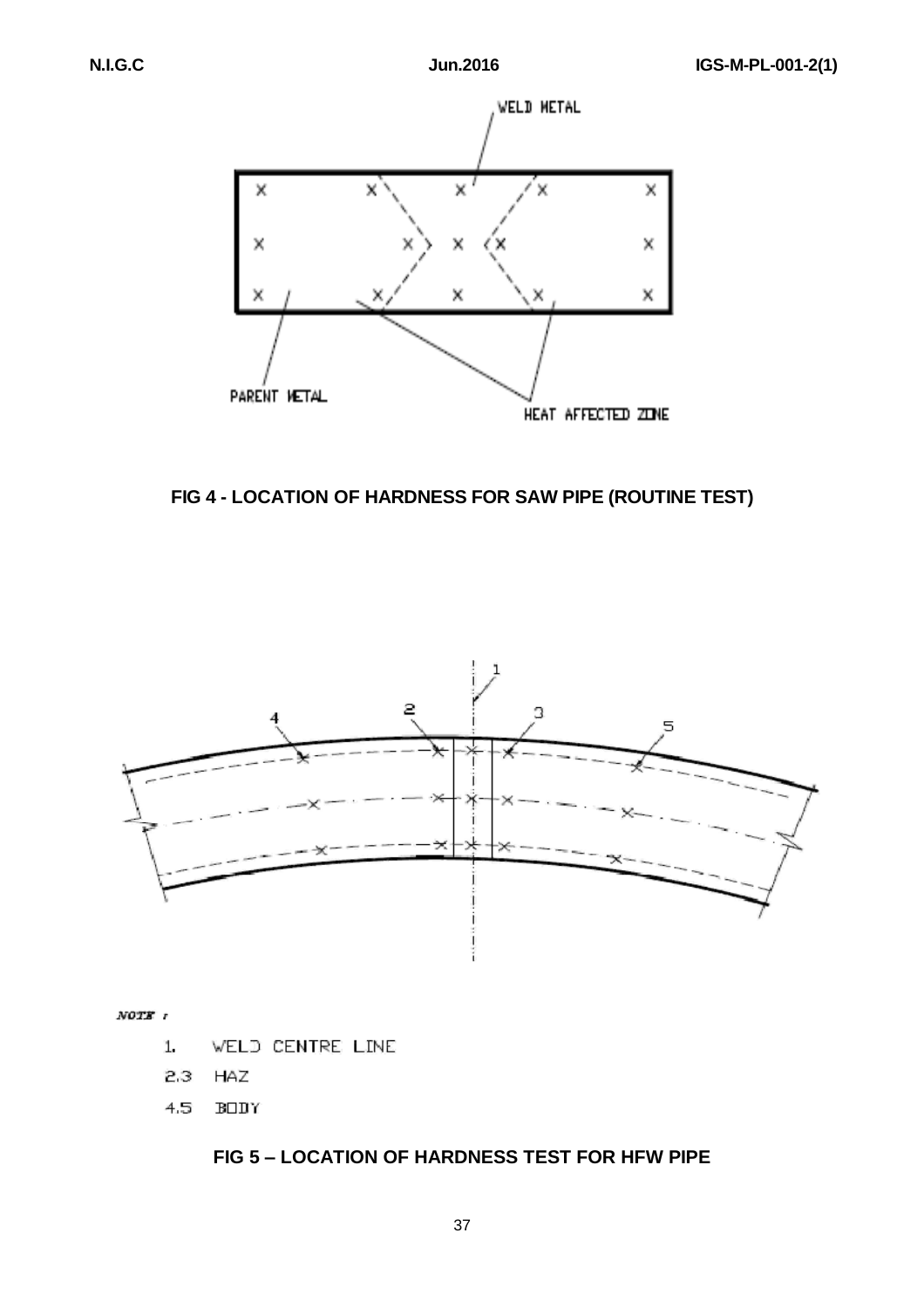

**FIG 6 – LOCATION OF HARDNESS TEST FOR SMLS PIPE** 



#### **FIG 7 – MICRO RESIDUAL STRESS SPLIT RING FOR SAWH PIPE**